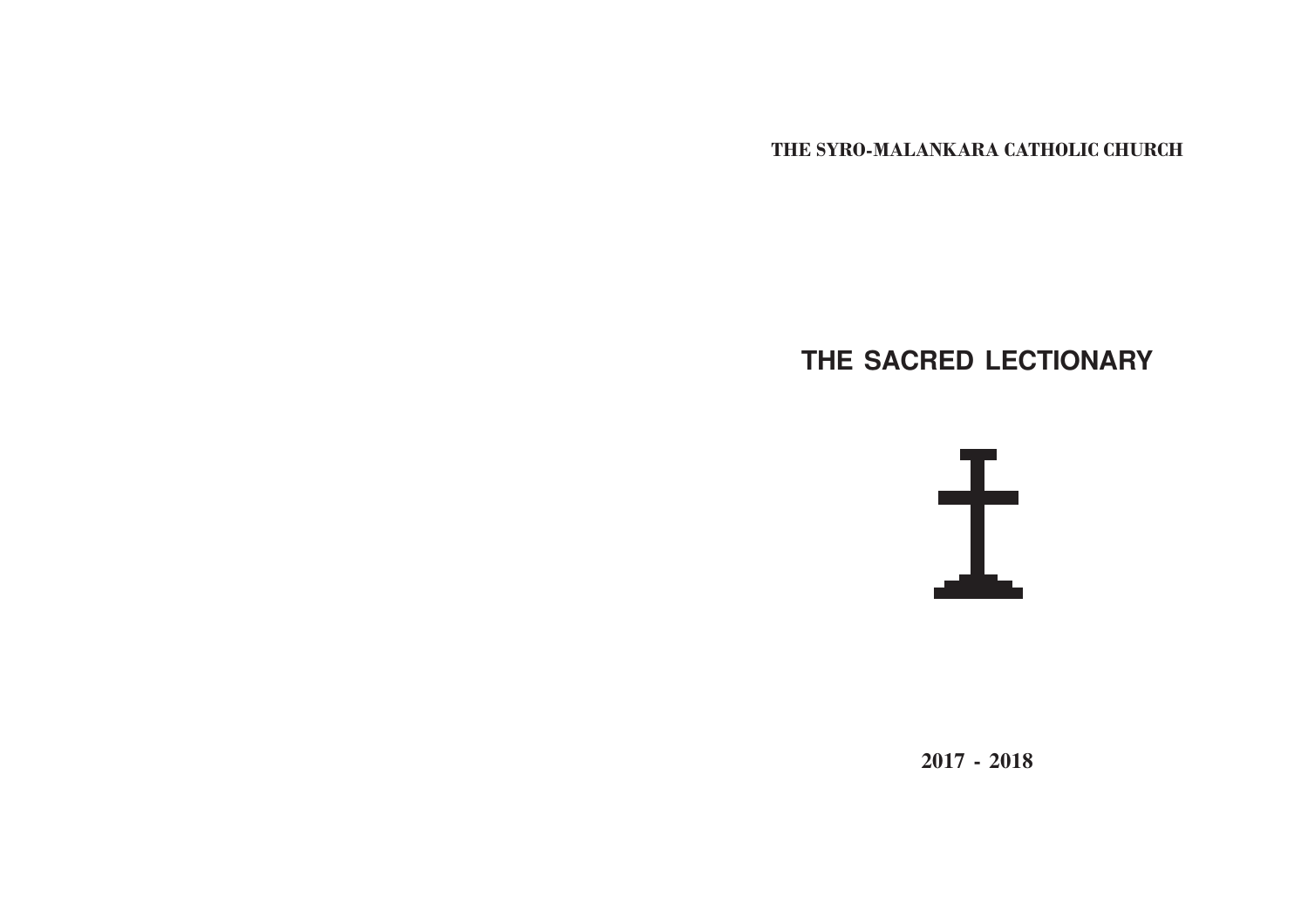

## *Imprimatur* X**Moran Mor Baselios Cardinal Cleemis**

*Major Archbishop-Catholicos of the Syro - Malankara Catholic Church*

20 September 2017

*Prepared by* The Synodal Commission for Liturgy

*Published by* The Major Archiepiscopal Curia of the Syro-Malankara Catholic Church Catholicate Centre, Pattom, Trivandrum - 695 004

> *Printing* St. Mary's Press, Pattom, Trivandrum Phone : 0471 - 2446116 E-mail:stmaryspresspattom@gmail.com

## THE SYRO-MALANKARA CATHOLIC CHURCH **THE SACRED LECTIONARY** 2017-2018

The Feasts of our Lord, such other obligatory days and days of importance are given in this Ecclesiastical Calendar. The Lord's Feasts, which commemorate the salvific events of our Lord, God and Savior Jesus Christ and the other very important feasts are to be observed like Sundays. On these days, the faithful should participate in the Holy Qurbono and should refrain from all servile works. They should specially be solicitous to observe these days holy by engaging themselves in the reading of the Holy Scripture, meditation, prayer and other virtuous deeds. On the Sunday before the important feasts the priest has to announce in the church about them and how to observe them.

The Feasts of Our Lord and other important feasts that we celebrate are given below.

### **The Feasts of Our Lord**

- **1. Yaldo** (The Birth of Our Lord)
- **2. Denho** (Baptism of Our Lord)
- **3. Mayaltho** (Entrance of Our Lord into the Temple)
- **4. Qyomtho** (Easter)
- **5. Sulokho** (The Ascension of Our Lord)
- **6. Pentecost** (Fiftieth Feast)
- **7. M'thale** (Transfiguration of Our Lord)

## **The Feasts to be observed like the Feasts of Our Lord**

- **1. March 25 – Suboro** (Feast of the Annunciation)
- **2. June 29 – Feast of Sts. Peter and Paul**
- **3. July 3 – Dukrono**
	- (The Martyrdom of St. Thomas)
- **4. August 15 - Sunoyo** (The Assumption of Mary, the Mother of God into heaven)
- **5. Sept. 14 – Exaltation of the Holy Cross**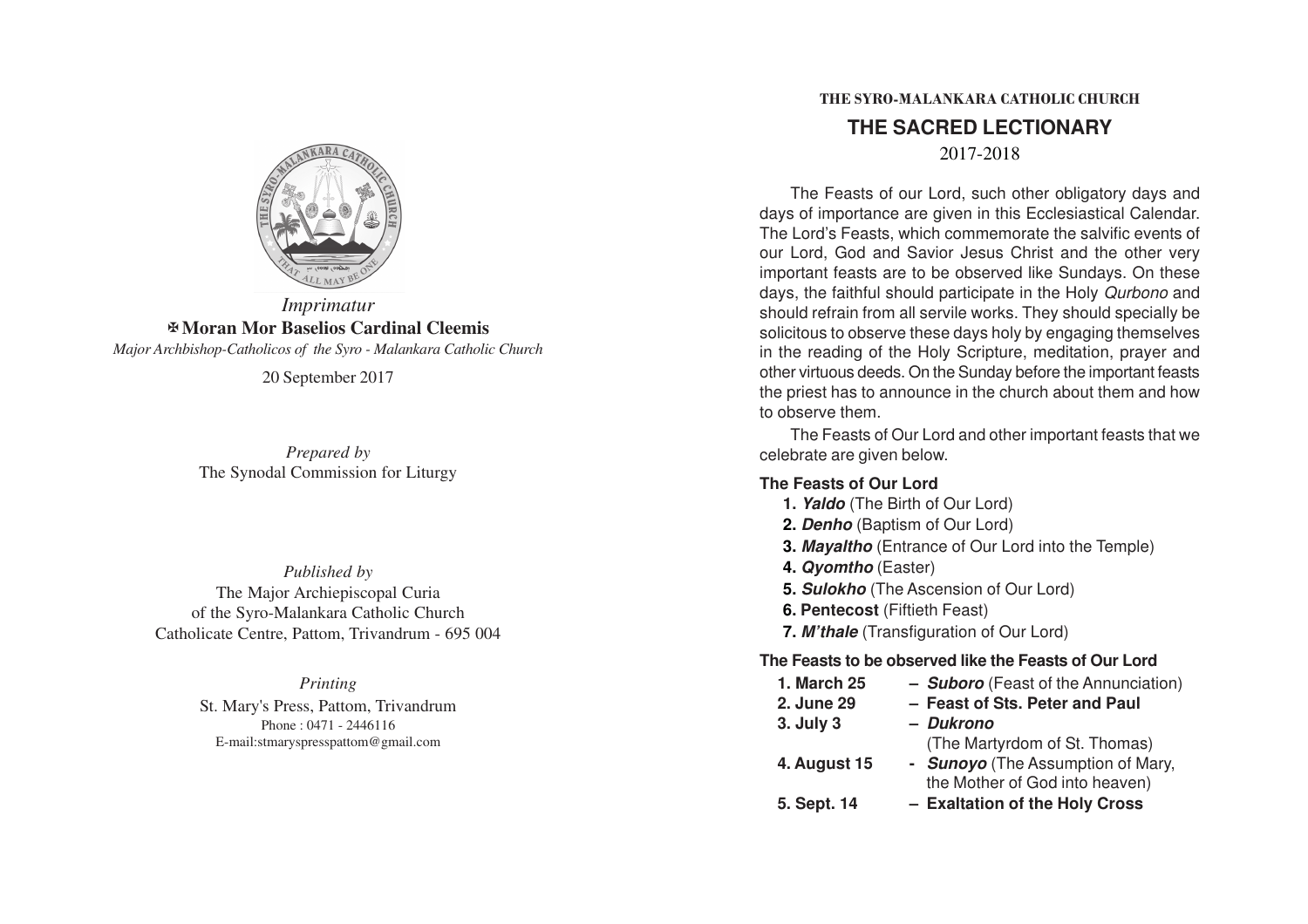The Sacred Lectionary

### **Maundy Thursday**

This is the day of commemoration of our Lord instituting the Holy Qurbono. On this day all faithful, young as well as old, shall participate in the Holy Qurbono and receive the same worthily.

#### **Good Friday**

All are obliged to participate in the special liturgical services of the day.

#### **Season of the Passover**

The period from the beginning of the Great Fast till the first Sunday after Pentecost is known as the Season of Passover

#### **Fast s**

**1. Twenty-Five Days Nombu - 1-25 December 2017**

### **2. Three-Days Nombu or Nineveh Nombu**

**- 22-25 January 2018**

**3. Fifty-Days Nombu or the Great Lent - 12 Feb-1 April 2018**

Besides these three fasts, there are 3 others, which although not binding under law, we are advised to be observed as devotion.

- **1. Thirteen-Days Nombu (Sleeha Nombu 16-29 June 2018)**
- **2. Fifteen-Days Nombu (Sunoyo Nombu 1-15 August 2018)**
- **3. Eight- Days Nombu (1-8 September 2018)**

#### **Abstinence**

On all Fridays and days of the Twenty-Five Days *Nombu*, the Three-Days Nombu and the Fifty-Days Nombu, the faithful shall abstain from meat. But the 18 days, after the Three-Days Nombu till the commencement of the Great Fast and 50 days between Qyomto and Pentecost are exempted from this abstinence.

On days of the Nineveh Fast, first Monday (Shubkono) and all Fridays of the Great Fast and on days from 40<sup>th</sup> Friday till Qyomto we should also abstain from fish and egg. On Good Friday, besides what is mentioned above we should abstain from milk and all milk-products. There is no abstinence on the closing day of Fasts, whatever day it may be.

The faithful above 21 years and below 60 years of age are obliged to fast till noon on the second day of the Ninuveh Fast, first Monday and all Fridays of the Great Fast. Sick persons, pregnant women and those who do hard labour are not obliged to fast.

#### **Prohibition from Marriage Celebrations**

The Holy Episcopal Synod gives certain particular laws concerning the celebration of marriage in our Church. **The Church earnestly desires that the Sacrament of Marriage be conducted at the periods prescribed for the celebration of marriage.** The celebration of marriage is prohibited in our Church during the Seasons of the Twenty-Five Days Fast, Three-Days Fast, Fifty-Days Fast and the Season of the Expectation of the Coming of the Holy Spirit (From Ascension to the Feast of Pentecost). But for serious reasons, the heads of the Archieparchies/Eparchies have the authority to grant dispensation to the faithful to celebrate marriage during these prohibited seasons. **The faithful are reminded that such dispensation shall be sought only when there are grave reasons.** In the Pastoral set up, considering the needs of the faithful of different regions favorably, the application shall be given for conducting marriage during the periods of the Expectation of the coming of the Holy Spirit, the Twenty-Five Days Fast and the Great Lent (Up to the Mid-Lent). In order to obtain such dispensation, a fees in proportion to the dispensation has be remitted to the eparchial curia. This fee shall be used to conduct the marriage of poor girls. **All are informed that dispensation for conducting marriage during the Three-Days Fast and the days from the Fortieth Friday to Easter Sunday will not be given at any reason.** The abstinence from meat as prescribed by our Church shall be strictly observed in marriage celebrations held during the Seasons of Fast. The abstinence that are stipulated by the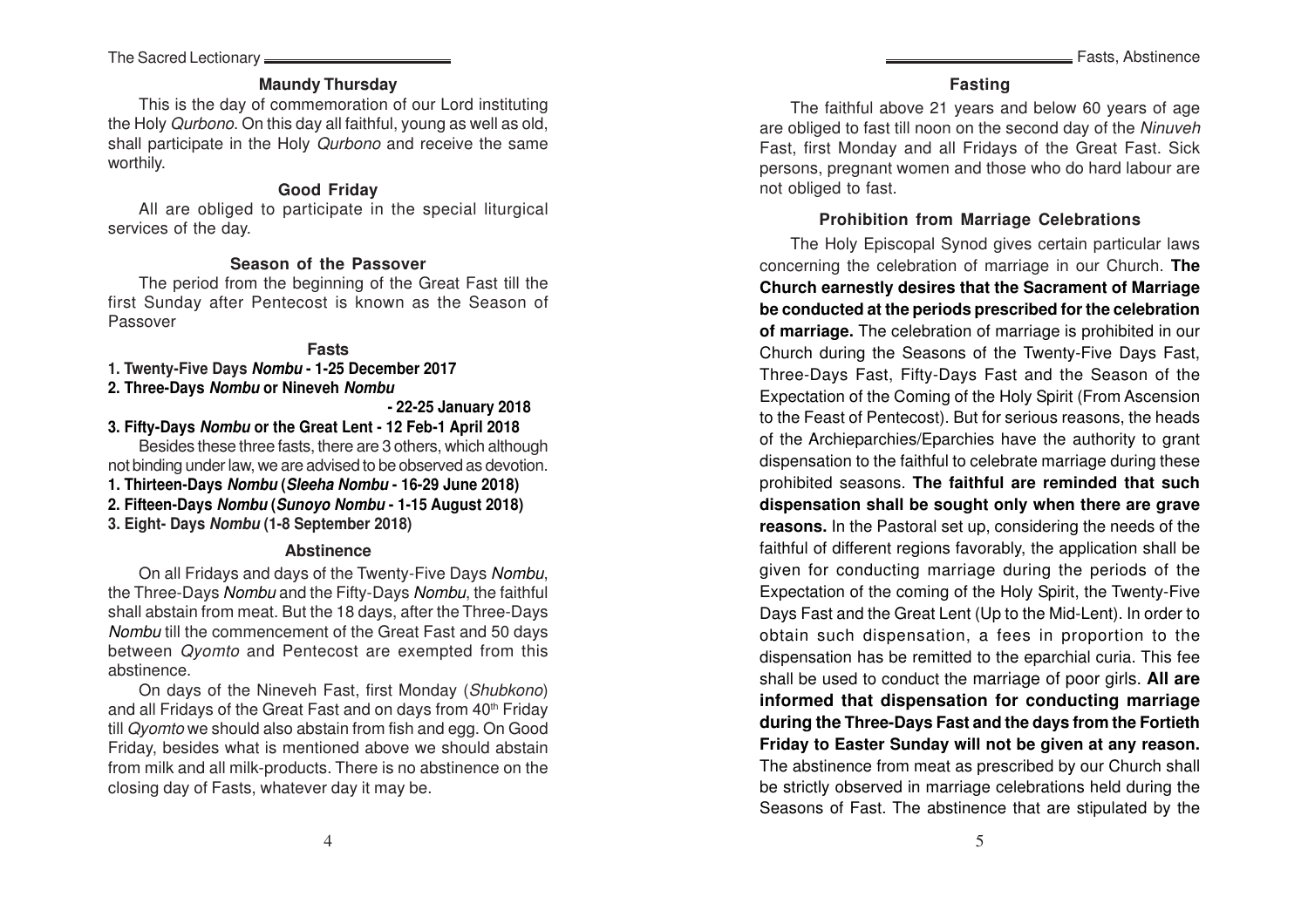The Sacred Lectionary

Church shall be also observed in all other celebrations in the seasons of Fast. **The marriage that are blessed with the special permission during the seasons of Fast shall not be blessed by the Bishops of our Church**. (Ref. Prot. No. CPL 3/2009)

### **Holy Qurbono for the People**

According to the norms of the Code of Canons of the Eastern Churches, the Parish Priests and Mission Superiors are obliged to celebrate the Holy Qurbono for the people on ten important feast days of the liturgical year. The days are: 1) Yaldo, 2) Denho, 3) Annunciation to the Bl. Virgin Mary (Suboro), 4) Qyomto, 5) Sulokho, 6) Pentecost, 7) Commemoration of Saints Peter and Paul, 8) Dukrono, 9) Commemoration of the Servant of God Archbishop Mar Ivanios and 10) Shunoyo.

From the Major Archiepiscopal Curia

Catholicate Centre **Chancellor** Chancellor Pattom, Trivandrum 20.09.2017

Sd/-

#### **Memorable Event s**

| A.D. 52         | Arrival of St. Thomas to Kerala. The<br>Churches established by<br>him<br>are<br>Kodungalloor, Palayoor, Paravoor<br>(Kottackavu), Kokkamangalam, Chayal,<br>Niranam and Kollam. |  |  |
|-----------------|----------------------------------------------------------------------------------------------------------------------------------------------------------------------------------|--|--|
| 72 July 3       | Martyrdom of St. Thomas.                                                                                                                                                         |  |  |
| 344             | Thomas of Cana landed at Kodungalloor.                                                                                                                                           |  |  |
| 1599 June 20-26 | Synod of Diamper (Udayamperoor).                                                                                                                                                 |  |  |
| 1653 Jan 3      | Koonan Cross Oath (Against the Portuguese<br>rule).                                                                                                                              |  |  |
| 1930 Sep 20     | <b>Syro-Malankara Re-Union</b><br>A group of five persons headed by Abp. Mar<br>Ivanios along with Bishop Mar Theophilos<br>reunited with the Catholic Church.                   |  |  |
| 1932 June 11    | Establishment of the Syro-Malankara<br>Catholic Hierarchy. Erection of the<br>Archieparchy of Trivandrum and Eparchy of<br>Tiruvalla.                                            |  |  |
| 1933 March 12   | Inauguration of the Syro-Malankara Catholic<br>Hierarchy and the installation of Archbishop<br>Geevarghese Mar Ivanios as the first<br>Metropolitan Archbishop of Trivandrum.    |  |  |
| 1933 Nov 6      | Installation of Bishop Jacob Mar Theophilos<br>as the first Bishop of Tiruvalla.                                                                                                 |  |  |
| 1937 Nov 29     | Re-union of Bishop Joseph Mar Severios<br>from the Orthodox Diocese of Niranam.                                                                                                  |  |  |
| 1938 Nov 12     | Re-union of Bishop Thomas Mar Dioscoros<br>from Knanaya Jacobite Church.                                                                                                         |  |  |
| 1943 Feb 22     | Demise of Bishop Thomas Mar Dioscoros.                                                                                                                                           |  |  |
| 1950 May 5      | Installation of Bishop Joseph Mar Severios<br>as Bishop of Tiruvalla.                                                                                                            |  |  |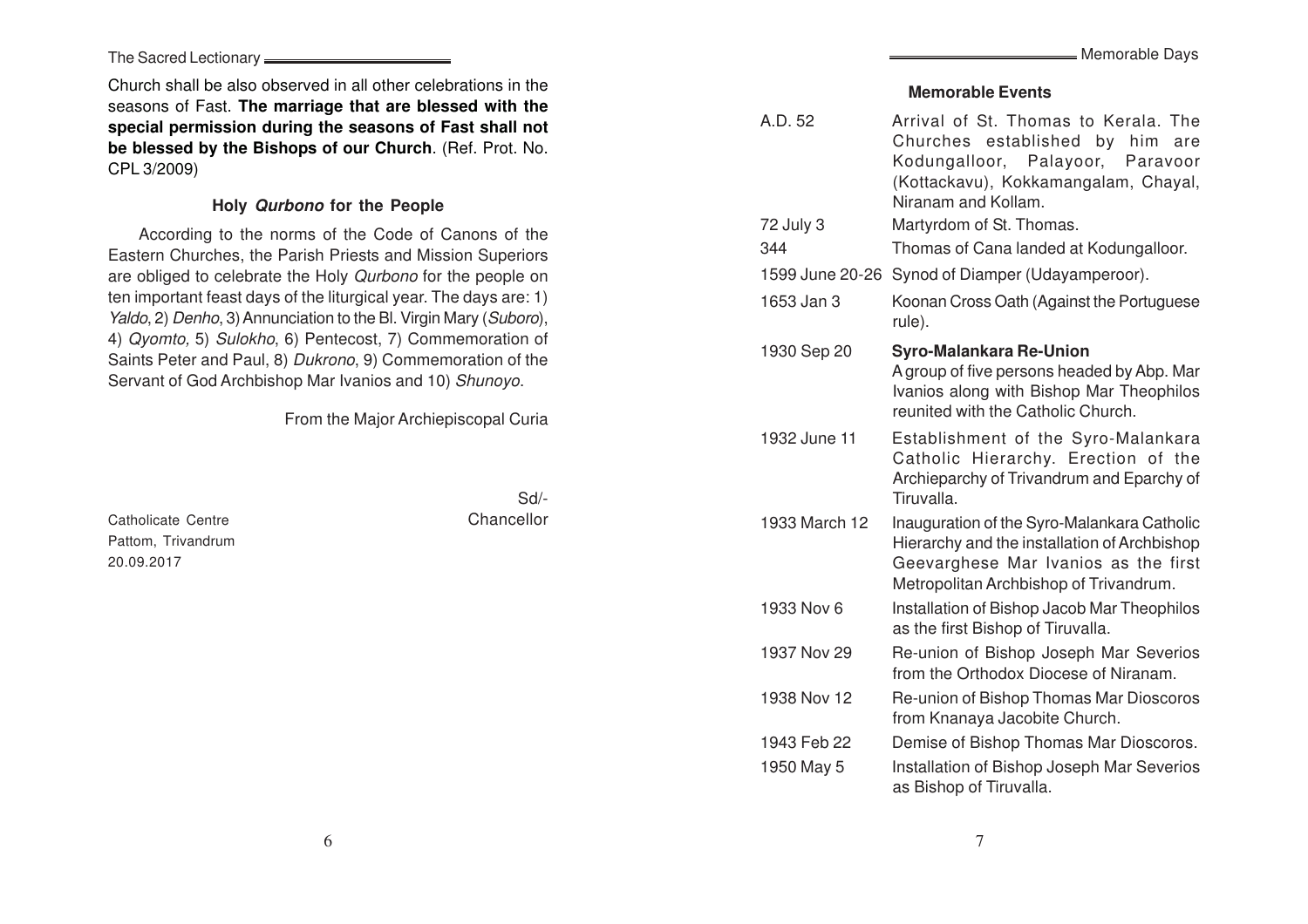| The Sacred Lectionary <b>Fig. 2016</b>                                                                                                                                                                                                                                                                                                                       |                                                                                                                                                                                                                   | Memorable Days                                                                                                                                    |
|--------------------------------------------------------------------------------------------------------------------------------------------------------------------------------------------------------------------------------------------------------------------------------------------------------------------------------------------------------------|-------------------------------------------------------------------------------------------------------------------------------------------------------------------------------------------------------------------|---------------------------------------------------------------------------------------------------------------------------------------------------|
| Episcopal ordination of Bishop Benedict Mar<br>Gregorios as Auxiliary Bishop of Trivandrum.                                                                                                                                                                                                                                                                  | 1978 Dec 28                                                                                                                                                                                                       | Episcopal ordination of Bishop Cyril Mar<br>Baselios (Eparchy of Bathery) and Bishop<br>Issac Mar Yoohanon (Eparchy of Tiruvalla).                |
| Ivanios.                                                                                                                                                                                                                                                                                                                                                     | 1978 Dec 29                                                                                                                                                                                                       | Installation of Bishop Issac Mar Yoohanon<br>as Bishop of Tiruvalla.                                                                              |
| Mar Athanasios as Auxiliary Bishop of<br>Tiruvalla.                                                                                                                                                                                                                                                                                                          | 1979 Feb 2                                                                                                                                                                                                        | Installation of Bishop Cyril Mar Baselios as<br>the first Bishop of Bathery.                                                                      |
| Demise of Bishop Joseph Mar Severios.                                                                                                                                                                                                                                                                                                                        | 1980 Dec 27                                                                                                                                                                                                       | Episcopal ordination of Bishop Lawrence Mar<br>Ephrem as Auxiliary Bishop of Trivandrum.                                                          |
| Gregorios as second Metropolitan<br>Archbishop of Trivandrum.                                                                                                                                                                                                                                                                                                | 1980 Dec 28                                                                                                                                                                                                       | Conclusion of the Golden Jubilee Celebrations<br>of the Syro-Malankara Re-union Movement.                                                         |
| Installation of Bishop Zacharias Mar<br>Athanasios as Bishop of Tiruvalla.                                                                                                                                                                                                                                                                                   | 1986 Feb 8                                                                                                                                                                                                        | Visit of Pope John Paul II to St. Mary's<br>Cathedral, Pattom, Trivandrum.                                                                        |
| Demise of Bishop Mar Theophilos.                                                                                                                                                                                                                                                                                                                             | 1987 April 28                                                                                                                                                                                                     | Demise of Bishop Isaac Mar Yoohanon.                                                                                                              |
| Inauguration of the 21 <sup>St</sup> Ecumenical Council<br>(Second Vatican Council).<br>Archbishop Benedict Mar Gregorios,<br>Metropolitan Archbishop of Trivandrum and<br>Bishop Zacharias Mar Athanasios, Eparchial<br>Bishop of Tiruvalla, were attended in all<br>sessions of Second Vatican Council,<br>representing Syro-Malankara Catholic<br>Church. | 1987 Aug 18-19                                                                                                                                                                                                    | Visit of Cardinal Simon de Lourdusamy, the<br>Prefect of the Congregation for the Oriental<br>Churches, to the Syro-Malankara Catholic<br>Church. |
|                                                                                                                                                                                                                                                                                                                                                              | 1988 April 16                                                                                                                                                                                                     | Archbishop Benedict Mar Gregorios was<br>elected as the President of CBCI.                                                                        |
|                                                                                                                                                                                                                                                                                                                                                              | 1988 Aug 6                                                                                                                                                                                                        | Episcopal ordination and installation of<br>Bishop Geevarghese Mar Timotheos as<br>Bishop of Tiruvalla.                                           |
| Visit of Pope Paul VI to India.                                                                                                                                                                                                                                                                                                                              | 1989 May 25                                                                                                                                                                                                       | Blessing of the St. Mary's Malankara Major                                                                                                        |
| Blessing of the Metropolitan Church of the                                                                                                                                                                                                                                                                                                                   |                                                                                                                                                                                                                   | Seminary.                                                                                                                                         |
|                                                                                                                                                                                                                                                                                                                                                              |                                                                                                                                                                                                                   | Demise of Archbishop Benedict Mar Gregorios                                                                                                       |
| Episcopal ordination of Bishop Paulose Mar<br>Philexinos.                                                                                                                                                                                                                                                                                                    |                                                                                                                                                                                                                   | Installation of Archbishop Cyril Mar Baselios<br>as Metropolitan Archbishop of the Syro-<br>Malankara Catholic Church.                            |
| Re-union of Bishop Paulose Mar Philexinos<br>from Malabar Independent Church.                                                                                                                                                                                                                                                                                | 1996 Feb 13-14                                                                                                                                                                                                    | Visit of Achille Cardinal Sylvestrini, the<br>Prefect of the Congregation for the Oriental                                                        |
| Demise of Bishop Zacharias Mar Athanasios.                                                                                                                                                                                                                                                                                                                   |                                                                                                                                                                                                                   | Churches, to the Syro-Malankara Catholic                                                                                                          |
| Erection of the Eparchy of Bathery.                                                                                                                                                                                                                                                                                                                          |                                                                                                                                                                                                                   | Church.                                                                                                                                           |
|                                                                                                                                                                                                                                                                                                                                                              | Demise of Archbishop Geevarghese Mar<br>Episcopal ordination of Bishop Zacharias<br>Installation of Archbishop Benedict Mar<br>Archieparchy of Trivandrum.<br>Closing of the 21 <sup>st</sup> Ecumenical Council. | 1994 Oct 10<br>1995 Dec 14                                                                                                                        |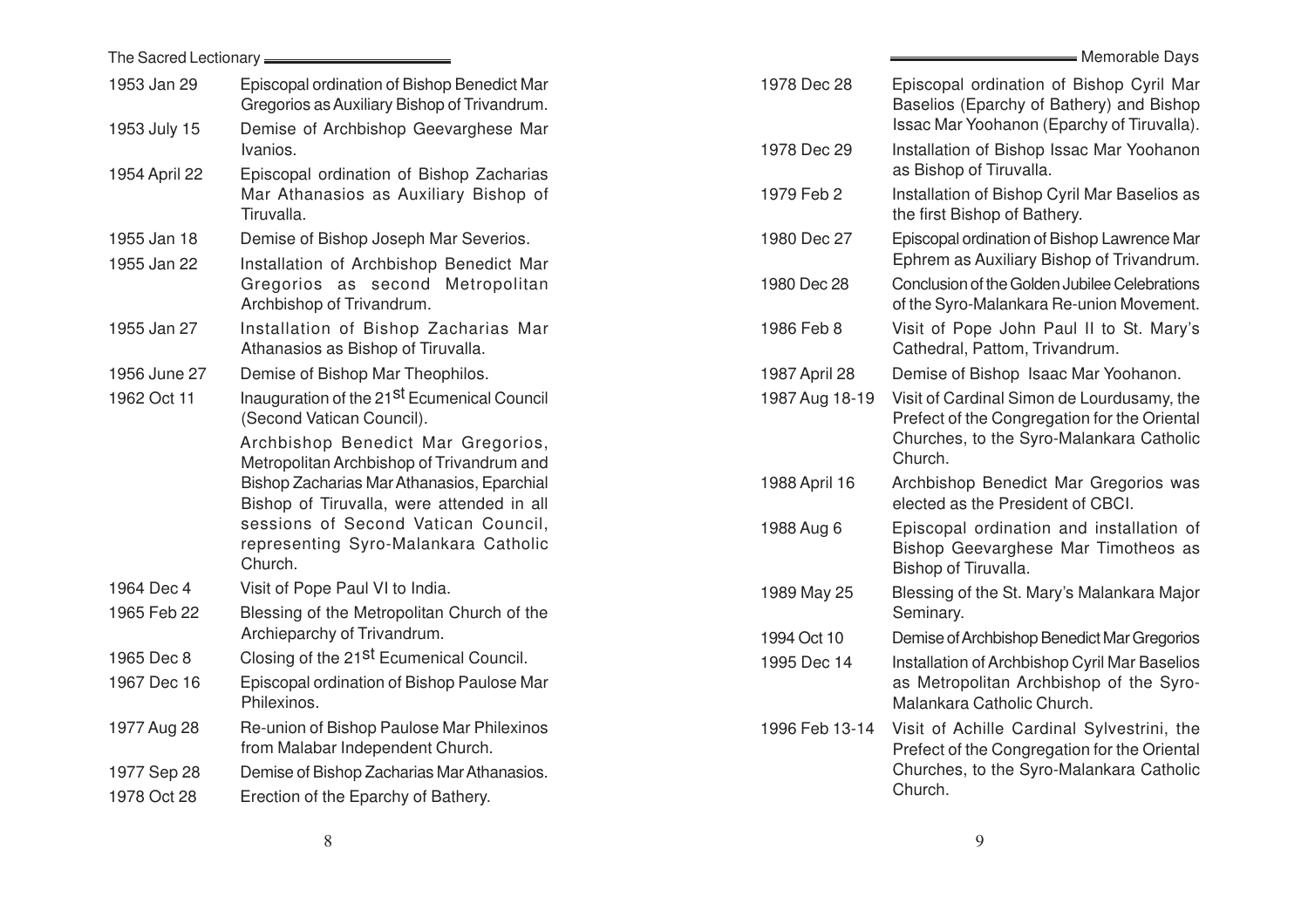|               | The Sacred Lectionary <b>____________________</b>                                                                                        |                  | Memorable Days                                                                                                                      |
|---------------|------------------------------------------------------------------------------------------------------------------------------------------|------------------|-------------------------------------------------------------------------------------------------------------------------------------|
| 1996 Feb13-21 | C.B.C.I. meeting held at St.Mary's Malankara<br>Major Seminary, Nalanchira.                                                              | 2005 Feb 19      | Episcopal ordination of Most Rev. Joseph<br>Mar Thomas as Auxiliary Bishop of                                                       |
| 1996 Dec 16   | Erection of the Eparchy of Marthandom.                                                                                                   |                  | Trivandrum and Apostolic Visitator to North                                                                                         |
| 1997 Jan 23   | Enthronement of Most Rev. Lawrence Mar<br>Ephrem as the first Bishop of Marthandom.                                                      | 2005 Mar 31-Ap 1 | America and Europe.<br>The Preparatory Synod of the Syro-<br>Church at<br>Malankara Catholic                                        |
| 1997 Feb 5    | Episcopal ordination and enthronement of<br>Most Rev. Geevarghese Mar Divannasios<br>as Bishop of Bathery.                               | 2005 April 8     | Cherupushpagiri Bishop's House, Tiruvalla.<br>Moran Mor Cyril Baselios Catholicos and<br>Most Rev. Isaac Mar Cleemis, the bishop of |
| 1997 April 8  | Demise of Bishop Lawrence Mar Ephrem.                                                                                                    |                  | Tiruvalla, were participated in the funeral                                                                                         |
| 1997 July 17  | Episcopal ordination of Most Rev. Thomas<br>Mar Koorilos as Auxiliary Bishop of Tiruvalla.                                               |                  | service of Pope John Paul II held at Rome,<br>representing Syro-Malankara Catholic                                                  |
| 1998 June 29  | Episcopal ordination of Most Rev. Yoohanon<br>Mar Chrysostom (Bishop of Marthandom)<br>and Most Rev. Joshua Mar Ignathios                | 2005 May 14      | Church.<br>Enthronement of Moran Mor Cyril Baselios<br>as Major Archbishop-Catholicos.                                              |
| 1998 July 1   | (Auxiliary Bishop of Trivandrum).<br>Enthronement of Most Rev. Yoohanon Mar<br>Chrysostom as Bishop of Marthandom.                       | 2005 May 15      | Blessing of the Foundation Stone for the<br>Catholicate Centre by Cardinal Moussa<br>Daoud, the Prefect of the Congregation for     |
| 1998 Nov 3    | Demise of Bishop Paulose Mar Philexinos.                                                                                                 |                  | the Oriental Churches.                                                                                                              |
| 2000 June 24  | Archbishop Cyril Mar Baselios took charge<br>as the President of CBCI.                                                                   | 2005 Aug 16-18   | The First Holy Episcopal Synod of the Syro-<br>Malankara Catholic Church at the<br>Catholicate Centre, Pattom.                      |
| 2001 Aug 15   | Episcopal ordination of Most Rev. Isaac Mar<br>Cleemis as Auxiliary Bishop of Trivandrum<br>and Apostolic Visitator to North America and | 2005 Sept 19-21  | Platinum Jubilee Celebrations of the Syro-<br>Malankara Catholic Re-union Movement at<br>Mavelikara.                                |
| 2003 Jan 15   | Europe.<br>Erection of the Eparchy of Muvattupuzha.                                                                                      | 2006 May 15      | Erection of the ecclesiastical province of<br>Tiruvalla and the elevation of the Eparchy                                            |
| 2003 Feb 6    | Enthronement of Most Rev. Thomas Mar<br>Koorilos as the first Bishop of Muvattupuzha.                                                    | 2006 June 10     | of Tiruvalla as Archieparchy.<br>Enthronement of Most Rev. Isaac Mar                                                                |
| 2003 Oct 2    | Enthronement of Most Rev. Isaac Mar<br>Cleemis as Bishop of Tiruvalla.                                                                   |                  | Cleemis as the First Metropolitan<br>Archbishop of Tiruvalla.                                                                       |
| 2004 Sep 20   | Blessing of the New Cathedral of Tiruvalla.                                                                                              | 2007 Jan 1       | Erection of the Eparchy of Mavelikara.                                                                                              |
| 2005 Feb 10   | Elevation of the Syro-Malankara Catholic<br>Church to the status of the Major                                                            | 2007 Jan 18      | Demise of Moran Mor Cyril Baselios<br>Catholicos.                                                                                   |
|               | Archiepiscopal Church.                                                                                                                   | 2007 Feb 8-10    | The First Holy Episcopal Synod to elect the<br>Catholicos held at the Catholicate Centre.                                           |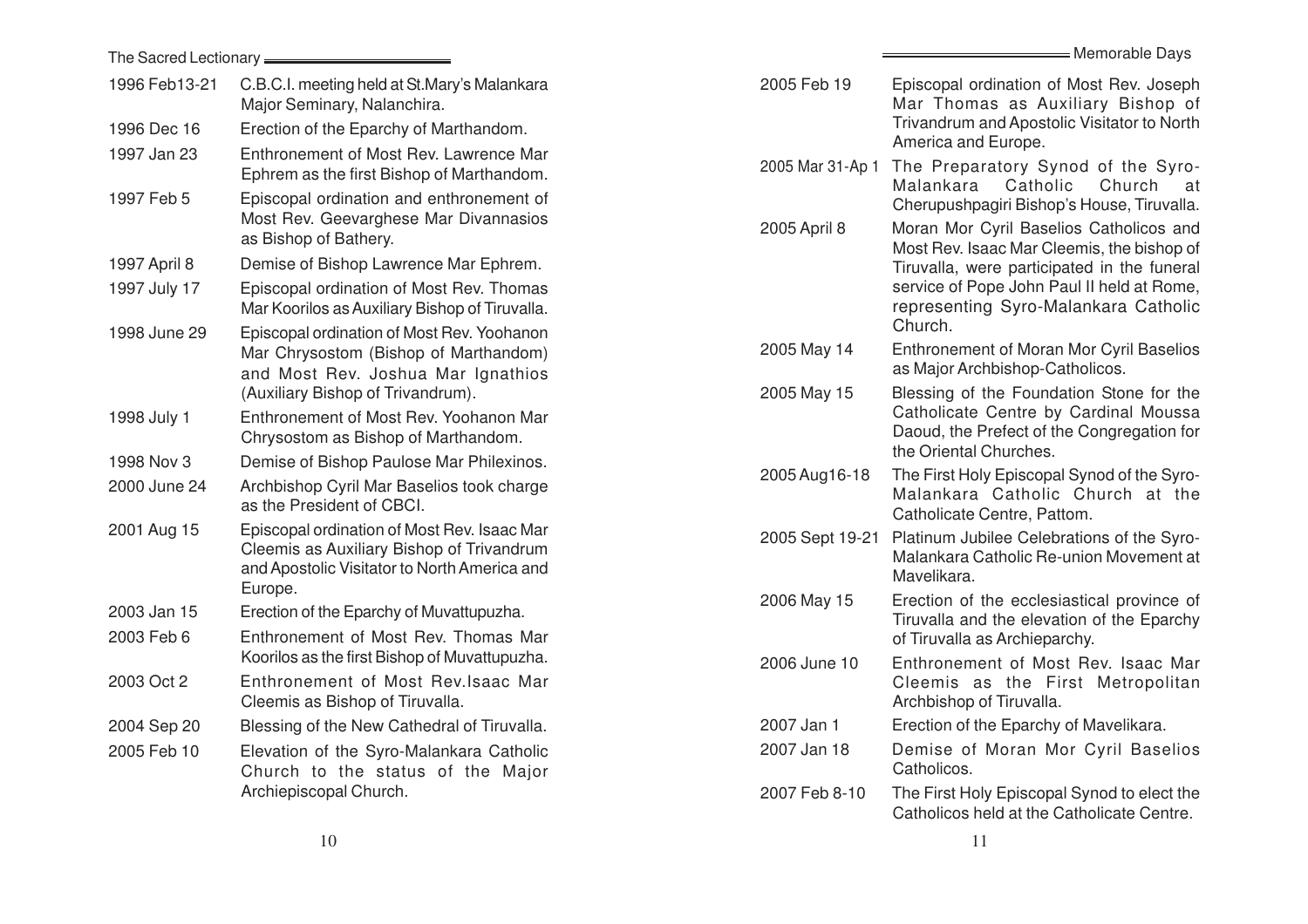| The Sacred Lectionary _________ |                                                                                                                                       |                | = Memorable Days                                                                                                                                                                                |
|---------------------------------|---------------------------------------------------------------------------------------------------------------------------------------|----------------|-------------------------------------------------------------------------------------------------------------------------------------------------------------------------------------------------|
| 2007 Feb 10                     | Archbishop Isaac Mar Cleemis, elected as<br>Catholicos of the Syro-Malankara Catholic<br>Church by the Holy Episcopal Synod.          | 2008 Oct 12    | Church, convoked by Pope Benedict XVI,<br>at Rome.<br>Moran Mor Baselios Cleemis Catholicos,                                                                                                    |
| 2007 Feb 16                     | Enthronement of Most Rev. Joshua Mar<br>Ignathios as the First Bishop of the Eparchy<br>of Mavelikara.                                |                | representing Syro-Malankara Catholic<br>Church, participated in the Canonisation<br>Ceremony of St Alphonsa of Venerable                                                                        |
| 2007 March 5                    | Enthornement of Most Rev. Isaac Mar<br>Cleemis as Major Archbishop-Catholicos<br>with the title 'Moran Mor Baselios Cleemis'.         | 2008 Nov 10    | Memory, at Rome.<br>Visit of Leonardo Cardinal Sandri, the<br>Prefect of the Congregation for the Oriental                                                                                      |
| 2007 March 10                   | Episcopal ordination of Jacob Mar Barnabas<br>as Apostolic Visitator to the Syro-Malankara                                            |                | Churches, to the Syro-Malankara Catholic<br>Church.                                                                                                                                             |
| 2007 March 22                   | Catholic faithful residing in the Extra<br>territorial regions in India.<br>Most Rev. Jacob Mar Barnabas, the                         |                | Church of St. Mary, Queen of Peace<br>Palayam, Trivandrum is raised to the status<br>of Minor Basilica by the Holy See.                                                                         |
|                                 | Apostolic Visitator to the Syro-Malankara<br>Catholic faithful residing in the Extra<br>territorial regions in India, took charge.    | 2009 Sep 20-26 | Visit of Moran Mor Ignathios Yousuf III<br>Younan, the Patriarch of the Syrian Catholic<br>Church of Antioch to the Syro-Malankara                                                              |
| 2007 May 2                      | Enthronement of Most Rev. Thomas Mar<br>Koorilos as Metropolitan Archbishop of                                                        |                | Catholic Church.<br>Syro-Malankara Thirusabhai Sangamam:                                                                                                                                        |
| 2007 July 14                    | Tiruvalla.<br>Solemn Declaration of Archbishop Mar<br>Ivanios as 'Servant of God' by Moran Mor<br><b>Baselios Cleemis Catholicos.</b> |                | 79 <sup>th</sup> Re-union anniversary and the Platinum<br>Jubilee Celebrations of the inception of the<br>Syro-Malankara Catholic Church in the<br>district of Kanyakumari of Tamil Nadu State, |
| 2007 Sept 20-21                 | The Platinum Jubilee Celebrations of the<br>Syro-Malankara Catholic Hierarchy at<br>Kodanchery in the Eparchy of Bathery.             | 2010 Jan 25    | at Mariagiri in the Eparchy of Marthandom.<br>Erection of the Eparchies of Pathanamthitta<br>and Puttur.                                                                                        |
| 2007 Sept 23                    | 125 <sup>th</sup> Birthday Celebrations of the Servant<br>of God, Archbishop Mar Ivanios, at<br>Puthiyakavu in Mavelikara.            | 2010 March 13  | Episcopal ordination of Most Rev. Vincent<br>Mar Paulos (Bishop of Marthandom), Most<br>Rev. Thomas Mar Anthonios (Curia Bishop),                                                               |
| 2008 Feb 9                      | Episcopal ordination and enthronement of<br>Most Rev. Abraham Mar Julios as Bishop of<br>Muvattupuzha.                                |                | Most Rev. Samuel Mar Irenios (Auxiliary<br>Bishop of Trivandrum) and Most Rev.<br>Philipose Mar Stephanos (Auxiliary Bishop                                                                     |
| 2008 Oct 5-26                   | Moran Mor Baselios Cleemis Catholicos<br>attended in the Synod on Word of God<br>representing Syro-Malankara Catholic                 |                | of Tiruvalla). Patriach Gregorios III Laham<br>of Greek Melkite Catholic Church was the<br>chief guest.                                                                                         |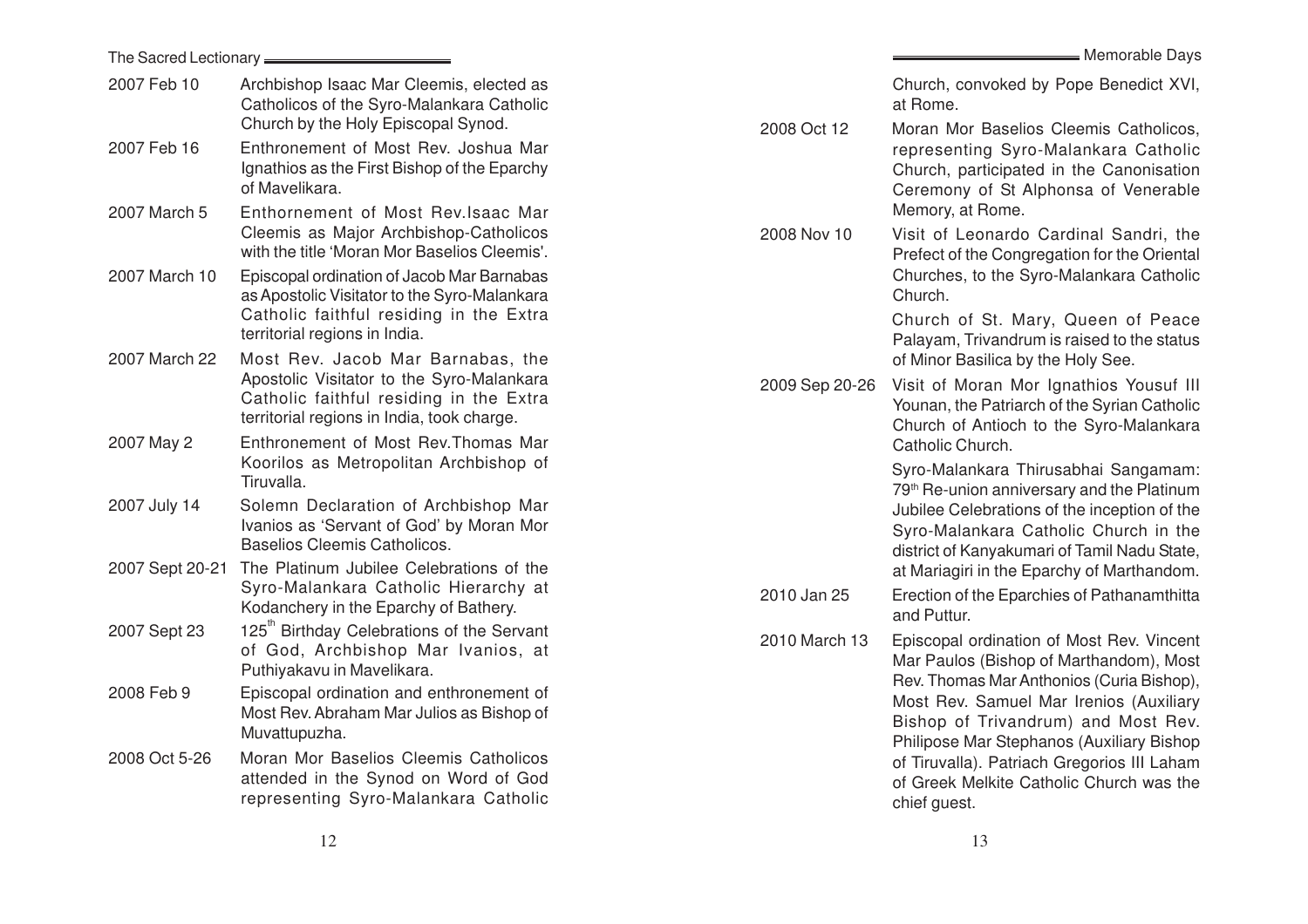|                | The Sacred Lectionary <b>Constant Constant Constant</b>                                                                                                      |                             |                                                                                        |
|----------------|--------------------------------------------------------------------------------------------------------------------------------------------------------------|-----------------------------|----------------------------------------------------------------------------------------|
| 2010 March 14  | Enthronement of Most Rev. Vincent Mar<br>Paulos as Bishop of Marthandom.                                                                                     | 2011 Oct 27                 | Moran Mor Ba<br>the represen                                                           |
| 2010 March20   | Enthronement of Most Rev. Yoohanon Mar<br>Chrysostom as the first Bishop of<br>Pathanamthitta.                                                               |                             | Church, atter<br>world religiou<br>Assisi and \                                        |
| 2010 April 13  | Enthronement of Most Rev. Joseph Mar<br>Thomas as Bishop of Bathery.                                                                                         | 2012 Jan 25, 26             | <b>Benedict XVI</b><br>Blessing of                                                     |
| 2010 April 15  | Enthronement of Most Rev. Geevarghese<br>Mar Divannasios as the Bishop of Puttur.                                                                            | 2012 March 9-10 Blessing of | Eparchy of M                                                                           |
| 2010 July 14   | Erection of the Syro-Malankara Catholic<br>Exarchate in the USA.                                                                                             | 2012 Sept 20                | Cathedral).<br>Blessing of                                                             |
|                | 2010 Sep 20-21 80 <sup>th</sup> Anniversary of Reunion Movement at<br>St. Mary's Cathedral, Pattom, Trivandrum.                                              |                             | Eparchy of Pa                                                                          |
| 2010 Sep 21    | Episcopal ordination of Most Rev. Thomas<br>Mar Eusebius as the first Bishop of the<br>Exarchate in the USA and Apostolic Visitator<br>to Canada and Europe. |                             | 82 <sup>nd</sup> Reunion<br>Visit of Moran<br>the Patriarch<br>Church to th<br>Church. |
| 2010 Oct 3     | Enthronement of Most Rev. Thomas Mar<br>Eusebius as the first Bishop of the<br>Exarchate in the USA (in New York).                                           | 2012 Oct 7-28               | Moran Mor I<br>attended the<br>held at Ron                                             |
| 2010 Oct 10-24 | Moran Mor Baselios Cleemis Catholicos,<br>representing the Syro-Malankara Catholic<br>Church, attended the Synod on Middle                                   |                             | Malankara C<br>Pope Benedi                                                             |
|                | East, held at Rome, convoked by Pope<br>Benedict XVI.                                                                                                        | 2012 Oct 24                 | Moran Mor Ba<br>appointed Ca<br><b>Benedict XVI</b>                                    |
| 2011 March 25  | The first Ad limina Visit to the Holy Father<br>Benedict XVI by the Bishops of the Holy<br>Episcopal Synod headed by Moran Mor                               | 2012 Nov 24                 | Moran Mor Ba<br>created as a                                                           |
|                | Baselios Cleemis Catholicos, the Syro-<br>Malankara Catholic Church after being<br>elevated to the status of a Major<br>Archiepiscopal Church.               | 2012 Nov 25                 | Thanksgiving<br>Catholic Chu<br>Rome, lead b<br><b>Cleemis Cath</b>                    |
| 2011 Sept 21   | The Blessing of the Catholicate Centre.                                                                                                                      |                             | Churches fro                                                                           |
|                | 2011 Sept 21-23 First Syro-Malankara Catholic Church<br>Assembly (Catholicate Centre, Pattom).                                                               |                             | Thereafter,<br>Agape.                                                                  |
|                | 14                                                                                                                                                           |                             | 15                                                                                     |

| 2011 Oct 27     | Moran Mor Baselios Cleemis Catholicos, as<br>the representative of the Indian Catholic<br>Church, attended the Prayer Meeting of the<br>world religious leaders, which was held at<br>Assisi and Vatican, convoked by Pope<br>Benedict XVI.                                            |
|-----------------|----------------------------------------------------------------------------------------------------------------------------------------------------------------------------------------------------------------------------------------------------------------------------------------|
| 2012 Jan 25, 26 | Blessing of the St. Joseph's Cathedral,<br>Eparchy of Muvattupuzha.                                                                                                                                                                                                                    |
| 2012 March 9-10 | Blessing of the Holy Myron (Pattom<br>Cathedral).                                                                                                                                                                                                                                      |
| 2012 Sept 20    | Blessing of the St. Peter's Cathedral,<br>Eparchy of Pathanamthitta.                                                                                                                                                                                                                   |
|                 | 82 <sup>nd</sup> Reunion Day Celebration.<br>Visit of Moran Mor Bechara Boutros al-Rahi,<br>the Patriarch of the Maronite Syrian Catholic<br>Church to the Syro-Malankara Catholic<br>Church.                                                                                          |
| 2012 Oct 7-28   | Moran Mor Baselios Cleemis Catholicos<br>attended the Synod on New Evangelization,<br>held at Rome, representing the Syro-<br>Malankara Catholic Church, convoked by<br>Pope Benedict XVI.                                                                                             |
| 2012 Oct 24     | Moran Mor Baselios Cleemis Catholicos was<br>appointed Cardinal by His Holiness Pope<br>Benedict XVI.                                                                                                                                                                                  |
| 2012 Nov 24     | Moran Mor Baselios Cleemis Catholicos was<br>created as a Cardinal.                                                                                                                                                                                                                    |
| 2012 Nov 25     | Thanksgiving Holy Mass of Syro-Malankara<br>Catholic Church at St John & Paul Basilica,<br>Rome, lead by Moran Mor Baselios Cardinal<br>Cleemis Catholicos. Heads of the different<br>Churches from all over the world attended.<br>Thereafter, the felicitation Meeting and<br>Agape. |

Memorable Days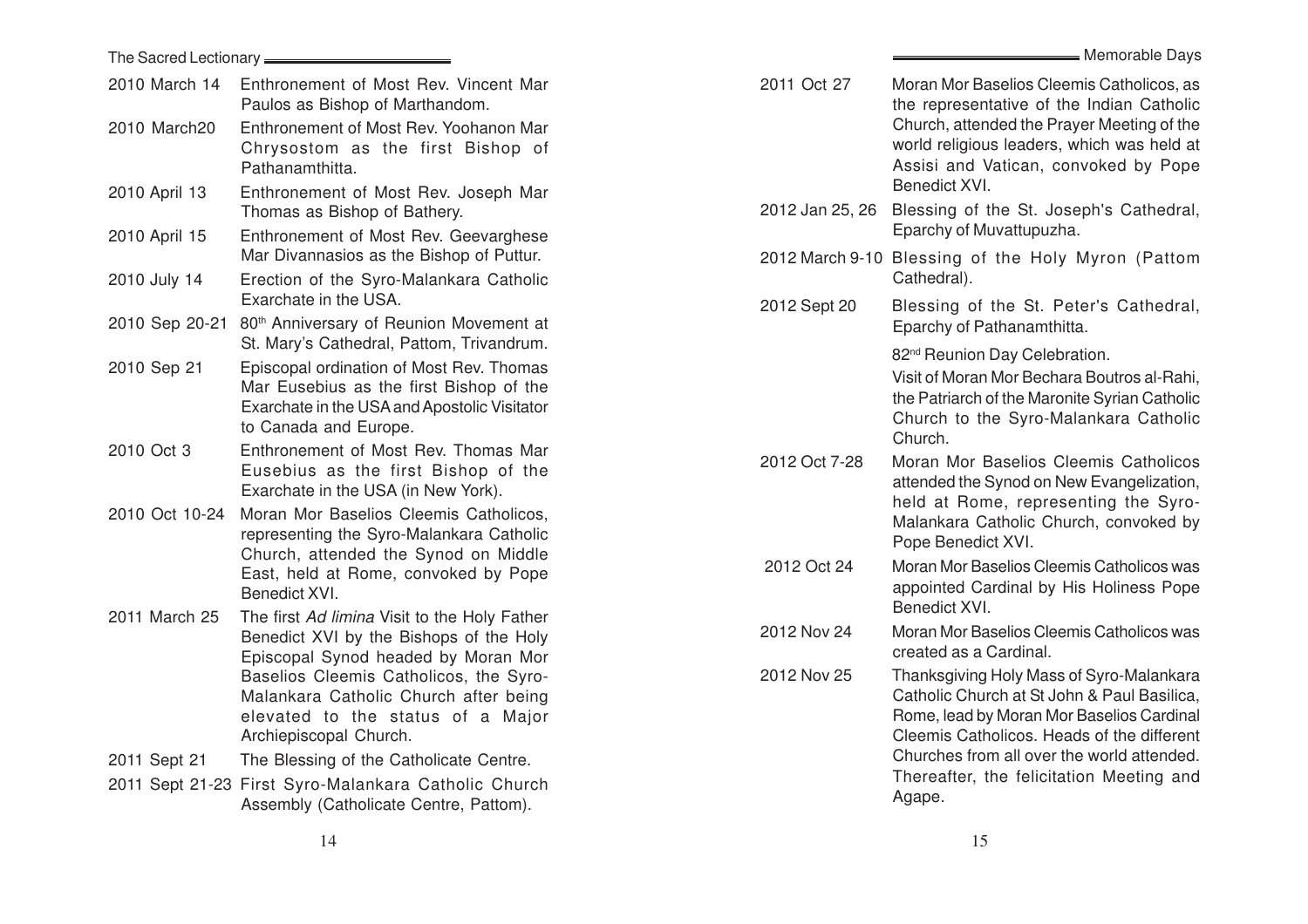|               |                                                                                                                                                                        |               | Memorable Days                                                                                                                                           |  |
|---------------|------------------------------------------------------------------------------------------------------------------------------------------------------------------------|---------------|----------------------------------------------------------------------------------------------------------------------------------------------------------|--|
|               | 2013 March 12-13 Moran Mor Baselios Cardinal Cleemis<br>Catholicos participated in the Conclave for<br>the election of 265 <sup>th</sup> Pope.                         |               | Church, participated in the Canonisation<br>Ceremony of St Kuriakose Elias Chavara<br>and St Eupresiamma, held at Rome.                                  |  |
| 2013 March 19 | Moran Mor Baselios Cardinal Cleemis<br>Catholicos attended in the Installation                                                                                         | 2015 March 26 | Erection of the Eparchy of Gurgaon and<br>Exarchate of Khadki.                                                                                           |  |
|               | Ceremony of Pope Francis, representing<br>the Syro-Malankara Catholic Church.                                                                                          | 2015 May 1    | Inauguration of the Eparchy of St. John<br>Chrysostom, Gurgaon and installation of                                                                       |  |
| 2013 May 19   | Moran Mor Baselios Cardinal Cleemis<br>Catholicos took charge of the Basilica of                                                                                       |               | Most Rev. Jacob Mar Barnabas as its first<br>Bishop.                                                                                                     |  |
| 2013 July 15  | St Gregorio VII, the titular church in Rome.<br>The 60 <sup>th</sup> Commemoration feast of Servant<br>of God Mar Ivanios.                                             | 2015 May 30   | Inauguration of the Exarchate of St.<br>Ephrem, Khadki and installation of Most<br>Rev. Thomas Mar Anthonios as its first                                |  |
|               | His Eminence Antonios Cardinal Louis<br>Tagle, Archbishop of Manila, Philippines<br>attended.                                                                          | 2015 July 15  | Exarch.<br>62 <sup>nd</sup> Commemoration of the Servant of<br>God, Archbishop Mar Ivanios.                                                              |  |
| 2013 Sept 20  | Blessing of the St. Mary's Cathedral,<br>Eparchy of Mavelikara.                                                                                                        |               | His Eminence Cardinal Peter Turkson,<br>President, Pontifical Council for Peace and<br>Justice, was the Chief Guest.                                     |  |
| 2013 Sept 21  | 83rd Reunion Day celebration at<br>Punnamoodu in Mavelikara.                                                                                                           | 2015 Sept 20  | 85 <sup>th</sup> Reunion Day celebration at<br>Thirumoolapuram, Tiruvalla.                                                                               |  |
| 2014 Feb 11   | Moran Mor Baselios Cleemis Catholicos<br>was elected as the President of CBCI.                                                                                         | 2016 Jan 16   | Concluding of the birth centenary of<br>Archbishop Benedict Mar Gregorios. His                                                                           |  |
| 2014 June 23  | As part of the Canonization process, the<br>tomb of the Servant of God, Archbishop<br>Mar Ivanios was opened and canonical<br>recognition conducted.                   |               | Eminence Cardinal Oswald Gracius was<br>presided over the function. His Grace<br>Salvatore Penacchio, the Apostolic Nuncio,<br>inaugurated the function. |  |
| 2014 July 15  | Visit of His Grace Archbishop Cyril Vasil',<br>Secretary General of the Congregation for<br>the Oriental Churches.                                                     | 2016 Jan 4    | Erection of the Eparchy of St. Mary, Queen<br>of Pease USA-Canada.                                                                                       |  |
| 2014 Sept 20  | 84 <sup>th</sup> Reunion Day celebration at Bathery.                                                                                                                   | 2016 Jan 23   | Enthronement of Most Rev. Thomas Mar<br>Eusebius as the first Bishop of the Eparchy                                                                      |  |
| 2014 Oct 7-28 | Moran Mor Baselios Cleemis Catholicos,<br>representing the Syro-Malankara Catholic<br>Church, attended the Synod on Family,<br>held at Rome, convoked by Pope Francis. | 2016 March 8  | of St. Mary, Queen of Pease USA- Canada.<br>Moran Mor Baselios Cardinal Cleemis<br>Catholicos was re-elected as the President<br>of CBCI.                |  |
| 2014 Nov 23   | Moran Mor Baselios Cleemis Catholicos,<br>representing the Syro-Malankara Catholic                                                                                     | 2016 July 15  | His Grace Timothy Cardinal Michael Dolan,<br>New York Archbishop, was the chief guest                                                                    |  |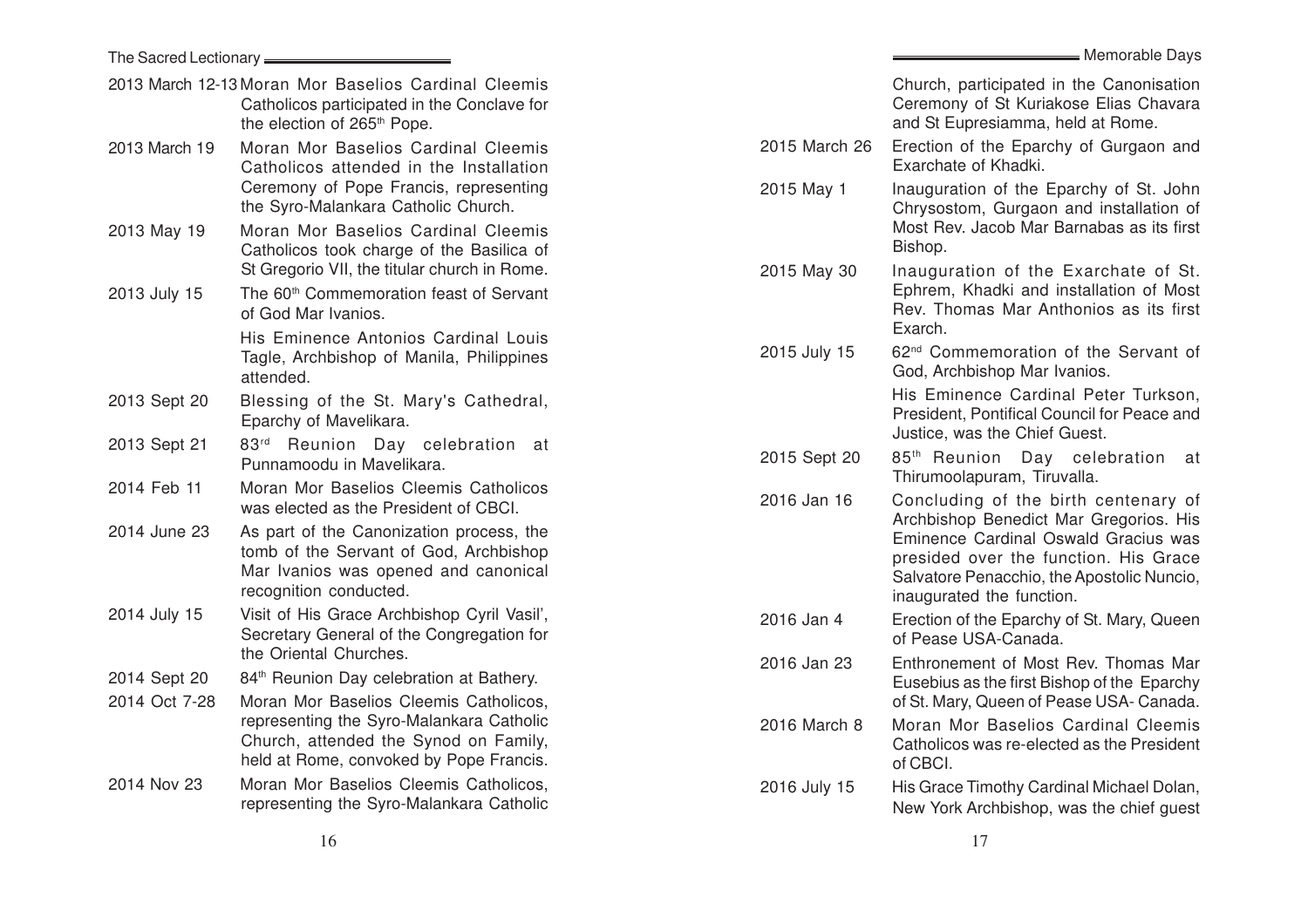in the 63rd commemoration of the Servant of God Archbishop Mar Ivanios.

2016 Aug 25 Closing ceremony of the canonical inquiry of the Cause of Canonisation of the Servant of God Archbishop Mar Ivanios in the Major Archieparchial level.

The Sacred Lectionary

- 2016 Sept 8 Moran Mor Baselios Cardinal Cleemis Catholicos together with Most Rev. Thomas Mar Anthonios submitted the official documents of the canonisation process to His Eminence Angelo Cardinal Amato, the Prefect of the Congregation for the cause of Saints in Vatican.
- 2016 Sept 17,18 86<sup>th</sup> Reunion Day, Sabhasangamam and the Golden Jubilee celebration of South Canara Malankara Mission held at Noojibalthila in the Eparchy of Puttur.
- 2016 Sept 19,20 Blessing of the St Thomas Cathedral, Eparchy of Bathery.
- 2017 July 15 64<sup>th</sup> Commemoration of the Servant of God, Archbishop Mar Ivanios. His Beatitude George Cardinal Alancherry, Major Archbishop of Syro-Malabar Church, was the Chief Guest.
- 2017 Aug 5 Erection of the eparchy of Parassala.
- 2017 Sept 19,21 87<sup>th</sup> Reunion Day and Sabhasangamam held at Adoor in the Major Archieparchy of Trivandrum. His Beatitude Moran Mor Ignatius Youssef III Younan, the Head of the Antiochean Syrian Catholic Church was the chief guest.
- 2017 Sept 21 Episcopal Ordination of Most Rev. Geevarghese Mar Makarios (Puttur) Most

Rev. Yoohanon Mar Theodosius (Curia Bishop and Apostolic Visitator to Europe and Oceania).

2017 Sept 23 Inauguration of the Eparchy of Parassala and enthronement of Most Rev. Thomas Mar Esusebius as its first Bishop.

2017 Sept 30 Enthronement of Most Rev. Geevarghese Mar Makarios as the Bishop of Puttur.

2017 Oct 5 Most Rev. Yoohanon Mar Theodosius officially took charge as the Bishop of the Major Archiepiscopal Curia, .

2017 Oct 28 Enthronement of Most Rev. Philipose Mar Stephanos as the Bishop of the Eparchy of St. Mary, Queen of Peace USA-Canada.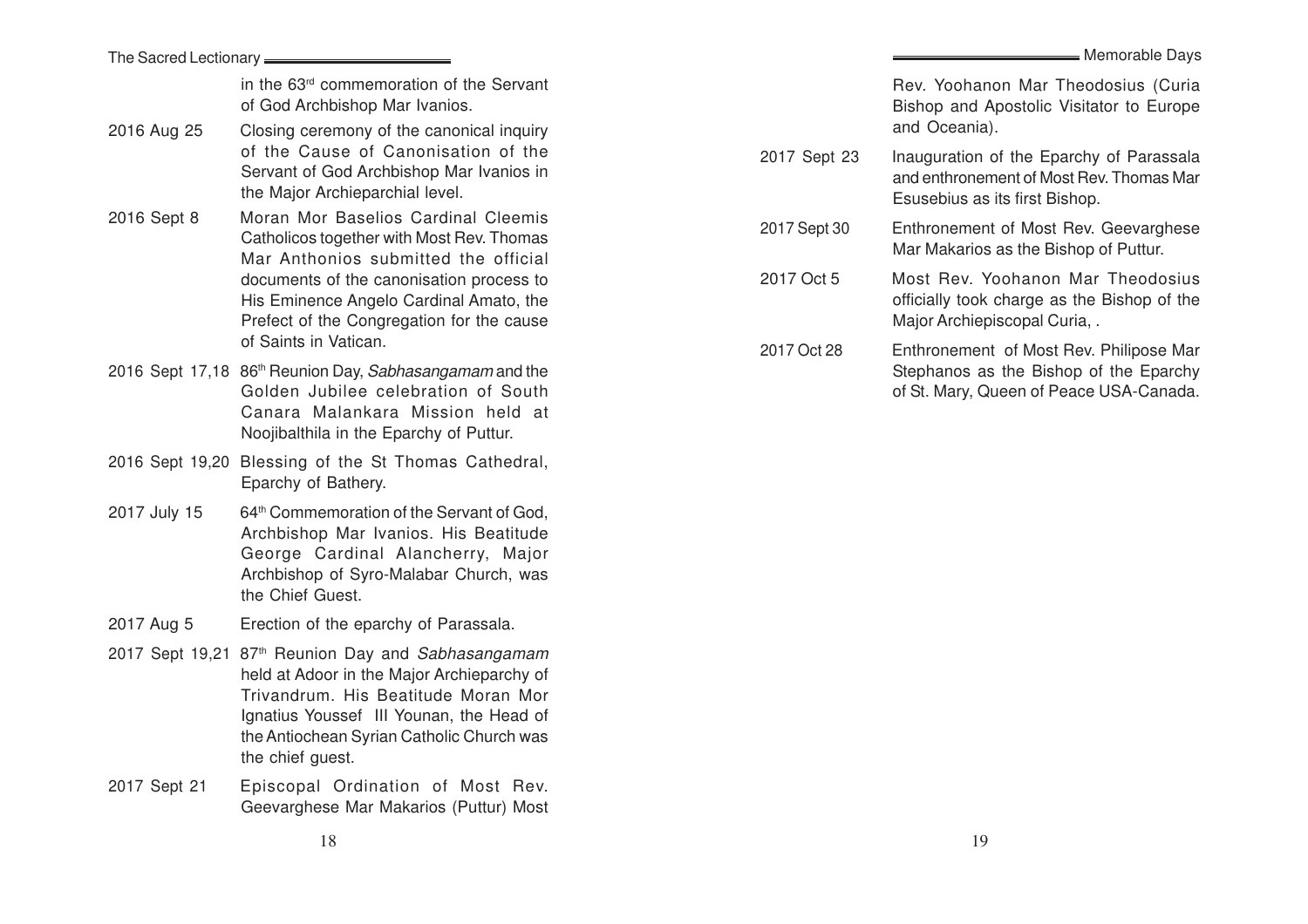#### **Readings for Special Occasions**

**Commemoration of All Saint s**

Rev 19:1-19; Rom 8:26-30; Phil 3:8-14; Mt 16:24-27; Jn 15:1-8; Jn 17:20-26.

#### **Commemoration of the Martyrs**

Acts 7:55-60; Rev 7:9-17; Jas 1:2-12; 1Pet 3:14-17; Rom 5:1-5; Rom 8:31-39; 2 Cor 4:7-15; Heb 10:32-36; Mt 10:17-22; Mt 10:28-33; Lk 9:23-26; Jn 12:24-26; Jn 15:18-21; Jn17:11-19.

#### **Commemoration of the Doctors of the Church**

1 Cor1:18-25; 1 Cor 2:1-10; Eph 3:8-12; 2Tim 4:1-5; Mt 5:13-16; Mt 23:8-12.

**Commemoration of the Virgins** 1Cor 7:25-35; Mt 25:1-13; Lk 10:38-42.

#### **Commemoration of the Departed Souls**

Wis 3:1-9; Wis 4:7-14; Dan 12:1-3; 2 Macc 12:43-46; 1 Jn 3:1-2; 1 Jn 3:14-16; Rom 5:7-21; Rom 6:3-9; Rom 14:7-12; 1Cor15:20-28; 1Cor 15:51-57; 2 Cor 5:1-10; Phil 3:20-21; 1 Thess 4:13-18; 2Tim 2:8-13; Mt 25:1-13; Mt 25:31-46; Lk 7:11-17; Jn5:24-29; Jn 6:37-40; Jn 6:51-58; Jn 11:17-27; Jn11:32-45; Jn 14:1-6.

#### **Thanksgiving**

Prov 50:22-24; Isa 63:7-9; Ps 105:138-145, 1Cor 1:3-9, Eph 1:3-14; Col 3:12-17; Mt 7:7-11; Mk 4:35-41; Lk 18:1-8; Jn17:6-19

#### **Votive Holy Qurbono**

Lam 3:17-26; Dan 3:34-43; Jas 1:2-12; Rom 8:18-30; Rom 8:31-39; Heb 4:14-16; Mt 7:7-11; Mk 4:35-41; Lk 18:1-8; Jn 17:6-19

**Anniversary of the Episcopal Ordination**

1Pet 5:1-4; 1Tim 6:11-21;1 Tim 5:17-22; Jn 10:11-16; Mt 6:25-43

#### **Commemoration of Bishop s**

1Jn 3:11-16; Heb 13:7-16; Mt 24:45-51

#### **Sacredotal Jubilee**

1Tim 1:8-14; Jn 15:11-17; Lk1:46-55.

### **Birthday**

Gal 3:26-29; 4:1-7; Eph 6:1-4; Mt 18:1-5

#### **First Holy Communion**

1Cor 11:26-29; 1Jn 6:48-58

## **Feast Day** Mt 5:13-16; 2Thess 2:13-17

## **The Liturgical Year**

The Liturgical Year of the Syro-Malankara Church begins on Qudos Eetho (Sanctification of the Church) Sunday. On that day we remember the establishment and sanctification of the Church. The most important feast of the Liturgical Year is Easter. The date of this feast changes every year according to the fullmoon that comes after the day on which the sun comes on the equator in the spring season, which is called the vernal Equinox. In the Synod of Nicea it was decided to celebrate the feast of Easter on the Sunday that comes after the Passover Moon. The Seven Seasons of the Liturgical Year are the following :

- **1. The Season of Annunciation (Suboro)**
- **2. The Season of Yaldo-Denho**
- **3. The Season of the Great Fast**
- **4. The Season of Qyomtho**
- **5. The Season of Pentecost**
- **6. The Season of Transfiguration**
- **7. The Season of Sleebo**

Though the Feast of Christ the King and the feast of the Sacred Heart do not belong to the tradition of the Syro Malankara Church, we celebrate them. We celebrate also the Feasts of certain Apostles and Saints on days different from those of the Latin Tradition.

#### **The Changeable Feasts of the year 2019**

|                         | February 11   |
|-------------------------|---------------|
|                         | March 4       |
|                         | April 21      |
| Ascension of Our Lord - | <b>May 30</b> |
|                         | June 9        |
|                         |               |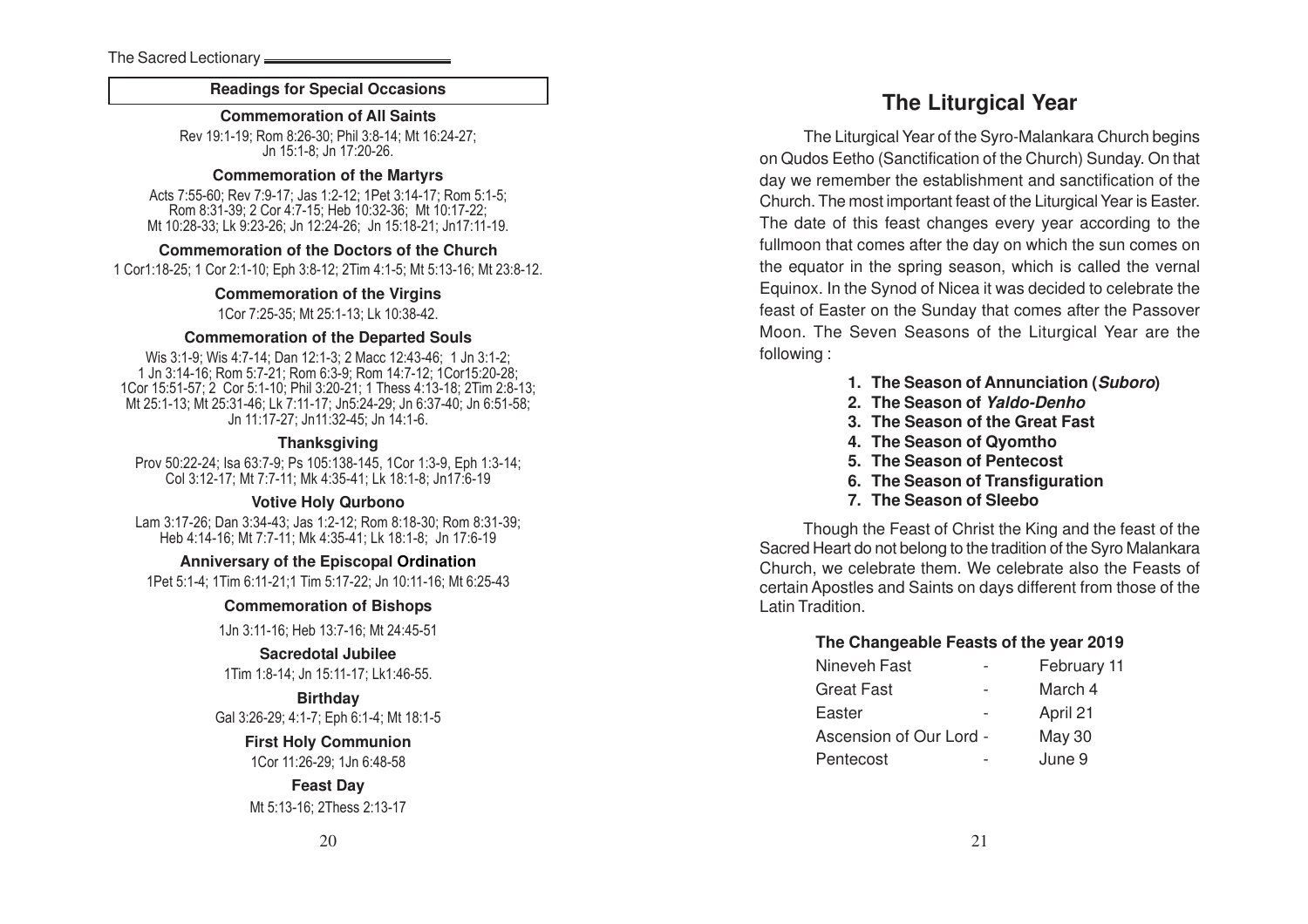## 2017 November (Teshreen Hroi)

## **D W Feasts and Scripture text s**

- 1 Wed 1 Thess 4:1-8; Mt 5:1-12 Commemoration of All Saint s
- 2 Thu 1 Cor 1:4-9; Mt 13:1-9
- 3 Fri Heb 13:7-16; Mt 24:45-51 Commemoration of the 318 Fathers of Nicea **Comm. of Bishop Paulose Mar Philexinos (1998)**
- 4 Sat Heb 12: 4-11; Jn 5:19-23

## **I Suboro (The Season of Annunciation)**

5 **Sun Qudos Eetho Sunday** (Sanctification of the Church) **Beginning of the Liturgical Year**

> Mk 8:27-30; Ex 33:7-11; 1 Kings 6:1-8; Ezek 10:1-5, 18-22; Isa 6:1-8; 1 Pet 2:1-12; Eph 2:14-22; Mt 16:13-23

- 6 Mon 1 Cor 1:26-31; Mt 13:24-30
- 7 Tue 1Cor 1:10-17; Jn 12:20-26 33 Martyrs of Milithin
- 8 Wed Heb 1:5-14; Mt 18:10-14 All Angels
- 9 Thu Eph 3:14-21; Mk 12 : 41-44 St. Theodore

|    |     | 2017 November                                                                                                                                                                                           |
|----|-----|---------------------------------------------------------------------------------------------------------------------------------------------------------------------------------------------------------|
| D  | W   | <b>Feasts and Scripture texts</b>                                                                                                                                                                       |
| 10 | Fri | Heb 11:32-40; Jn 8:31-38<br>Prophet Samuel, St. Pope Leo the Great                                                                                                                                      |
| 11 | Sat | Eph 11:15-23; Mk 4:26-29                                                                                                                                                                                |
| 12 | Sun | <b>Hudos Eetho Sunday</b><br>(Renewal of the Church)<br>Mk 11:15-17; Ex 32:1-14; 1 Kings 8:22-30;<br>Jer 31:10-14, 22-26; Isa 55:1-13;<br>Rev 3:14-22; Heb 9:1-14; Jn 2:13-22<br>St. John of Alexandria |
| 13 | Mon | 1 Cor 2:6-15; Mt 13:44-52                                                                                                                                                                               |
|    |     | St. John Chrysostom                                                                                                                                                                                     |
|    |     | <b>Feast of Bishop Yoohanon Mar Chrysostom</b>                                                                                                                                                          |
| 14 | Tue | 1 Cor 4:1-5; Jn 14:7-14<br><b>St. Philip, the Apostle</b>                                                                                                                                               |
| 15 | Wed | 2 Tim 4:1-5; Mt 5:13-16<br>St. Albert                                                                                                                                                                   |
| 16 | Thu | Eph 4:1-6; Mt 9:9-13<br><b>St. Mathew, the Apostle</b>                                                                                                                                                  |
| 17 | Fri | Eph 6:1-4; Mt 23:1-12                                                                                                                                                                                   |
| 18 | Sat | 2 Thess 2:13-17; Lk 13:22-30                                                                                                                                                                            |
| 19 | Sun | <b>Message to Zachariah</b><br>Mt 19:3-12; Gen 17:15-22; Ruth 1:11-18;<br>1 Sam1:9-17; Isa 41:8-17; 2 Pet 1:3-11;<br>Rom 4:13-25; Lk 1:5-25                                                             |

#### **Social Communication Media Day** (The offering of the day from each parish shall be sent to the eparchial curia for the activities of Social Communication of the Eparchy)

20 Mon Eph 3:8-13; Mt 7:21-28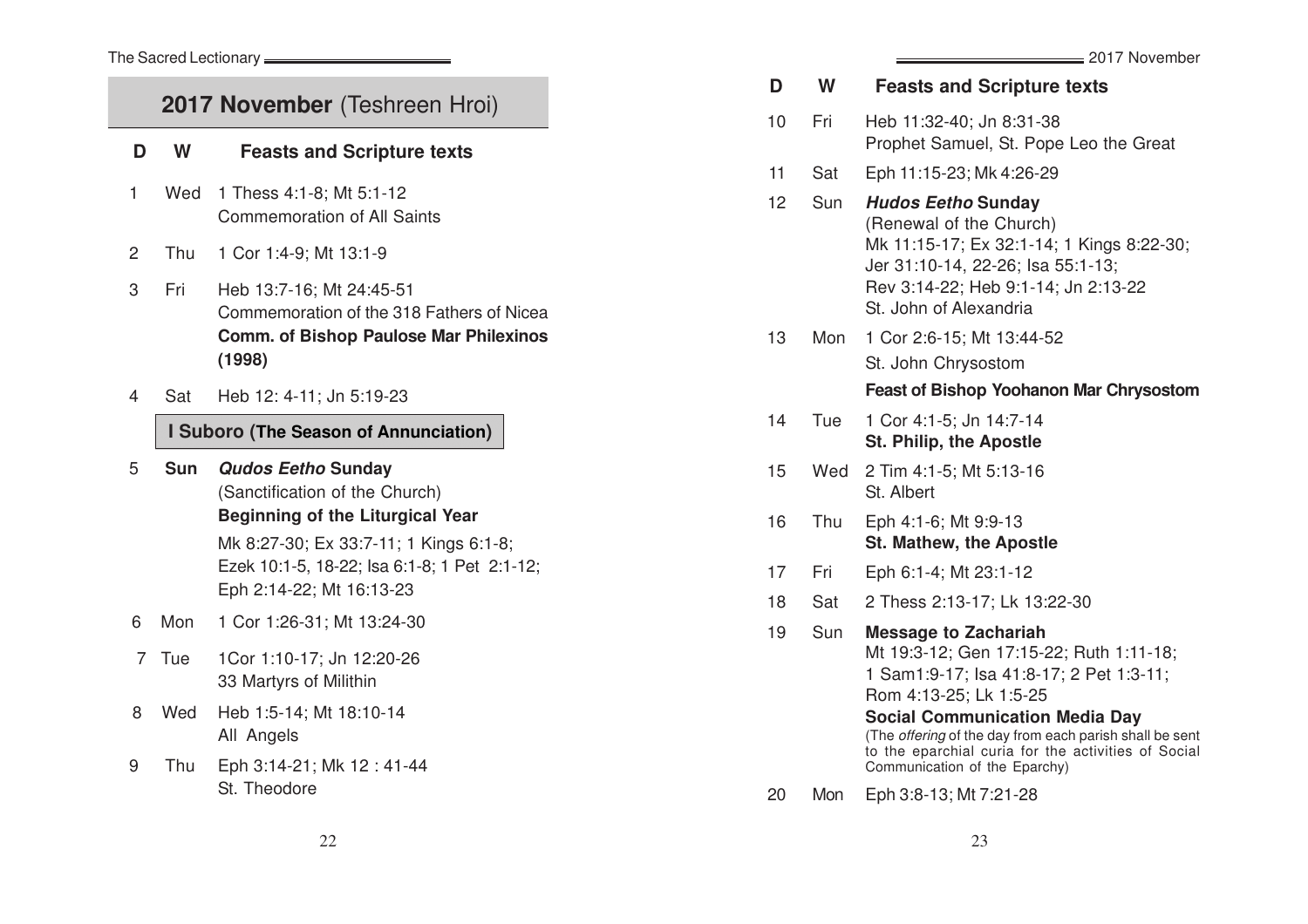## The Sacred Lectionary

| D  | W          | <b>Feasts and Scripture texts</b>                                               |                |                              |                                                               |  |
|----|------------|---------------------------------------------------------------------------------|----------------|------------------------------|---------------------------------------------------------------|--|
| 21 | Tue        | Entrance of Mary Mother of God into the                                         |                | 2017 December (Konoon Qdeem) |                                                               |  |
|    |            | <b>Temple</b>                                                                   | D              | W                            | <b>Feasts and Scripture texts</b>                             |  |
|    |            | Phil 4:4-9; Mt 12:46-50                                                         | 1              | Fri                          | Beginning of the Twenty-Five Days Nombu                       |  |
| 22 | Wed        | Phile 1:1-7; Lk 6:43-45<br>Mar Philemon, Mortho Cecilia                         |                |                              | 1 Tim 4:6-10; Jn 1:1-5                                        |  |
| 23 | Thu        | Titus 2:11-15; Mt 24:32-36                                                      | 2              | Sat                          | Rom 10:18-20; Mt 5:21-26                                      |  |
|    |            | Pope St. Clement, St. Felicita                                                  | 3              | Sun                          | Visitation of Mary Mother of God to Elizabeth                 |  |
| 24 | Fri        | Phil 1:3-11; Mt 10:16-25                                                        |                |                              | Lk 1:39-45; Gen 24 :15-27; 1 Sam 2:1-11;                      |  |
| 25 | Sat        | 2 Thess 3:1-5; Lk 4:31-37                                                       |                |                              | Prov 31:10-26; Isa 29:17-24; 1 Pet 2:6-10;                    |  |
| 26 | <b>Sun</b> | <b>Annunciation to Mary, Mother of God</b>                                      |                |                              | 1Tim 2:4-10; Lk 1:39-56                                       |  |
|    |            | Mt 1:1-17; Gen 3:8-15; Jud 13:2-14;                                             |                |                              | St. Francis Xavier                                            |  |
|    |            | Zech 2:10-13; 4:1-7; Isa 63:15-64:5;                                            | 4              | Mon                          | 1 Cor 9:19-23; Mk 16:14-18                                    |  |
|    |            | 1 Jn 3:1-10; Gal 4:1-7; Lk 1:26-38<br>Feast of Chirst the King (Latin Tradtion) |                |                              | St. John Damascene                                            |  |
|    |            | (from 1 December. Remind the faithful about the special                         | 5              | Tue                          | 1 Cor 3:10-17; Jn 10:1-6                                      |  |
|    |            | prayers of the fast and abstinence)                                             |                |                              | Mar Sabas & Mar Clement of Alexandria                         |  |
| 27 | Mon        | 1 Cor 4:15-21; Mk 4:30-34                                                       | 6              | Wed                          | 2 Tim 1:8-14; Jn 16:25-33                                     |  |
| 28 | Tue        | Heb 5:11-14; Mt 11:25-30<br>St. Catherine                                       |                |                              | Mar Theophilos of Antioch                                     |  |
| 29 | Wed        | Gal 4:12-20; Lk 6:27-36                                                         | $\overline{7}$ | Thu                          | Rom 7:7-12; Mt 16:24-28                                       |  |
|    |            | Mar Jacob of Sarug                                                              |                |                              | St. Ambrose                                                   |  |
|    |            | Feast of Bishop Geevarghese Mar<br><b>Divannasios</b>                           | 8              | Fri                          | <b>Immaculate Conception of Blessed Virgin</b><br><b>Mary</b> |  |
| 30 | Thu        | Rom 10:14-17; Jn 1:35-42<br><b>St. Andrew, the Apostle</b>                      |                |                              | Gal 4:1-7; Lk 1:46-56                                         |  |
|    |            | $\frac{1}{2}$                                                                   | 9              | Sat                          | 1 Thess 4:9-12; Mk 9:42-50                                    |  |
|    |            |                                                                                 |                |                              |                                                               |  |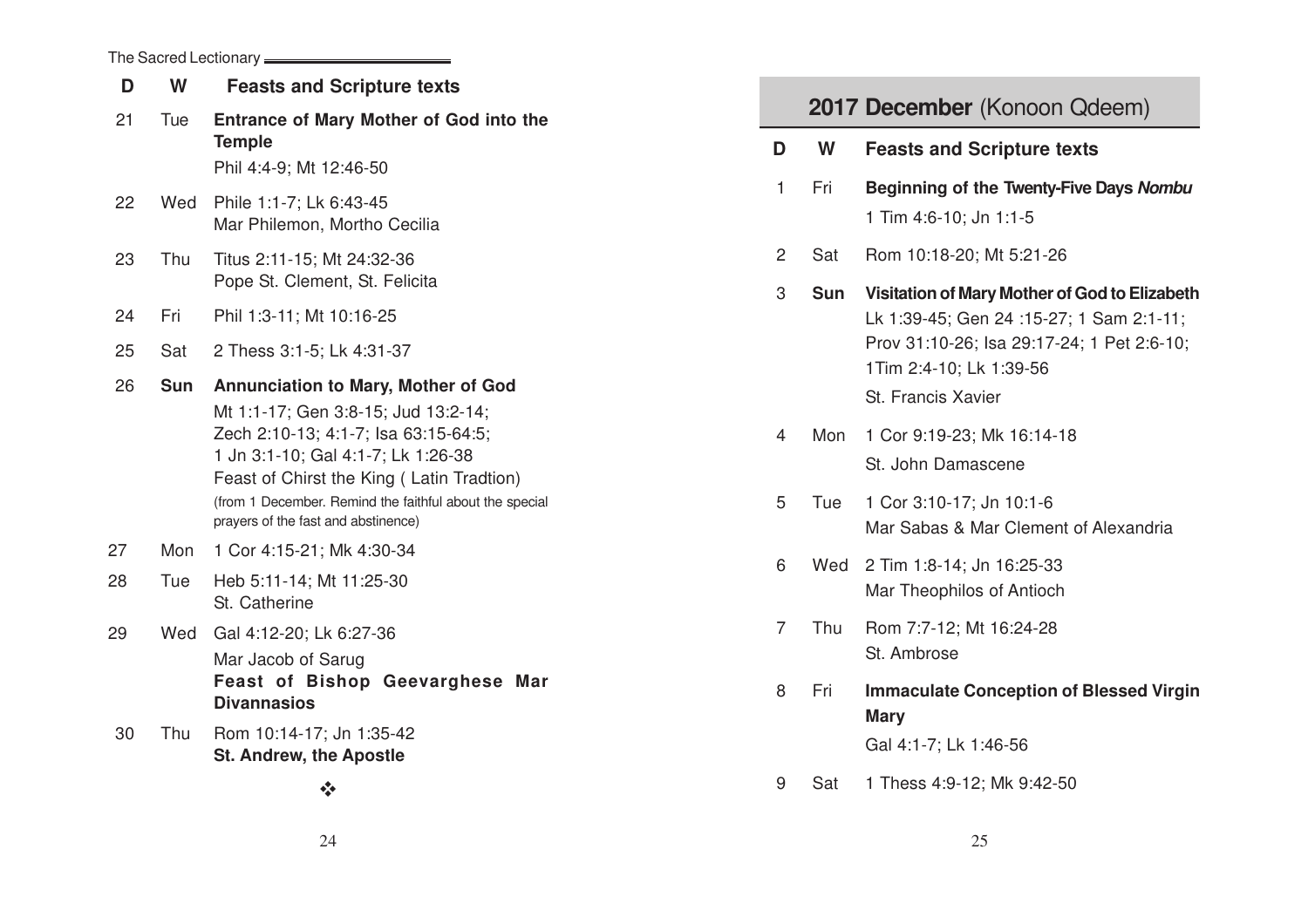|                 |            | The Sacred Lectionary <b>______________________</b>                                                                |    |            | 2017 December                                                                                           |
|-----------------|------------|--------------------------------------------------------------------------------------------------------------------|----|------------|---------------------------------------------------------------------------------------------------------|
| D               | W          | <b>Feasts and Scripture texts</b>                                                                                  | D  | W          | <b>Feasts and Scripture texts</b>                                                                       |
| 10 <sub>1</sub> | Sun        | <b>Birth of John the Baptist</b>                                                                                   | 21 | Thu        | 1 Cor 9:24-27; Lk 17:7-10                                                                               |
|                 |            | Lk 1:67-80; Ex 2:1-10; 1 Sam 1:19-28;                                                                              | 22 | Fri        | Col 1:24-29; Lk 10:21-24                                                                                |
|                 |            | Ps 127:1-5; lsa 62:1-12; 1 Jn 4:1-6;<br>Gal 4:21-31; Lk 1:57-66                                                    | 23 | Sat        | Rom 1:18-23; Jn 1:14-18                                                                                 |
|                 |            | Mar Behnan the Martyr and his Sister Sarah,<br>40 Martyrs                                                          |    |            | Il The Season of Yaldo-Denho                                                                            |
| 11<br>12        | Mon<br>Tue | 1 Thess 5:12-22; Mt 10:26-33<br>Rom 8:18-25; Jn 7:40-44                                                            | 24 | <b>Sun</b> | Sunday before Yaldo<br>Mt 1:1-17; Gen 46:8-27;1 Kings 9:3-7;<br>Jer 23:5-8; Isa 11:1-9; Acts 3:20-26;   |
| 13              | Wed        | Rom 1:8-15; Mt 11:1-6                                                                                              |    |            | Heb 7:14-17; Lk 2:1-5                                                                                   |
| 14              | Thu        | 2 Cor 12:7-10; Lk 14:25-33                                                                                         |    |            | (Tomorrow is Christmas. Remind the faithful to<br>bring the palm leaves of Palm Sunday and              |
|                 |            | St John of the Cross<br>Mar Abraham Kidunoyo                                                                       | 25 | Mon        | frankincense, etc.<br>Yaldo (Christmas)                                                                 |
| 15              | Fri        | 1 Cor 2:1-5; Lk 5:27-32                                                                                            |    |            | Holy Qurbono for the People                                                                             |
| 16              | Sat        | Rom 16:17-20; Mt 3:1-6<br>Erection of the Eparchy of Marthandom<br>(1996)                                          |    |            | Jn 1:6-13; Gen 21:1-8; 2 Kings 4:8-17;<br>Mic 5:1-4; ls 9:1-7; 1 Jn 1:1-10;<br>Titus 2:11-15; Mt 2:1-12 |
| 17              |            | Sun Apparition of the Angel to St. Joseph<br>Jn 6:30-46; Gen 37:5-11; Sir 7:11-17;<br>1 Sam 3:10-18; Isa 45:20-25; | 26 | Tue        | <b>Exaltation of Mary, the Mother of God</b><br>(Quloso)<br>Gal 4:4-7; Lk 2:15-19                       |
|                 |            | 1Pet 2:11-17; Gal 1:11-24; Mt 1:18-25                                                                              | 27 |            | Wed 2 Tim 2:7-13; Mt 22:41-46                                                                           |
| 18              | Mon        | Mar Rabula<br>2 Tim 1:3-8; Mt 10:40-42<br>The Miraculous Cross of Mylapore                                         | 28 | Thu        | Heb 11:32-40; Mt 2:13-18<br>Comm. of the Infants killed by Herod; David,<br>the King and Prophet        |
| 19              | Tue        | Gal 4:8-11; Jn 5:30-40                                                                                             | 29 | Fri        | Rom 15:7-13; Mt 2:19-23                                                                                 |
| 20              | Wed        | Heb 12:1-3; Jn 1:6-13                                                                                              | 30 | Sat        | Rom 15:14-21; Lk 12:13-21                                                                               |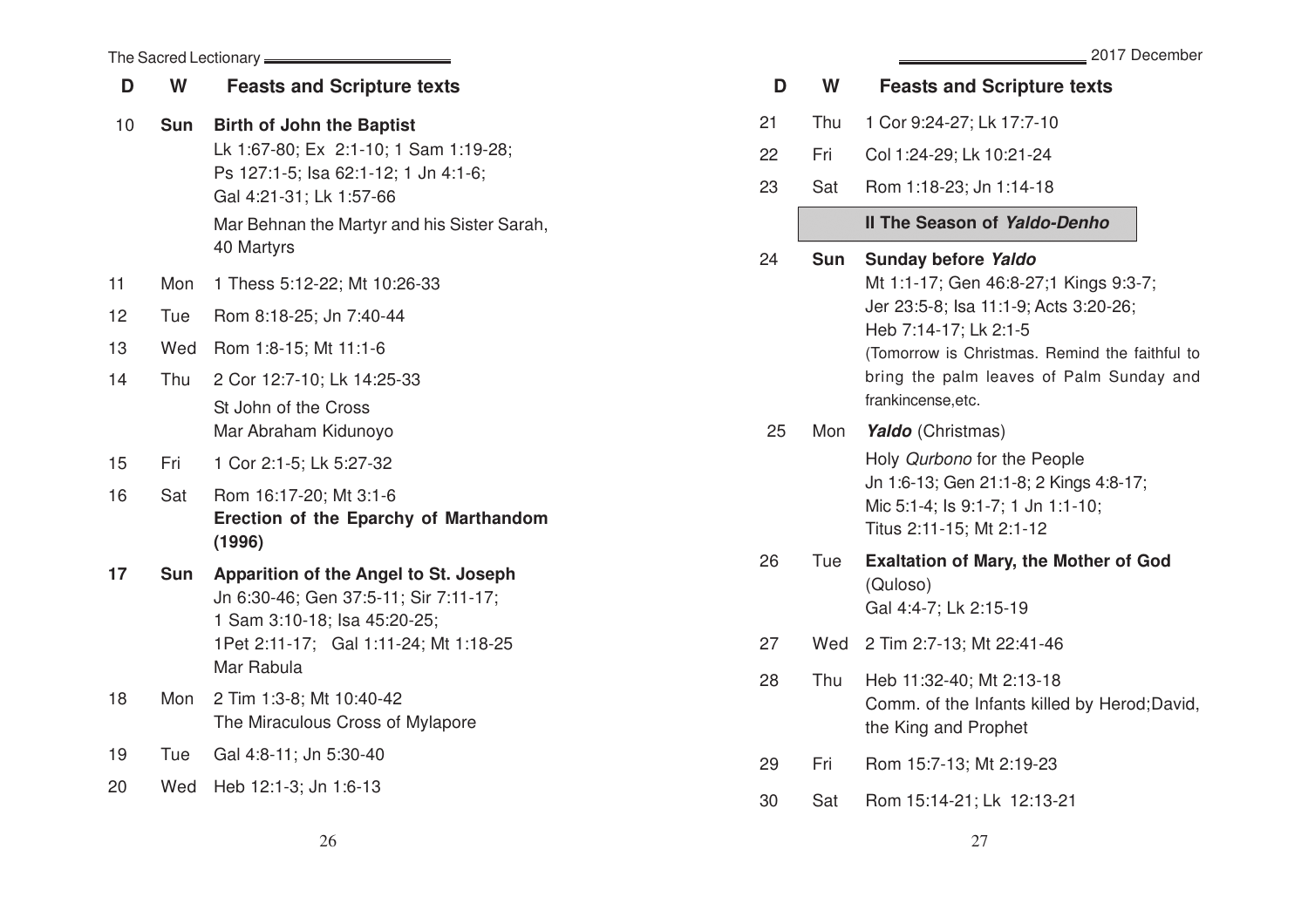#### The Sacred Lectionary

## **<sup>D</sup> <sup>W</sup> Feasts and Scripture texts**

## **31 Sun I Sunday after Yaldo**

Mt 2:19-23; Gen 21:8-14; Judg 13:24-14:4; Ps 122:1-9; Zech 8:3-12; 1 Pet 5:5-11; Heb 3:1-6; Lk 2:41-52

## **Bible Sunday**

(The collection of the day from the each parish shall be sent to the eparchial curia for the activities of the Bible Apostolate of the eparchy)

(Remind the faithful about the feast of Denho)

## $v_{\rm A}$

## **2018 January** (Konoon Hroi)

- **<sup>D</sup> <sup>W</sup> Feasts and Scripture texts**
- 1 Mon **Naming of Our Lord** Eph 4:17-24; Lk 2:21-24 New Year begins Mar Baselios & Mar Gregory, **Feast of Moran Mor Baselios Cardinal Cleemis Catholicos Erection of the Eparchy of Mavelikara (2007)**
- 2 Tue 2 Tim 2:21-26; Jn 3:1-14. Mar Macarios Eehidoyo
- 3 Wed Heb 11:23-31; Jn 1:29-34 Prophet Malachi, St Chavara Kuriakose Elias
- 4 Thu 2 Tim 3:8-17; Lk 12:22-34 **Erection of the Eparchy of St Mary, Queen of Peace USA-Canada (2016)**
- 5 Fri Eph 6:10-17; Lk 3:1-6
- 6 Sat **Denho** (Baptism of Our Lord) Holy Qurbono for the People Mk 1:1-11; Gen 24:10-20; 2 Kings 3:21-27 Ezek 47:1-12; Is 12:1-6; Acts 19:1-7; Titus 2:11-3:9; Mt 3:13-17
- 7 **Sun I Sunday after Denho Exaltation of St. John the Baptist** Eph 3:1-7; Lk 7:24-28; Mk 1:14-20; Gen 30:25-43; Ex 3:1-15; Ps 147:1-11;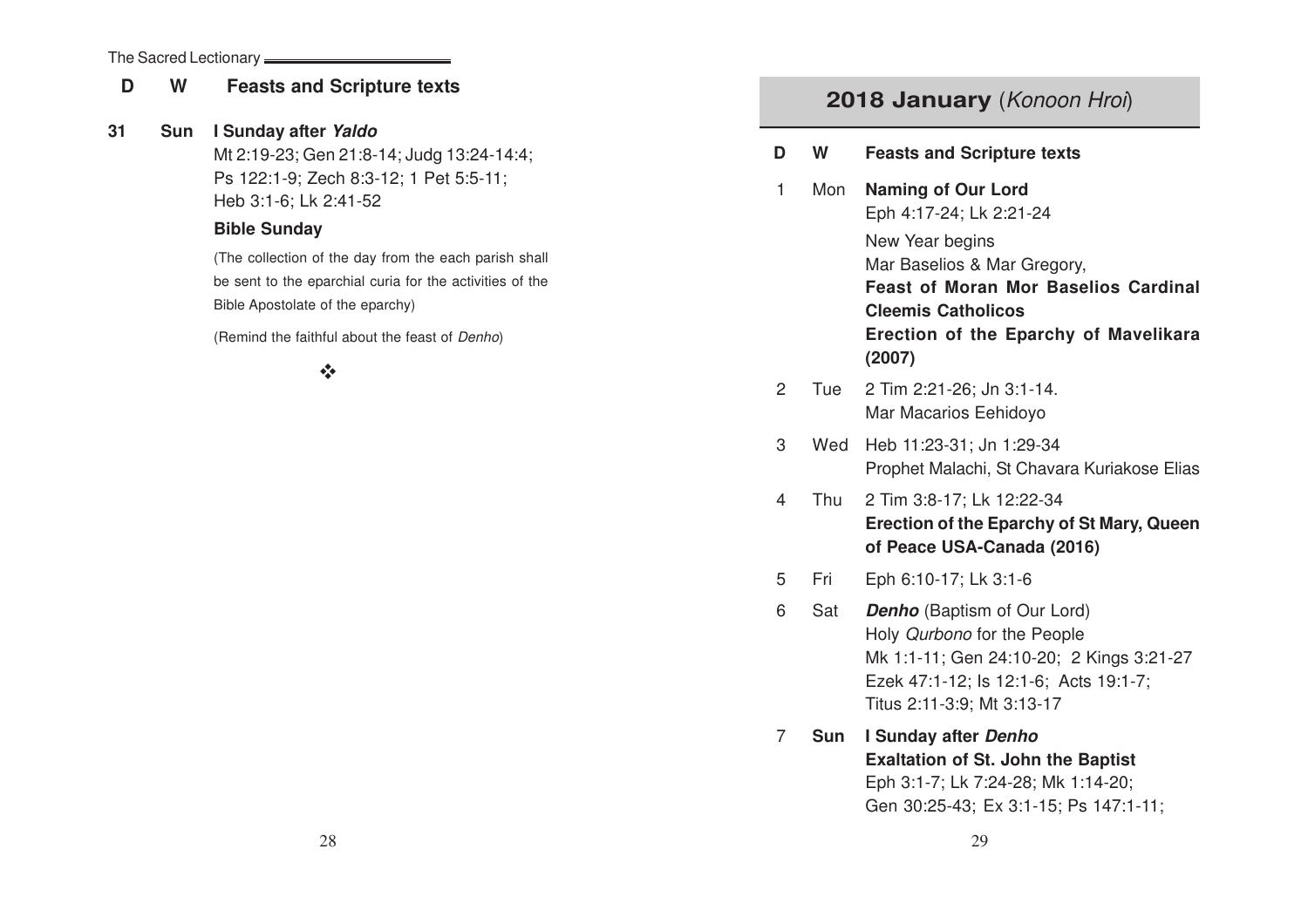|    |            | The Sacred Lectionary <b>________</b>                                                                                                                                  |    |            |                                                |
|----|------------|------------------------------------------------------------------------------------------------------------------------------------------------------------------------|----|------------|------------------------------------------------|
| D  | W          | <b>Feasts and Scripture texts</b>                                                                                                                                      | D  | W          |                                                |
|    |            | Isa 49:7-13; Acts 2:37-47; Eph 1:3-14;<br>Mt 4:12-22<br>St. Julian                                                                                                     | 17 | Wed        | G<br>Ν<br>F                                    |
| 8  | Mon        | Acts 7:54-60; 1 Cor 16:15-18; Mt 23:34-39<br>St. Stephen, the Martyr<br><b>Feast of Bishop Philipos Mar Stephanos</b>                                                  | 18 | Thu        | ⊦<br>Ν<br>$\mathsf{C}$                         |
| 9  | Tue        | 2 Cor 1:3-11; Jn 3:31-36                                                                                                                                               |    |            | $\mathsf{C}$                                   |
| 10 | Wed        | 2 Cor 4:1-6; Mt 10:16-25<br>Mar Gregory of Nyssa                                                                                                                       |    |            | $\mathsf{C}$<br>$\overline{(\cdot)}$<br>C      |
| 11 | Thu        | 1 Tim 3:8-13; Lk 12:4-12<br>Mar Thevodosios the Abbot<br><b>Feast of Bishop Yoohanon Mar Theodosius</b>                                                                | 19 | Fri        | Е<br>Ν<br>F                                    |
| 12 | Fri        | 1 Tim 6:11-16; Mt 5:17-20                                                                                                                                              | 20 | Sat        | $\overline{c}$                                 |
| 13 | Sat        | Rom 3:21-26; Mt 7:1-6                                                                                                                                                  |    |            | S                                              |
| 14 | <b>Sun</b> | <b>Il Sunday after Denho</b><br>Lk 4:14-15; Lev 22:26-33; Prov 8:22-36;<br>Mic 5:1-8; Isa 51:1-8; 1 Pet 1:13-25;<br>Rom 3:1-8; Jn 1:43-51<br>40 Martyrs of Mount Sinai | 21 | <b>Sun</b> | Ш<br>J<br>J<br>1<br>S<br>$\left(\right)$<br>it |
| 15 | Mon        | 2 Cor 9:6-11; Lk 2:15-19<br><b>Commemoration of Mary, Mother of God of</b><br><b>Seeds</b><br><b>Erection of the Eparchy of Muvattupuzha</b><br>(2003)                 | 22 | Mon        | N<br>J<br>N<br>F<br>T                          |
| 16 | Tue        | Phil 1:12-14; Jn 21:15-19<br>Imprisonment of St. Peter                                                                                                                 | 23 | Tue        | J                                              |

 $=$  2018 January

| D  | W          | <b>Feasts and Scripture texts</b>                                                                                                                                                                                                                           |
|----|------------|-------------------------------------------------------------------------------------------------------------------------------------------------------------------------------------------------------------------------------------------------------------|
| 17 | Wed        | Gal 6:14-17; Lk 6:20-23<br>Mar Antony of Egypt<br><b>Feast of Bishop Thomas Mar Anthonios</b>                                                                                                                                                               |
| 18 | Thu        | Heb 13:7-16; Mt 24:45-51<br>Mar Koorilos, Mar Athanasios<br>Com. of Moran Mor Cyril Baselios<br>Catholicos (2007)<br>Com. of Bishop Joseph Mar Severios<br>(1955)<br>Church Unity Octave begins                                                             |
| 19 | Fri        | Eph 5:6-14; Mt 12:15-21<br>Mar Macarios of Jerusalem<br><b>Feast of Bishop Geevarghese Mar Makarios</b>                                                                                                                                                     |
| 20 | Sat        | 2 Cor 11:21-29; Mt 10:26-33<br>St. Sebastian                                                                                                                                                                                                                |
| 21 | <b>Sun</b> | <b>III Sunday after Denho</b><br>Jn 3:22-4:3; Ex 32:30-35; 2 Kings 2:13-25;<br>Joel 2:21-32; Isa 34:8-17; Acts 17:16-21;<br>1Cor 3:16-4:5; Jn 3:1-12<br>St. Agnes<br>(Remind the faithful about the Nineveh fast and<br>its special prayers and abstinence) |
| 22 | Mon        | Nineveh Fast begins (3 Days Nombu)<br>Jon 1:1-7; 1Tim 2:8-15; Mt 12:38-42<br>Mar Timotheos<br>Feast of Bishop Geevarghese Mar<br><b>Timotheos</b>                                                                                                           |
| 23 | Tue        | Jon 3:1-10; Rom 12:9-15; Mt 24: 36-44                                                                                                                                                                                                                       |

the control of the control of the

 $30 \hspace{2.5cm} 31$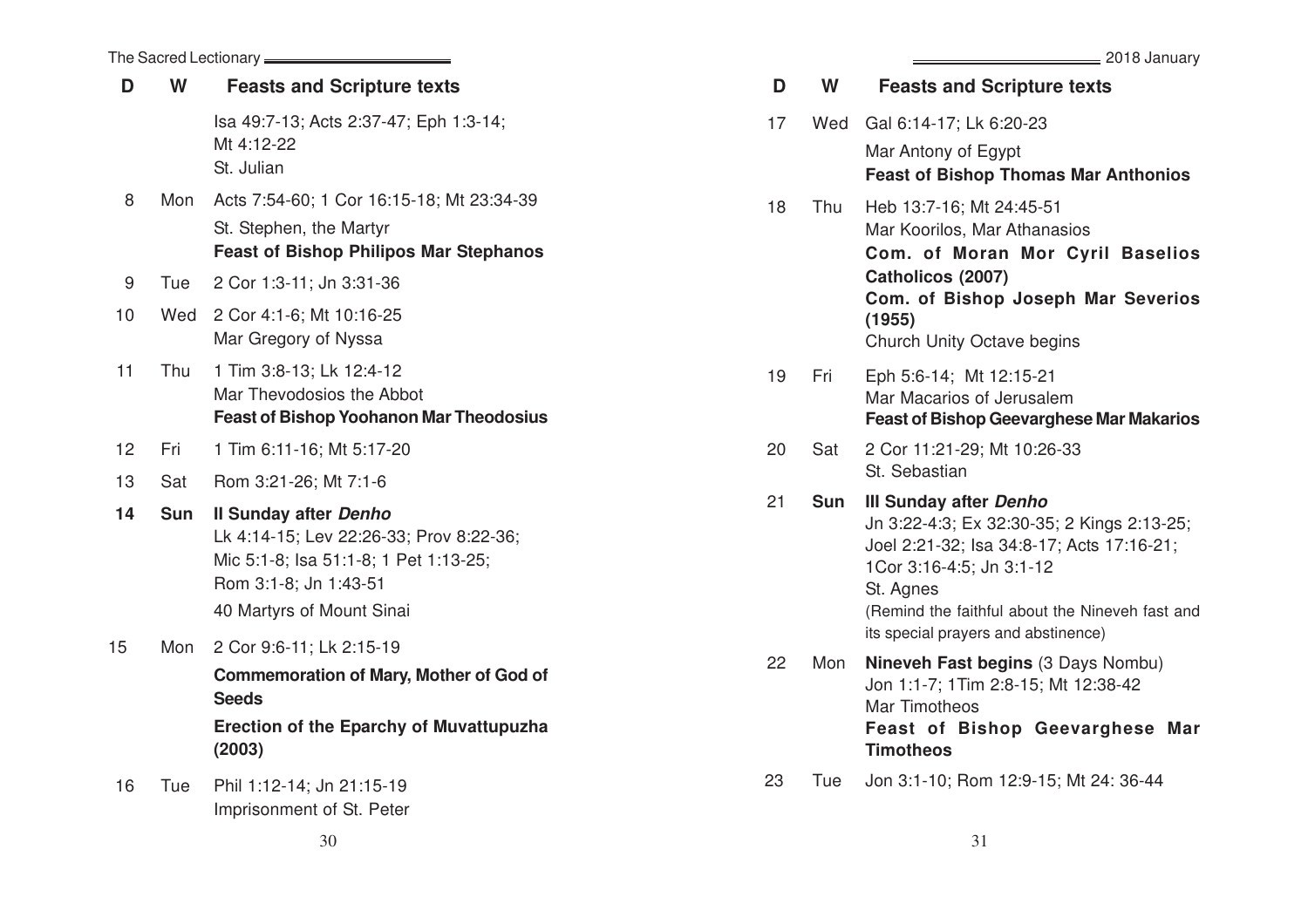| The Sacred Lectionary _____ |            |                                                                                                                                                                                                                                                                                           |  |  |  |
|-----------------------------|------------|-------------------------------------------------------------------------------------------------------------------------------------------------------------------------------------------------------------------------------------------------------------------------------------------|--|--|--|
| D                           | W          | <b>Feasts and Scripture texts</b>                                                                                                                                                                                                                                                         |  |  |  |
| 24                          | Wed        | Jon 2:1-10; 1Thess 5:1-11; Lk 13:1-5<br>St. Francis De Sales                                                                                                                                                                                                                              |  |  |  |
| 25                          | Thu        | Ends of the three days Nombu<br>Lk 12:54-59; Gen 18:22-33; Josh 7:6-13;<br>Jon 4:1-11; Ps 13:1-6; 1Thess 5:12-22<br>Conversion of St. Paul<br>Acts 9:1-9; Gal 1:13-24; Mk 16:15-18<br>Church Unity Octave ends<br><b>Erection of the Eparchies of Pathanamthitta</b><br>and Puttur (2010) |  |  |  |
| 26                          | Fri        | Rom 13:1-7; Mt 22:15-22<br>Indian Republic Day                                                                                                                                                                                                                                            |  |  |  |
| 27                          | Sat        | 1 Cor 6:15-20; Mt 12:33-37                                                                                                                                                                                                                                                                |  |  |  |
| 28                          | <b>Sun</b> | <b>Kohne Sunday</b><br>(Comm. of the Departed Priests)<br>Lk 19:11-27; Num 20:22-29; Josh 24:29-33;<br>Sir 45:15-22; ls 65:13-16; Acts 20:25-38;<br>Heb13:7-16; Mt 24:45-51<br>St. Thomas Aquinas                                                                                         |  |  |  |
| 29                          | Mon        | Rom 12:1-8; Jn 12:20-26;<br>St. Ignatius the Fiery<br><b>Feast of Bishop Joshua Mar Ignathios</b>                                                                                                                                                                                         |  |  |  |
| 30                          | Tue        | Rom 8:35-39; Jn 10:7-18;<br>Mar Jacob Aphrates,<br>St. Haiseenta and St. Martina                                                                                                                                                                                                          |  |  |  |
| 31                          | Wed        | Heb 10:26-31; Lk 6:46-49<br>St. Don Bosco<br>∗∑∙                                                                                                                                                                                                                                          |  |  |  |

# 2018 February (Sboth)

| : Sales                                             | D              | W          | <b>Feasts and Scripture texts</b>                                                                                                                                                      |
|-----------------------------------------------------|----------------|------------|----------------------------------------------------------------------------------------------------------------------------------------------------------------------------------------|
| three days Nombu                                    |                |            |                                                                                                                                                                                        |
| Gen 18:22-33; Josh 7:6-13;                          | 1              | Thu        | 1 Thess 5:12-22; Jn 10:14-18                                                                                                                                                           |
| 3 13:1-6; 1Thess 5:12-22<br>St. Paul                | $\overline{2}$ | Fri        | <b>Mayaltho</b><br>(Entrance of Our Lord into the Temple)                                                                                                                              |
| al 1:13-24; Mk 16:15-18<br>Octave ends              |                |            | Acts 24:16-21; Heb 9:11-14; Lk 2:22-24                                                                                                                                                 |
| <b>Eparchies of Pathanamthitta</b><br>010)          | 3              | Sat        | Eph 3:14-21; Lk 2:25-38<br>Mar Simon and Mortho Hanna                                                                                                                                  |
| At 22:15-22<br>ic Day                               | 4              | <b>Sun</b> | <b>Aneede Sunday</b>                                                                                                                                                                   |
| ; Mt 12:33-37                                       |                |            | (Comm. of the Departed Faithful)<br>Mt 25:31-46; Gen 49:23-33;                                                                                                                         |
| y                                                   |                |            | 2 Macc 12:38-45; Sir 41:1-4; Isa 38:9-22;                                                                                                                                              |
| e Departed Priests)<br>Jum 20:22-29; Josh 24:29-33; |                |            | 2 Pet 3:8-13: 1 Thess 4:13-18: Jn 5:19-29<br>St. John Britto                                                                                                                           |
| Is 65:13-16; Acts 20:25-38;                         |                |            | <b>Catholicos Day</b>                                                                                                                                                                  |
| /lt 24:45-51<br>quinas                              |                |            | (The collection of the day and other donations<br>shall be sent to the eparchial curia for the<br>catholicate fund. The eparchial metropolitans and                                    |
| In 12:20-26;<br>e Fiery<br>op Joshua Mar Ignathios  |                |            | apostolic visitators shall hand over this amount<br>to the Catholicos in the forthcoming HES. This<br>fund shall be used for the common expenses of<br>the Major Archiepiscopal Curia) |
| Jn 10:7-18;                                         | 5              | Mon        | 1 Cor 6:1-7; Mt 6:25-34                                                                                                                                                                |
| hrates,<br>and St. Martina                          |                |            | <b>Anniversary of the Episcopal Ordination</b><br>of Bishop Geevarghese Mar Divannasios                                                                                                |
| : Lk 6:46-49                                        |                |            | (1997)                                                                                                                                                                                 |
| ❖                                                   | 6              | Tue        | Rom 6:9-20; Mk 1:29-34                                                                                                                                                                 |
|                                                     | $\overline{7}$ | Wed        | Gal 2:15-21; Mt 11:20-24                                                                                                                                                               |
| 32                                                  |                |            | 33                                                                                                                                                                                     |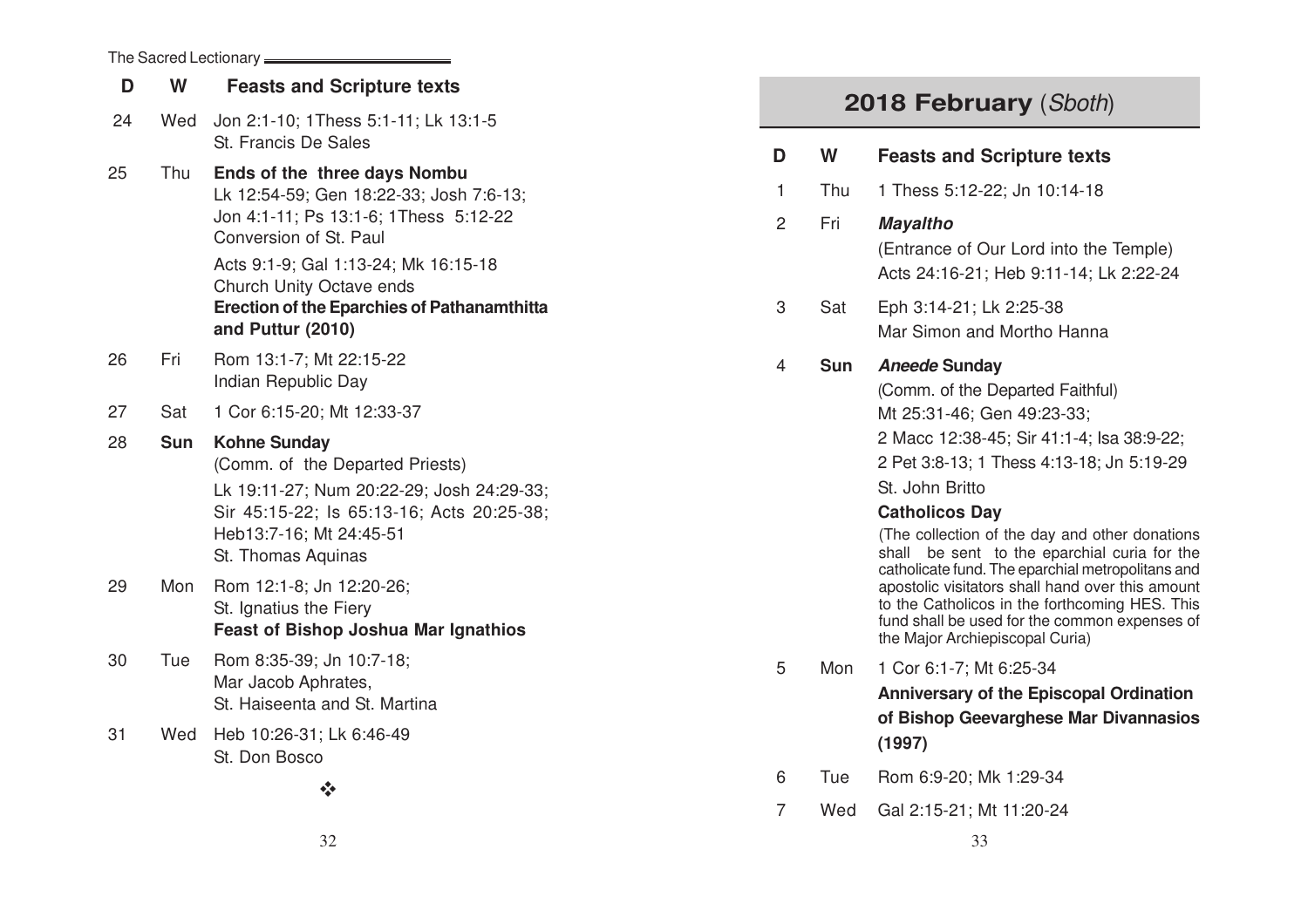|  |  |  | 2018 February |
|--|--|--|---------------|
|--|--|--|---------------|

| The Sacred Lectionary <b></b> |     |                                                                                                                                                                                                                                                                                                                                                                                                                                                                                                                                                           |  |  |  |  |
|-------------------------------|-----|-----------------------------------------------------------------------------------------------------------------------------------------------------------------------------------------------------------------------------------------------------------------------------------------------------------------------------------------------------------------------------------------------------------------------------------------------------------------------------------------------------------------------------------------------------------|--|--|--|--|
| D                             | W   | <b>Feasts and Scripture texts</b>                                                                                                                                                                                                                                                                                                                                                                                                                                                                                                                         |  |  |  |  |
| 8                             | Thu | 2 Cor 10:1-6; Jn 8:21-30                                                                                                                                                                                                                                                                                                                                                                                                                                                                                                                                  |  |  |  |  |
| 9                             | Fri | 2 Cor 1:12-24; Jn 10:11-18<br><b>Anniversary of the Episcopal Ordination</b><br>of Bishop Abraham Mar Julios (2008)                                                                                                                                                                                                                                                                                                                                                                                                                                       |  |  |  |  |
| 10                            | Sat | Heb 9:1-11; Mt 16:13-20<br><b>Establishment of the Throne of the Syro-</b><br>Malankara Catholic Major Archiepiscopate<br>(2005)                                                                                                                                                                                                                                                                                                                                                                                                                          |  |  |  |  |
|                               |     | III The Season of the Great Fast                                                                                                                                                                                                                                                                                                                                                                                                                                                                                                                          |  |  |  |  |
| 11                            | Sun | <b>Kothine Sunday</b> (Miracle of changing<br>water into wine at Cana)<br>I Sunday of the Great Fast<br>Jn 10:22-30; Gen 9:12-17; Ex 20:7-22;<br>Joel 2:12-20; Isa 58:6-14; Acts 11:19-26;<br>Col 3: 5-17; Jn 2:1-11<br>(The special prayers of the Lent begin on<br>Sunday Evening. Remind the faithful about<br>Fasting and Abstinence).<br>Syro-Malankara Catholic Bala Sakhya Dinam<br>(An amount from each parish shall be sent to<br>the eparchial curia for the activities of Malankara<br>Catholic Bala Sakhyam of the eparchy)<br>Mary of Lourde |  |  |  |  |
| 12                            | Mon | <b>Shubkono</b> (service of Reconciliation)<br>Gen 1:1-12; Eph 4:25-32;; Mt 4:1-11                                                                                                                                                                                                                                                                                                                                                                                                                                                                        |  |  |  |  |
| 13                            | Tue | Hag 2:18-24; Eph 5:1-4; Mt 6:1-6<br>Prophet Haggai                                                                                                                                                                                                                                                                                                                                                                                                                                                                                                        |  |  |  |  |
| 14                            | Wed | Isa 13:6-13; Rom 2:7-16; Mt 7:13-20<br>Mar Xystus                                                                                                                                                                                                                                                                                                                                                                                                                                                                                                         |  |  |  |  |

| D  | W          | <b>Feasts and Scripture texts</b>                                                                                                                        |
|----|------------|----------------------------------------------------------------------------------------------------------------------------------------------------------|
| 15 | Thu        | Job 8:1-22; Rom 3:1-8; Jn 14:1-6                                                                                                                         |
| 16 | Fri        | Eze 18:21-32; Rom 3:9-20; Mt 5:27-37                                                                                                                     |
| 17 | Sat        | Zech 7:8-14; Rom 12:9-21; Jn 4:46-54<br>Special Commemoration of Mar Ephrem<br>and Mar Theodosius                                                        |
| 18 | <b>Sun</b> | <b>Garbo Sunday</b> (Curing the Leper)                                                                                                                   |
|    |            | <b>Il Sunday of the Great Fast</b><br>Mt 8:1-4; Gen 7:6-16; 2 Kings 5:1-14;<br>Jer 50:4-7; Acts 9:20-31; Rom 3:27:4:3;<br>Lk 5:12-16                     |
| 19 | Mon        | 2 Sam 16:5-14; Ph 3:8-11; Mt 6:5-8<br>Mar Isaac<br><b>Anniversary of the Episcopal Ordination</b><br>of Bishop Joseph Mar Thomas (2005)                  |
| 20 | Tue        | Isa 33:1-6; 1 Cor 6:1-11; Mk 4: 21-29                                                                                                                    |
| 21 | Wed        | Prov 7:1-5; 1 Cor 8:1-13; Lk 11:1-13                                                                                                                     |
| 22 | Thu        | Num 16:1-11; Heb 13:7-16; Mt 24:45-51<br><b>Comm. of Bishop Thomas Mar Dioscorus</b><br>(1943)<br>Establishment of the Throne of St. Peter in<br>Antioch |
|    |            | Anniversary of the dedication of St.<br>Mary's Cathedral Trivandrum (1965)                                                                               |
| 23 | Fri        | Ps 94:1-11; Eph 5:6-14; Mt 5:38-48<br>Mar Policarp of Smirna                                                                                             |
| 24 | Sat        | Deut 30:1-7; Eph 6:5-9; Mt 14:1-12<br>Finding of the Head of St. John the Baptist                                                                        |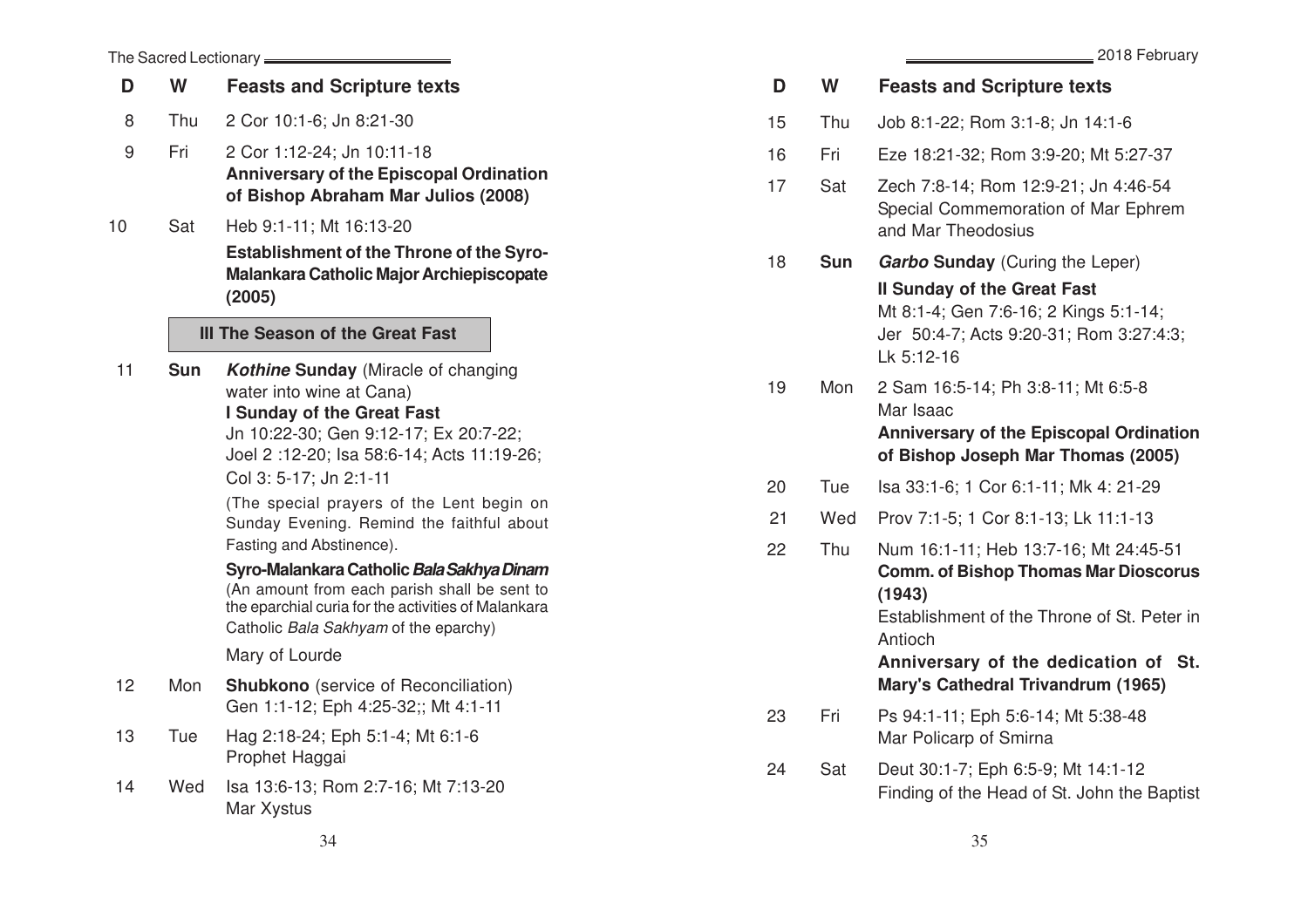The Sacred Lectionary **\_\_\_\_\_\_\_\_\_\_\_\_\_\_\_\_\_\_\_\_\_\_\_** 

| D  | W          | <b>Feasts and Scripture texts</b>                                                                |
|----|------------|--------------------------------------------------------------------------------------------------|
| 25 | <b>Sun</b> | <b>M'shario Sunday</b> (Curing the Paralytic)                                                    |
|    |            | III Sunday of the Great Fast                                                                     |
|    |            | Deut 31:19-30; Sir 9:10-18; Ezek 33:23-33;<br>Is 5:18-25; Acts 5:12-16; Rom 5:1-11;<br>Mk 2:1-12 |
| 26 | Mon        | Gen 18:22-33; 1Tim 6:1-10; Mk 2:13-22                                                            |
| 27 | Tue        | Prov 3:1-12; Eph 2:11-22; Mk 4:10-20                                                             |
| 28 | Wed        | Lev 25:35-46; Eph 5:1-5; Lk 12:32-40                                                             |
|    |            | Prophet Obadiah                                                                                  |

 $\mathcal{L}^{\bullet}_{\mathbf{c}^{\bullet}}$ 

## **2018 March** (Odor)

| D | W          | <b>Feasts and Scripture texts</b>                                                                                                                                           |
|---|------------|-----------------------------------------------------------------------------------------------------------------------------------------------------------------------------|
| 1 | Thu        | Num 12:1-10; Phil 1:1-11; Mk 9:30-37                                                                                                                                        |
| 2 | Fri        | Isa 1:10-20; Rom 2:1-13; Lk 18:9-14                                                                                                                                         |
| 3 | Sat        | 2 Kings 4:38-44; Phil 2:12-18; Mk 8:1-10                                                                                                                                    |
| 4 | <b>Sun</b> | <b>Cnanoitho Sunday</b>                                                                                                                                                     |
|   |            | (Curing the Daughter of Cananite woman)                                                                                                                                     |
|   |            | <b>IV Sunday of the Great Fast</b><br>Mk 7:24-30; Ex 16:1-12; 1 Sam 7:10-17;<br>Sir 10:6-18; Isa 56:1-7; Acts 20:22-32;<br>Rom 7:13-25; Mt 15:21-31;                        |
| 5 | Mon        | 2 Kings 12:9-16; 1Tim 6:11-16; Lk 15;1-7<br>Anniversary of the Enthronement of<br><b>Moran Mor Baselios Cardinal Cleemis as</b><br>Major Archbishop - Catholicos (2007)     |
| 6 | Tue        | Jer 6:16-21; 1Cor 16:13-24; Mt 11:25-30                                                                                                                                     |
| 7 | Wed        | <b>Middle day of the Great Fast</b><br>Erection of Gogultho<br>Mk 17:22-27; Num 21:4-9; 1Sam 7:5-9;<br>Ps 34:1-9; Zech 12:6-14; Acts 15:22-33;<br>1 Cor 10:1-13; Jn 3:13-21 |
| 8 | Thu        | Dan 4:29-37; 2 Cor 1:12-22; Mt 19:16-26                                                                                                                                     |

9 Fri Lev 19:9-19; Rom 8:31-39; Mk 13:9-13 40 Martyrs of Sebasty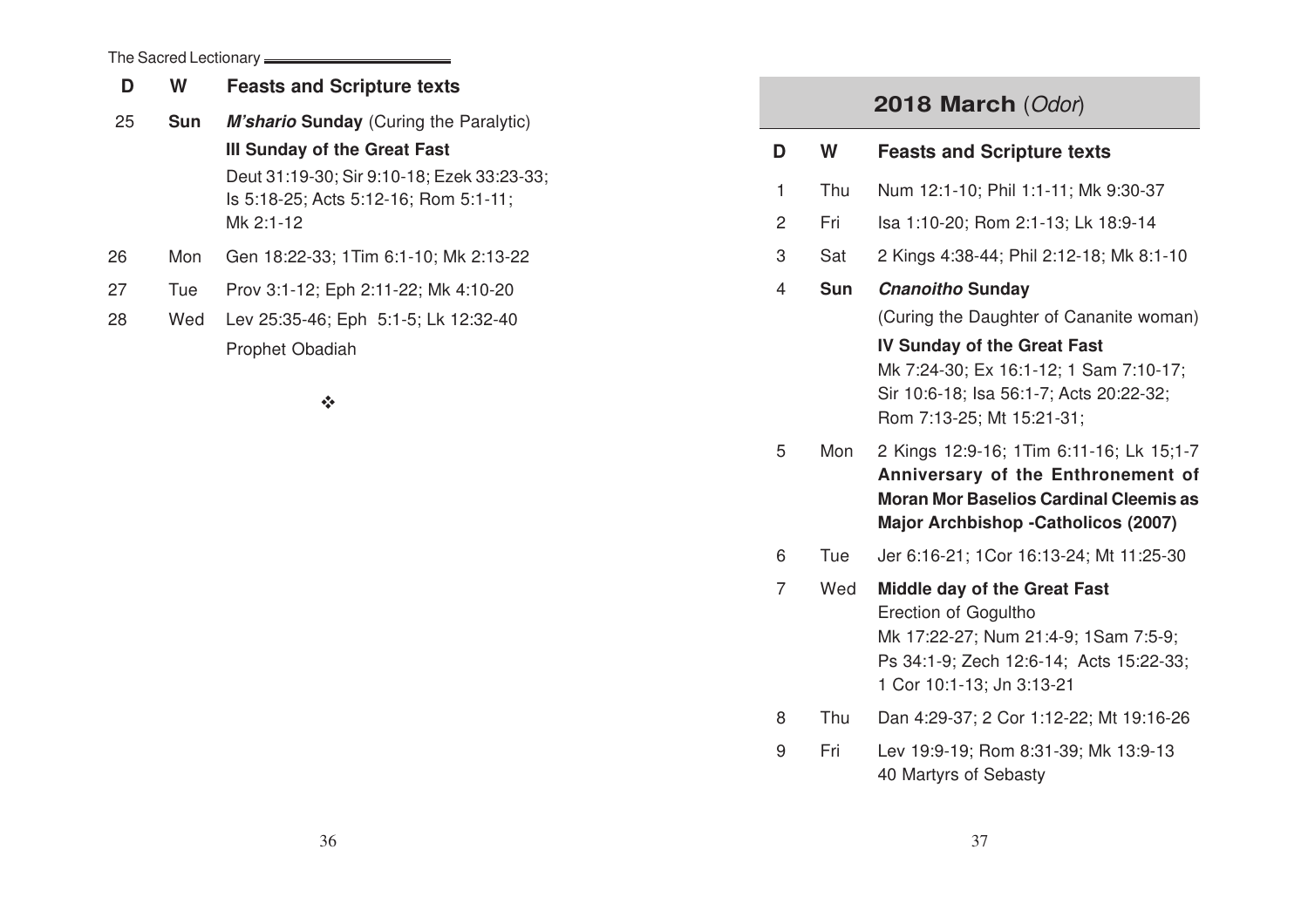| D  | W          | <b>Feasts and Scripture texts</b>                                                                                                                                                                                                                                                                                     |
|----|------------|-----------------------------------------------------------------------------------------------------------------------------------------------------------------------------------------------------------------------------------------------------------------------------------------------------------------------|
| 19 | Mon        | Gen 49:8-12; 1 Thess 4:1-8; Mt 1:18-21<br>Mar Joseph                                                                                                                                                                                                                                                                  |
| 20 | Tue        | 1 Sam 17:34-51; Rom 8:12-17;<br>Mk10:32-45                                                                                                                                                                                                                                                                            |
| 21 | Wed        | Isa 63:7-19; Gal 5:16-26; Mk 4:35-41<br>Mar John Cleemakkose                                                                                                                                                                                                                                                          |
| 22 | Thu        | Josh 6:1-21; 2 Cor 6:1-10; Mt 20:17-19                                                                                                                                                                                                                                                                                |
| 23 | Fri        | <b>Fortieth Day of the Great Fast</b><br>Mt 4:1-11; Gen 3:1-7; 2 Sam 24:18-25;<br>Jer 7:1-7; Isa 58: 1-8; 1 Pet 1:13-21;<br>Rom 14:1-9; Lk 4:1-13<br>(No Fasting and Kneeling down)                                                                                                                                   |
| 24 | Sat        | Wis11:22-12:15; Eph 2:1-6; Jn 11:28-46<br>Raising of Lazarus                                                                                                                                                                                                                                                          |
| 25 | <b>Sun</b> | <b>Palm Sunday</b><br>Lk 19:28-40; Gen 49:8-15; 2 Sam 6:1-7;<br>Prov 16:13-25; Zech 9:8-17; Rev 7:9-12;<br>Rom 11:17-24; Jn 12:12-19<br>(Holy Week begins this evening. Remind the faithful<br>about the special prayers and abstinence)<br><b>Annunciation to the BI. Virgin Mary</b><br>Holy Qurbono for the People |
|    |            | Jn 1:14-16; Gen 3:8-19; Judg 13:2-14;<br>Zech 4:1-7; Isa 64:1-7; 1Jn 3:1-10;<br>Heb 6:13-20; Lk 1:26-38<br>Vade Dalmino<br><b>Social Welfare Day</b>                                                                                                                                                                  |
|    |            |                                                                                                                                                                                                                                                                                                                       |

2018 March

| 14 | Wed        | Isa 41:8-16; 1 cor 10:14-22; Mt 14:14-23                                                                                                                                                                                                                                                                                                          |
|----|------------|---------------------------------------------------------------------------------------------------------------------------------------------------------------------------------------------------------------------------------------------------------------------------------------------------------------------------------------------------|
| 15 | Thu        | Eccl 5:1-7; Col 3:5-17; Mk 6:45-52                                                                                                                                                                                                                                                                                                                |
| 16 | Fri        | Hos 6:1-6; 1 Tim 1:3-11; Mt 9:18-26                                                                                                                                                                                                                                                                                                               |
| 17 | Sat        | Ps 78:1-22; Rom 2:1-13; Mt 5:17-20<br>St. Patrick                                                                                                                                                                                                                                                                                                 |
| 18 | <b>Sun</b> | <b>Samio Sunday</b> (Curing the Blind)<br><b>VI Sunday of the Great Fast</b><br>Mk 10:46-52; Deut 25:13-19; Job 42:1-9;<br>1 Kings 3:4-15; Jer 51:10-19;<br>1 Pet 4:12-19; Rom 14:10-23; Jn 9:1-41<br>(Next Friday is the Fortieth day of the Great Fast.<br>Next Sunday is Palm Sunday. Remind the faithful to<br>bring palm leaves and flowers) |

The Sacred Lectionary **\_\_\_\_\_\_\_\_\_\_\_\_\_\_\_** 

13

**D**

10 Sat Gen 18:1-15; 1 Tim 6:11-16; Mt 5:38-42

**<sup>W</sup> Feasts and Scripture text s**

11 Sun **K'piphtho Sunday** (Curing the Crippled Woman) **V Sunday of the Great Fast**

Rom 12:1-15; Lk 13:10-17 12 Mon 2 Kings 2:19-25; Rom 9:14-21; Lk 4:31-37

Tue Ex 14:21-31; 1Tim 6:3-10; Mk 2:13-17

**Philipos Mar Stephanos (2010)**

**Anniversary of the Episcopal Ordination of Bishop Jacob Mar Barnabas (2007)**

**Anniversary of the Episcopal Ordination of Bps. Vincent Mar Paulos, Thomas Mar Anthonios, Samuel Mar Irenios &**

Lk 10:25-37; Gen 9:1-7; Sir 51:1-10; Jer 51:1-9; Isa 50:1-5; 1 Pet 3:8-17;

St. Cyril of Jerusalem

## **Feast of Abp. Thomas Mar Koorilos**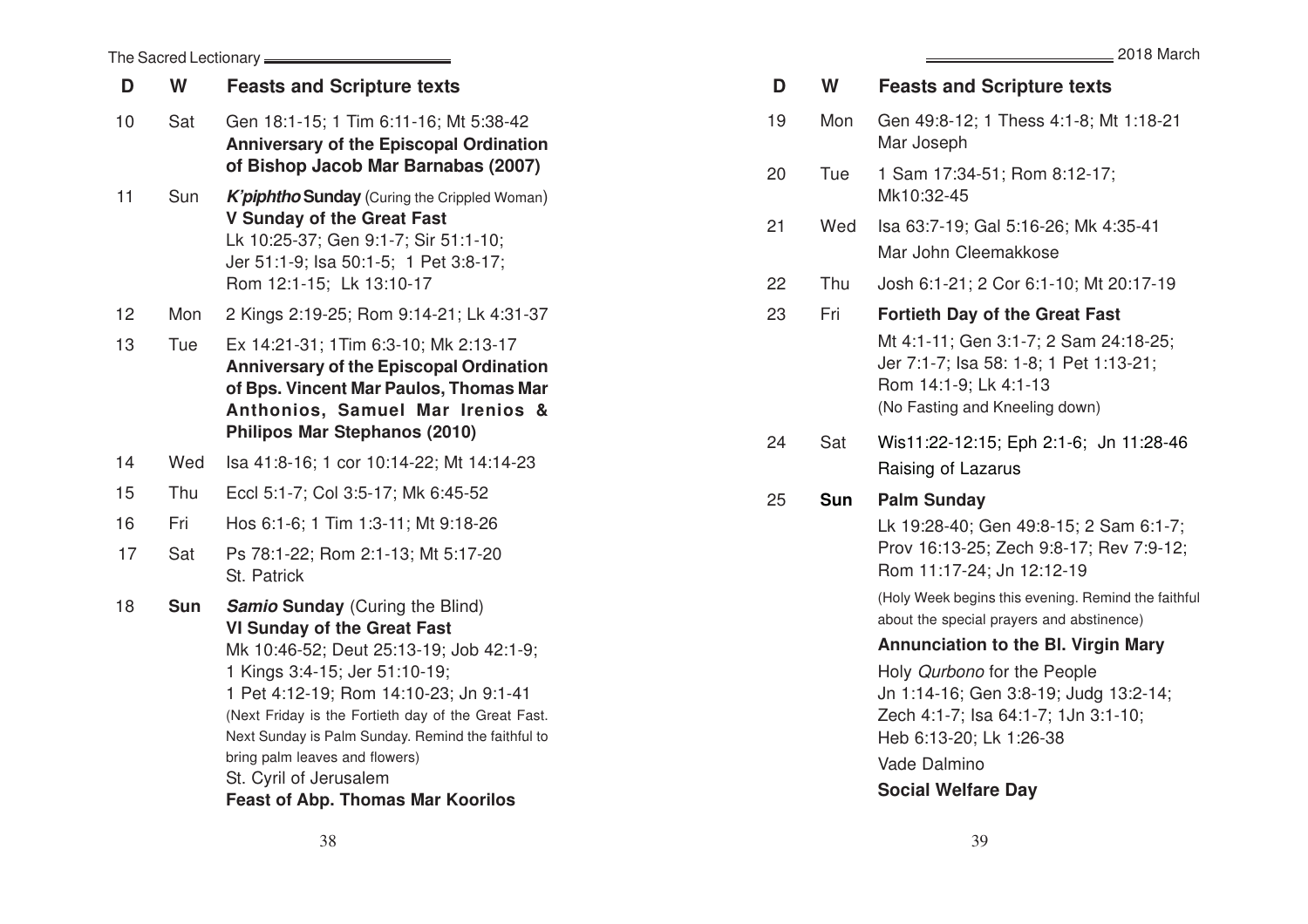| D         | W                                                | <b>Feasts and Scripture texts</b>                                                                                                                   | 2018 April (Neesan) |                |                                                      |                                                                                                                                                                                                           |  |
|-----------|--------------------------------------------------|-----------------------------------------------------------------------------------------------------------------------------------------------------|---------------------|----------------|------------------------------------------------------|-----------------------------------------------------------------------------------------------------------------------------------------------------------------------------------------------------------|--|
|           |                                                  | (The collection of the day from each parish shall be<br>sent to the eparchial curia for the activities of the<br>Social Apostolate of the eparchy.) |                     | D              | W                                                    | <b>Feasts and Scripture texts</b>                                                                                                                                                                         |  |
| 26        | Mon                                              | Monday of the Holy Week<br>Isa 28:5-13; Heb 1:5-14; Mt 21:23-32                                                                                     |                     |                | <b>Sun</b>                                           | <b>IV Season of Qyomtho</b><br><b>Easter</b>                                                                                                                                                              |  |
|           |                                                  | Erection of the Eparchy of St. Chrysostom,<br>Gurgaon & the Exarchate of St. Ephrem<br>Khadki, Pune (2015)                                          | 1                   |                |                                                      | Holy Qurbono for the People<br>Mt 28:1-10; Ex 40:17-23; Sir 30:21-25;<br>Dan 6:18-24; ; lsa 57:14-21; Acts 2:29-36;                                                                                       |  |
| 27        | Tue                                              | Tuesday of the Holy Week<br>Deut 31:16-20; Heb 2:5-18; Jn 12:27-36                                                                                  |                     | $\overline{2}$ | Mon                                                  | 1 Cor 15:1-11; Jn 20:1-10<br>Hevoro Week                                                                                                                                                                  |  |
| 28        | Wed                                              | Wednesday of the Holy Week                                                                                                                          |                     |                |                                                      | Rom 6:12-23; Jn 2:18-25                                                                                                                                                                                   |  |
|           |                                                  | Eze 21:26-32; Heb 9:24-28; Mt 26:14-16                                                                                                              |                     | 3              | Tue                                                  | Eph 6:10-17; Mt 28:11-15                                                                                                                                                                                  |  |
| 29        | Thu                                              | <b>Maundy Thursday</b><br>Jn 7:37-53; Ex 12:1-11; Lev 16:3-10;                                                                                      |                     | 4              | Wed                                                  | Heb 3:1-13; Mk 8:27-33                                                                                                                                                                                    |  |
|           |                                                  | Prov 1:10-19; ls 24:6-18; Rev 19:5-16;                                                                                                              |                     | 5              | Thu                                                  | Heb 11:3-7; Mt 16:20-24                                                                                                                                                                                   |  |
| Fri<br>30 | 1Cor 11:23-34; Lk 22:14-30<br><b>Good Friday</b> |                                                                                                                                                     | 6                   | Fri            | Heb 11:32-40; Mt 10:26-33<br>All Confessors of faith |                                                                                                                                                                                                           |  |
|           |                                                  | (The collection of Good Friday, as per the direction<br>of the Holy Father, is for the Holy Land. It shall be                                       |                     | $\overline{7}$ | Sat                                                  | Phil 2:1-11; Mk 12:18-27                                                                                                                                                                                  |  |
|           |                                                  | sent to the Eparchial curia to be sent to the Holy<br>Father)                                                                                       |                     | 8              | <b>Sun</b>                                           | <b>New Sunday</b>                                                                                                                                                                                         |  |
| 31        | Sat                                              | <b>Holy Saturday</b><br>Am 6:10-14; Rom 6:1-11; Mt 27:62-66                                                                                         |                     |                |                                                      | Jn 20:19-23; Gen 41:37-45; 2 Kings 2:1-12;<br>Wis 3:1-9; ls 40:9-15; 1 Pet 1:3-12;<br>2 Tim 2:1-13; Jn 20:19-29                                                                                           |  |
|           |                                                  | $\cdot$                                                                                                                                             |                     |                |                                                      | <b>Comm. of Bishop Lawrence Mar Ephrem</b><br>(1997)<br>Heb 13:7-16; Mt 24:45-51<br><b>Seminary Day</b><br>(The collection of the day and other donations<br>shall be sent to the eparchial curia for the |  |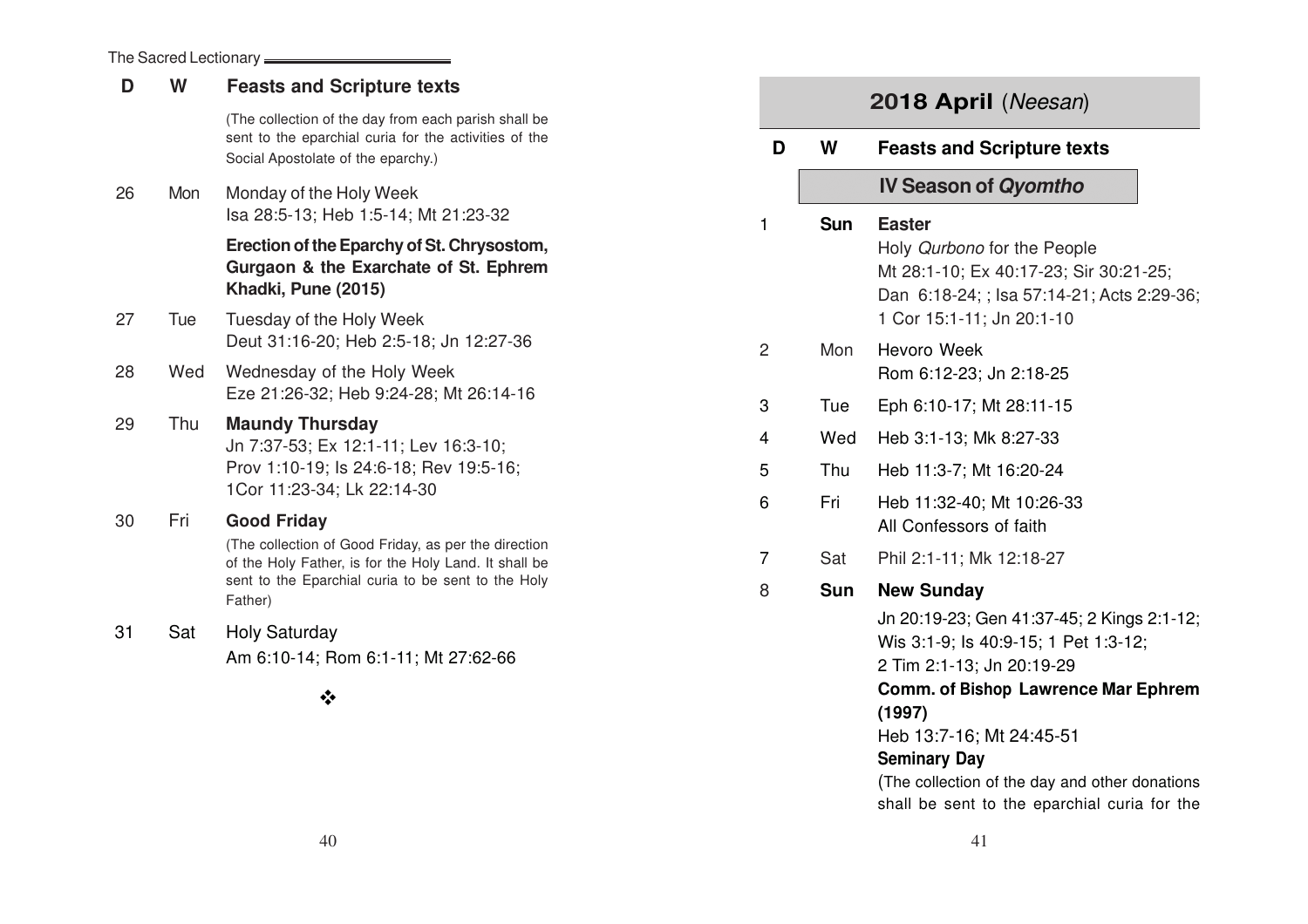| The Sacred Lectionary <b>_______</b> |            |                                                                                                                                                                                                    |    |  |  |
|--------------------------------------|------------|----------------------------------------------------------------------------------------------------------------------------------------------------------------------------------------------------|----|--|--|
| D                                    | W          | <b>Feasts and Scripture texts</b>                                                                                                                                                                  | D  |  |  |
|                                      |            | Seminary Fund. The eparchies shall send half of<br>the total amount to the Major Archiepiscopal<br>Curia. This amount shall be used for the<br>common expenses of the Malankara Major<br>Seminary) | 22 |  |  |
| 9                                    | Mon        | 1 Thess 5:7-11; Lk 7:1-10                                                                                                                                                                          | 23 |  |  |
| 10                                   | Tue        | 2 Cor 4:7-15; Lk 12:49-53                                                                                                                                                                          |    |  |  |
| 11                                   | Wed        | 2 Cor 5:1-5; Mt 8:28-34                                                                                                                                                                            | 24 |  |  |
| 12                                   | Thu        | 1 Thess 2:1-8; Mt 5:13-16                                                                                                                                                                          | 25 |  |  |
|                                      |            | Pope St. Yulios                                                                                                                                                                                    | 26 |  |  |
|                                      |            | <b>Feast of Bp. Abraham Mar Julios</b>                                                                                                                                                             | 27 |  |  |
| 13                                   | Fri        | Rom 9:19-29; Mt 5:33-37<br>Mar Zeraphion                                                                                                                                                           | 28 |  |  |
| 14                                   | Sat        | 2 Cor 4:16-18; Mt 8:23-27<br>Mar Simon Barsaboye                                                                                                                                                   |    |  |  |
| 15                                   | <b>Sun</b> | Il Sunday after Qyomtho<br>Jn 21:15-19; Ex 15:1-8; Wis 1:12-16;<br>Josh 6:8-14; Acts 13:26-41;<br>Eph 2:14-22; Jn 21:1-14                                                                          | 29 |  |  |
| 16                                   | Mon        | 2 Cor 12:19-21; Lk 17:1-6                                                                                                                                                                          | 30 |  |  |
| 17                                   | Tue        | 2 Thess 1:3-12; Lk 9:57-62                                                                                                                                                                         |    |  |  |
| 18                                   | Wed        | 1 Thess 1:6-10; Jn 10:7-18                                                                                                                                                                         |    |  |  |
| 19                                   | Thu        | 2 Cor 5:6-10; Lk 7:36-50                                                                                                                                                                           |    |  |  |
| 20                                   | Fri        | 2 Thess 2:7-12; Lk 11:33-36                                                                                                                                                                        |    |  |  |
| 21                                   | Sat        | Phil 3:1-7; Mt 5:21-26                                                                                                                                                                             |    |  |  |

| D  | W          | <b>Feasts and Scripture texts</b>                                                                                                                                                |
|----|------------|----------------------------------------------------------------------------------------------------------------------------------------------------------------------------------|
| 22 | <b>Sun</b> | III Sunday after Qyomto<br>Mk 16:9-13; Ex 40:1-15; Josh 2:1-14;<br>Am 4:6-13; Acts 4:5-22;<br>Eph 2:1-10; Lk 24:13-35                                                            |
| 23 | Mon        | Rom 8:31-35; Mt 10:16-25<br>St George, the Martyr                                                                                                                                |
| 24 | Tue        | Rom 15:14-21; Mt 14:22-33                                                                                                                                                        |
| 25 | Wed        | 1 Cor 1:18-25; Mk 16:14-18<br>St. Mark, the Evangelist                                                                                                                           |
| 26 | Thu        | Rom 10:5-13; Mt 18:15-20                                                                                                                                                         |
| 27 | Fri        | Phil 3:12-21; Lk 8:16-18<br>St. Cleetus                                                                                                                                          |
| 28 | Sat        | Heb 13:7-16; Mt 24:45-51<br>Comm. of Bishop Isaac Mar Yoohanon<br>(1987)                                                                                                         |
| 29 | <b>Sun</b> | <b>IV Sunday after Qyomtho</b><br>Mt 28:16-20; Ex 34:10-17; Job 42:7-17;<br>1 Kings 3:4-15; Isa 49:8-13; Acts 10:33-43;<br>2 Cor 5:17-21; Lk 24:36-49<br>St. Catherine of Sienna |
| 30 | Mon        | Gal 6:1-10; Mk 10:35-45<br>Apostle Mar James, Son of Zebede                                                                                                                      |
|    |            |                                                                                                                                                                                  |

 $42$  and  $43$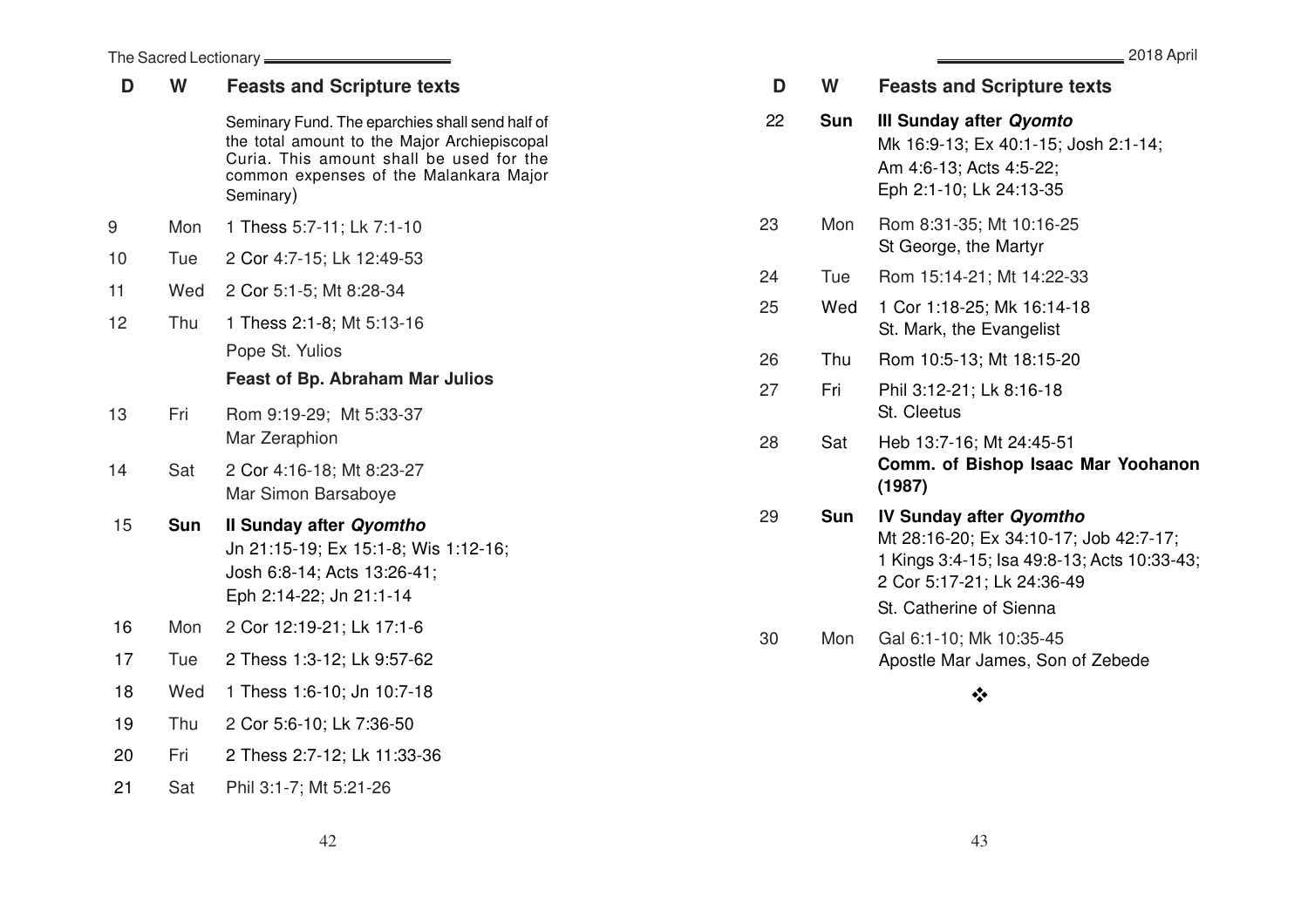The Sacred Lectionary **\_\_\_\_\_\_\_\_\_\_\_\_\_\_\_\_\_\_\_\_\_\_** 

## **2018 May** (Eyor)

| D | W          | <b>Feasts and Scripture texts</b>                                                                                                                                                                                                                 |
|---|------------|---------------------------------------------------------------------------------------------------------------------------------------------------------------------------------------------------------------------------------------------------|
| 1 | Tue        | 2 Thess 3:6-12; Mk 6:1-6<br>St. Joseph the Worker<br>Prophet Jeremiah                                                                                                                                                                             |
| 2 | Wed        | 2 Cor 6:1-10; Jn 8:12-20<br>Mar Athanasios of Alexandria                                                                                                                                                                                          |
| 3 | Thu        | 1 Thess 2:1-12; Jn 8:48-51                                                                                                                                                                                                                        |
| 4 | Fri        | 2 Thess 3:1-5; Lk 11:33-36                                                                                                                                                                                                                        |
| 5 | Sat        | Phil 2:19-24; Mk 8:1-10                                                                                                                                                                                                                           |
| 6 | <b>Sun</b> | V Sunday after Qyomtho<br>Jn 16:12-15; Deut 16:10-12;<br>2 Sam 5:9-12; Prov 10:1-13; ls 28:23-29;<br>Acts 13:44-52; Col 3:1-11; Jn 16:16-24<br>Job the Just                                                                                       |
|   |            | Syro-Malankara Catholic Laity Day                                                                                                                                                                                                                 |
|   |            | (The collection of the day shall be sent to the<br>eparchial curia for the Laity Welfare Fund. The<br>eparchies shall send half of the total amount to<br>the Major Archiepiscopal Curia for the common<br>activities of the Laity of the Church) |
|   |            | (Remind the faithful about the Feast of the<br>Ascensionof Our Lord on coming Thursday)                                                                                                                                                           |
| 7 | Mon        | Phil 4:10-14; Lk 12:1-3<br>Finding of the Cross of Our Lord                                                                                                                                                                                       |
| 8 | Tue        | Eph 2:19-22; Jn 21:20-24<br>St. John, the Apostle                                                                                                                                                                                                 |

|    |            | $=$ $\epsilon$ u i u iviay                                                                                                                                                                                                                                                                                                                           |
|----|------------|------------------------------------------------------------------------------------------------------------------------------------------------------------------------------------------------------------------------------------------------------------------------------------------------------------------------------------------------------|
| D  | W          | <b>Feasts and Scripture texts</b>                                                                                                                                                                                                                                                                                                                    |
| 9  | Wed        | Gal 3:7-14; Jn 12:37-43<br>Prophet Isaiah                                                                                                                                                                                                                                                                                                            |
| 10 | Thu        | <b>Suloko</b> (Ascension of Our Lord)<br>Holy Qurbono for the People<br>Mk 16:14-20; Deut 10:1-5; 2 Kings 2:9-15;<br>Jer 31:31-34; ls 49:1-7; Acts 1:6-11;<br>Eph 4:7-16; Lk 24:50-53<br>Mar Simon the Zealot, the Apostle<br>(It is the time for vigil till the day of Pentecost.<br>Remind the faithful not to engage in marriage<br>celebrations) |
| 11 | Fri        | Phil 2:15-30; Lk 12:54-59<br>St. Cyril and Methodius of the Slav                                                                                                                                                                                                                                                                                     |
| 12 | Sat        | Titus 1:1-4; Lk 10:17-20<br>Epiphanius of Cyprus, Mar James of Nisbis                                                                                                                                                                                                                                                                                |
| 13 | <b>Sun</b> | VI Sunday after Qyomtho<br>Jn 17:1-5; Ex 6:1-8; Josh 1:5-9;<br>Wis 12:1-11; ls 44:21-28; Acts 1:12-14;<br>Eph 1:15-23; Jn 16:5-11<br>(Remind the faithful about Pentecost on coming<br>Sunday)<br>Mar Isaac of Antioch                                                                                                                               |
| 14 | Mon        | 1 Tim 4:6-16; Mt 5:13-16<br><b>Mar Adai, the Apostle</b>                                                                                                                                                                                                                                                                                             |
| 15 | Tue        | 2 Cor 9:6-10; Lk 11:27-28<br><b>Commemoration of Our Lady of Harvest</b><br>Mar Pachomios                                                                                                                                                                                                                                                            |
| 16 | Wed        | Phil 1:27-30; Mt 10:5-15                                                                                                                                                                                                                                                                                                                             |
| 17 | Thu        | Heb 2:14-18; Lk 14:7-14                                                                                                                                                                                                                                                                                                                              |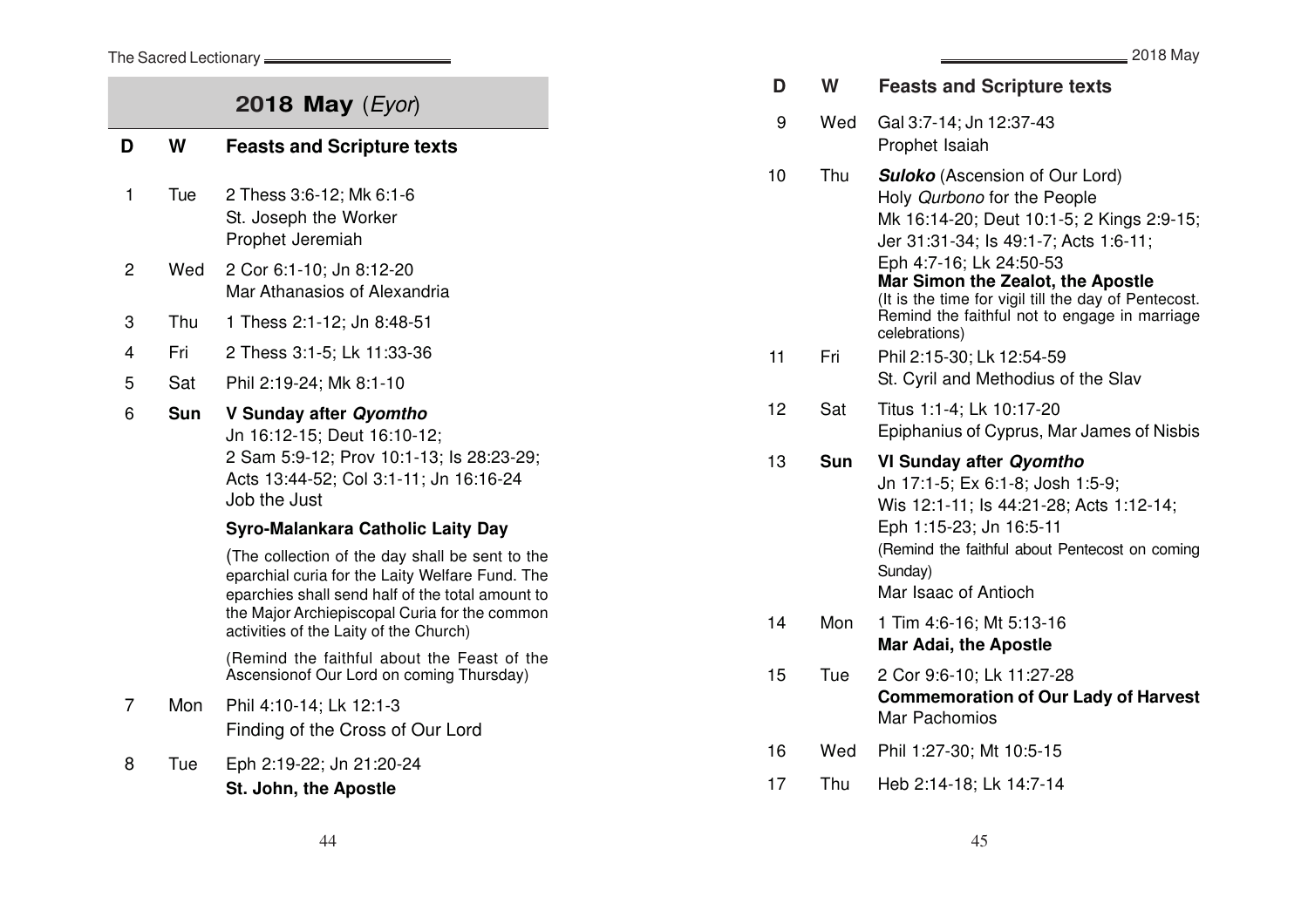| The Sacred Lectionary <b>________</b> |            |                                                                                                                                                                                                                   |  |  |  |
|---------------------------------------|------------|-------------------------------------------------------------------------------------------------------------------------------------------------------------------------------------------------------------------|--|--|--|
| D                                     | W          | <b>Feasts and Scripture texts</b>                                                                                                                                                                                 |  |  |  |
| 18                                    | Fri        | Gal 6:11-18; Mt 13:44-52                                                                                                                                                                                          |  |  |  |
| 19                                    | Sat        | Gal 5:7-12; Jn 6:48-59                                                                                                                                                                                            |  |  |  |
|                                       |            | V The Season of Pentecost                                                                                                                                                                                         |  |  |  |
| 20                                    | <b>Sun</b> | The Great Sunday of Pentecost<br>Holy Qurbono for the People<br>Jn 14:25-31; Num 11:16-35; Josh 18:1-7;<br>1 Sam 10:9-16; Eze 36:22-38; Acts 2:1-13;<br>1 Cor 12:1-11; Jn 14:15-24<br><b>The Four Evangelists</b> |  |  |  |
| 21                                    | Mon        | Rom 10:14-20; Mk 16:14-18<br>Queen St. Helena                                                                                                                                                                     |  |  |  |
| 22                                    | Tue        | 1 Tim 4:1-5; Mt 25:1-13<br>St. Rita                                                                                                                                                                               |  |  |  |
| 23                                    | Wed        | Comm. of the First Holy Qurbono<br>celebrated by St. James the Apostle<br>1 Cor 11:23-26; Lk 22:14-20                                                                                                             |  |  |  |
| 24                                    | Thu        | 1 Thess 3:6-10; Lk 11:37-42                                                                                                                                                                                       |  |  |  |
| 25                                    | Fri        | <b>Golden Friday</b><br>Act 3:1-10; 1 Cor 13:1-6; Mt 19:23-30<br>St. Sophia                                                                                                                                       |  |  |  |
| 26                                    | Sat        | 1 Thess 2:17-20; Mt 16:24-27<br>St. Philip Neri                                                                                                                                                                   |  |  |  |
| 27                                    | Sun        | <b>I Sunday after Pentecost</b><br>Lk 8:4-15; Ex12:31-42; Josh 5:9-12;<br>Mich 3:8-10; Jer 29:10-16; Acts 17:10-15;<br>Gal 5:16-26; Jn 6:25-33<br><b>Vocation Day</b>                                             |  |  |  |

| D | W | <b>Feasts and Scripture texts</b> |
|---|---|-----------------------------------|
|---|---|-----------------------------------|

- 28 Mon 1 Thess 3:1-5; Lk 11:5-13
- 29 Tue Gal 4:4-7; Jn 6:67-71 St. Theodotia
- 30 Wed 2 Thess 2:13-17; Mt 5:17-20 Mar Eusebius of Caesarea, St. Joan of Arc **Feast of Bp. Thomas Mar Eusebius**
- 31 Thu Gal 2:7-10; Lk 8:40-56

### $\cdot$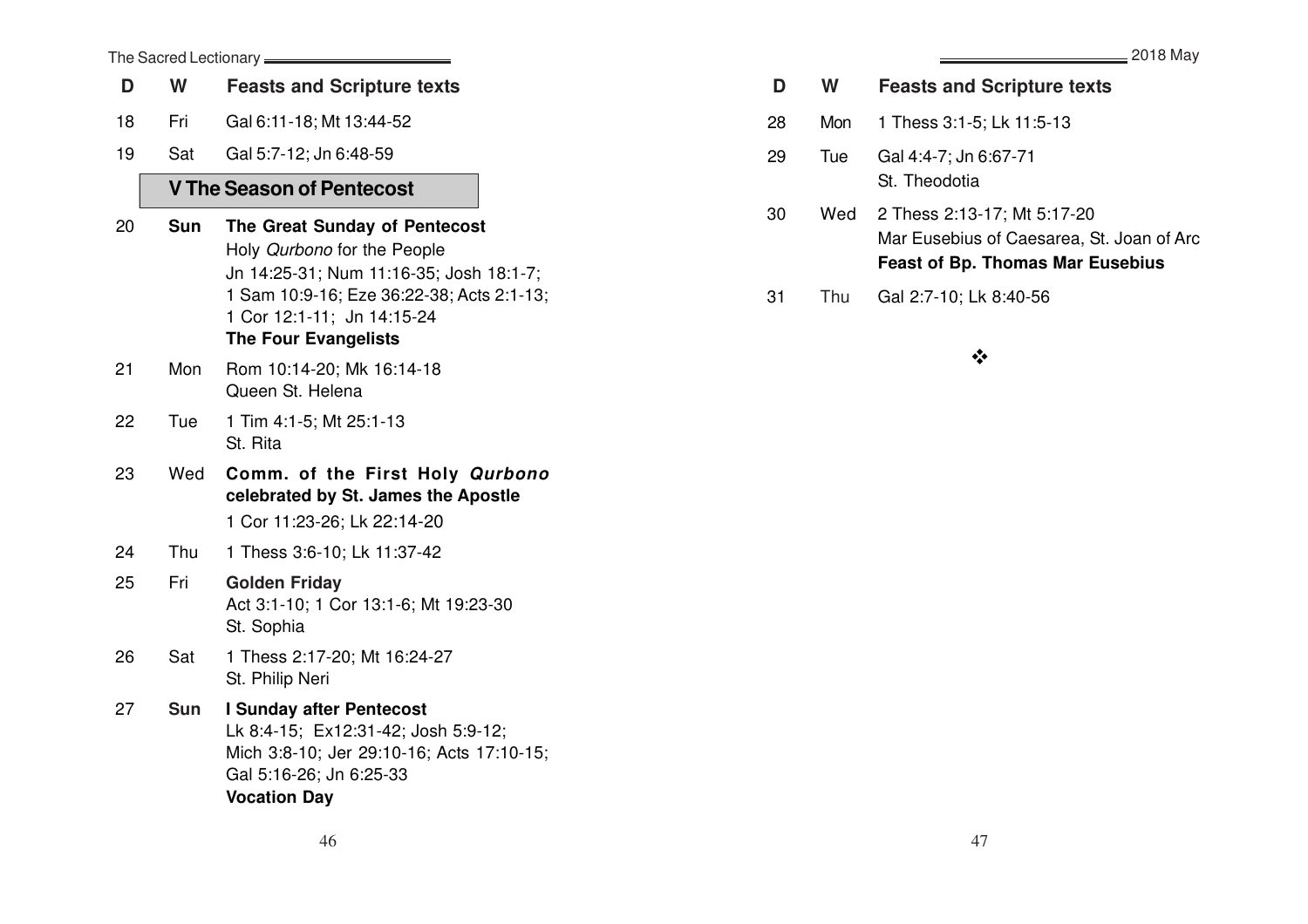### The Sacred Lectionary **contains the Sacred Lectionary**

| 2018 June (Hseeron) |            |                                                                                                                                                                                      |  |  |
|---------------------|------------|--------------------------------------------------------------------------------------------------------------------------------------------------------------------------------------|--|--|
| D                   | W          | <b>Feasts and Scripture texts</b>                                                                                                                                                    |  |  |
| 1                   | Fri        | Gal 2:11-14; Lk 4:38-41<br>St. Justin                                                                                                                                                |  |  |
| $\overline{c}$      | Sat        | 2 Cor 10:12-18; Jn 5:1-18                                                                                                                                                            |  |  |
| 3                   | Sun        | <b>Il Sunday after Pentecost</b><br>Lk 6:12-23; Lev 19:1-8; 2 Sam 5:1-10;<br>Bar 1:2-8; Dan 6:25-28; Acts 4:23-31;<br>Eph 2:11-22; Mt 10:38-42.                                      |  |  |
| $\overline{4}$      | Mon        | 1Thess 2:13-16; Lk 11:43-54                                                                                                                                                          |  |  |
| 5                   | Tue        | Gal 2:15-18; Lk 5:1-11                                                                                                                                                               |  |  |
|                     |            | St. Boniface                                                                                                                                                                         |  |  |
| 6                   | Wed        | Gal 3:1-6; Lk 10:1-12                                                                                                                                                                |  |  |
| $\overline{7}$      | Thu        | 1Cor 11:17-22; Jn 11:17-27                                                                                                                                                           |  |  |
| 8                   | Fri        | Gal 3:15-20; Jn 7:37-39<br><b>Blessed Maria Therese</b><br>Feast of Sacred Heart (Latin Rite)<br>Rom 8:31-39; Jn 19:31-37                                                            |  |  |
| 9                   | Sat        | Phil 2:25-30; Mk 7:31-37                                                                                                                                                             |  |  |
| 10                  | <b>Sun</b> | <b>III Sunday after Pentecost</b><br>Mk 6:4-13; Gen 42:18-25; Judg 1:8-11;<br>Dan 3:21-30; Jer 3:1-5; Acts 13:26-41;<br>Gal 6:10-15; Jn 6:35-46                                      |  |  |
| 11                  | Mon        | Gal 3:26-29; Mk 3:13-19<br>Mar Barthulmai the Apostle & Mar Barnabas<br><b>Erection of the Syro-Malankara Catholic</b><br>Hierarchy (1932)<br><b>Feast of Bp. Jacob Mar Barnabas</b> |  |  |

|    |            | _ 2018 June                                                                                                                                       |
|----|------------|---------------------------------------------------------------------------------------------------------------------------------------------------|
| D  | W          | <b>Feasts and Scripture texts</b>                                                                                                                 |
| 12 | Tue        | 1 Cor 14:12-19; Jn 13:31-35                                                                                                                       |
| 13 | Wed        | Gal 5:1-6; Mt 5:13-16<br>St. Antony of Padua                                                                                                      |
| 14 | Thu        | Gal 5:13-15; Lk 11:49-54<br>Elisha, the prophet                                                                                                   |
| 15 | Fri        | 1 Cor 7:17-24; Jn 4:21-26<br>Comm. of the erection of the First<br>Church in honour of Mary, the Mother of<br>God                                 |
| 16 | Sat        | 13 Days' Nombu (Apostles) begins<br>1 Cor 4:1-5; Mt 10:1-4                                                                                        |
| 17 | Sun        | <b>IVSunday after Pentecost</b><br>Lk 10:1-16; Deut 33:23-29; Josh 6:14-18;<br>Ps 15:1-5; Isa 65:8-12; Acts 6:1-7;<br>1 Cor 10:14-22; Lk 10:17-20 |
| 18 | Mon        | Heb 10:1-4; Mt 5:38-42<br>Mar Ephrem Malpan                                                                                                       |
| 19 | Tue        | Eph 2:14-22; Jn 14:20-24<br>Mar Judah Thadaeus, the Apostle                                                                                       |
| 20 | Wed        | 11:1-7; Jn 7:14-24                                                                                                                                |
| 21 | Thu        | 2 Cor 9:6-11; Mt 6:1-4<br>St. Aloysius Gonzaga                                                                                                    |
| 22 | Fri        | Eph 6:21-24; Jn 9:35-41                                                                                                                           |
| 23 | Sat        | Heb 11:17-22; Jn 7:25-31                                                                                                                          |
| 24 | <b>Sun</b> | <b>V Sunday after Pentecost</b><br>Mk 9:30-37; Ex 23:14-19; Zech 6:1-8;<br>Hos 14:6-10; Isa 40:27-31; Acts 9:10-19;<br>2 Cor 6:14-18; Lk 9:10-17  |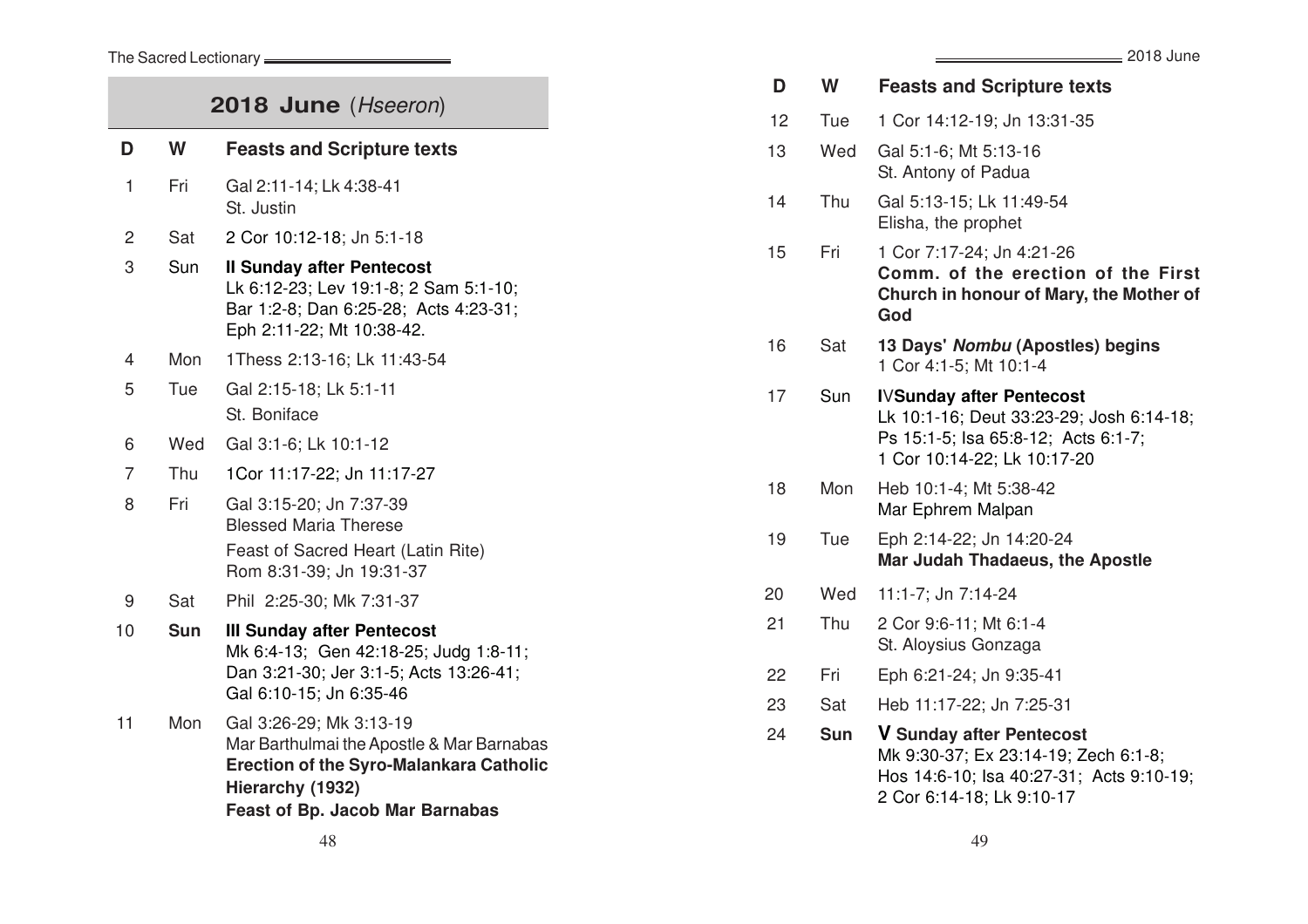The Sacred Lectionary

| D  | W   | <b>Feasts and Scripture texts</b>                                                                                                                                                                                                                                                                                                                                                                                                   |
|----|-----|-------------------------------------------------------------------------------------------------------------------------------------------------------------------------------------------------------------------------------------------------------------------------------------------------------------------------------------------------------------------------------------------------------------------------------------|
|    |     | Birth of John, the Baptist<br>Heb 12:14-17; Lk 1:57-66<br>Comm. of Cheppattu Philipose Ramban                                                                                                                                                                                                                                                                                                                                       |
| 25 | Mon | Phil 4:15-20; Jn 8:31-38                                                                                                                                                                                                                                                                                                                                                                                                            |
| 26 | Tue | Col 2:1-5; Jn 8:41-47                                                                                                                                                                                                                                                                                                                                                                                                               |
| 27 | Wed | Heb 13:7-16; Mt 24:45-51<br><b>Comm. of Bishop Jacob Mar Theophilos</b><br>(1956)                                                                                                                                                                                                                                                                                                                                                   |
| 28 | Thu | Col 2:1-5; Mt 5:13-16<br>St. Irenios<br><b>Feast of Bp. Samuel Mar Irenios</b>                                                                                                                                                                                                                                                                                                                                                      |
| 29 | Fri | Feast of Sts. Peter & Paul,<br>13 Days' Nombu (Apostles) ends<br>Holy Qurbono for the People<br>Mt 16:13-20; Gen 12:1-8; Prov 13:1-4;<br>Dan 1:1-9; Isa 43:1-7; Acts 12:6-19;<br>2 Tim 4:6-10; Jn 21:15-19<br>Est. of St. Mary's Malankara Major<br>Seminary (1989)<br><b>Anniversary of the Episcopal Ordination</b><br>of Bps. Yoohanon Mar Chrysostom &<br>Joshua Mar Ignathios (1998)<br><b>Feast of Bp. Vincent Mar Paulos</b> |
| 30 | Sat | 2 Cor 6:1-10; Mk 3:13-19<br>The 12 Apostles                                                                                                                                                                                                                                                                                                                                                                                         |
|    |     | $\frac{1}{2}$                                                                                                                                                                                                                                                                                                                                                                                                                       |

|   |            | 2018 July (Thomoos)                                                                                                                                                                    |
|---|------------|----------------------------------------------------------------------------------------------------------------------------------------------------------------------------------------|
| כ | W          | <b>Feasts and Scripture texts</b>                                                                                                                                                      |
| 1 | <b>Sun</b> | <b>VI Sunday after Pentecost</b><br>Lk 17:1-10; Ex 30:34-38; 2 Sam 3:17-21;<br>Ps 20:1-9; Isa 14:22-27; Acts 17:22-34;<br>1 Cor 12:12-26; Lk 15:1-7<br>Aaron, the Chief Priest         |
| 2 | Mon        | Heb 5:1-4; Lk 1:5-10                                                                                                                                                                   |
| 3 | Tue        | Dukrono, St. Thomas Day                                                                                                                                                                |
|   |            | Holy Qurbono for the People<br>Jn 14:1-6; Ex 12:43-51; Prov 4:10-18;<br>Job 23:1-7; Isa 52:1-15; 1 Pet 2:15-17;<br>1 Cor 4:15-21; Jn 20:19-29<br><b>Feast of Bp. Joseph Mar Thomas</b> |
| 4 | Wed        | 1 Cor 10:27-33; Mk 6:1-6                                                                                                                                                               |
| 5 | Thu        | 1 Cor 14:1-5; Jn 11:7-16                                                                                                                                                               |
| 6 | Fri        | 1 Cor 7:14-24; Mt 5:1-12<br>St. Maria Goretti                                                                                                                                          |
| 7 | Sat        | Heb 13:7-16; Mt 24:45-51<br><b>Commemoration of Pulikkottil Joseph</b>                                                                                                                 |

**D**

3

- 8 **Sun VII Sunday after Pentecost** Mt 12:30-37; Lev 16:29-34, 1 Sam 4:18-22; Hos 5:1-5; Isa 57:14-20; Acts 4:23-31; Eph 2:11-22; Mk 3:20-30
- 9 Mon Rom 10:1-4; Lk 9:37-43

**Ramban**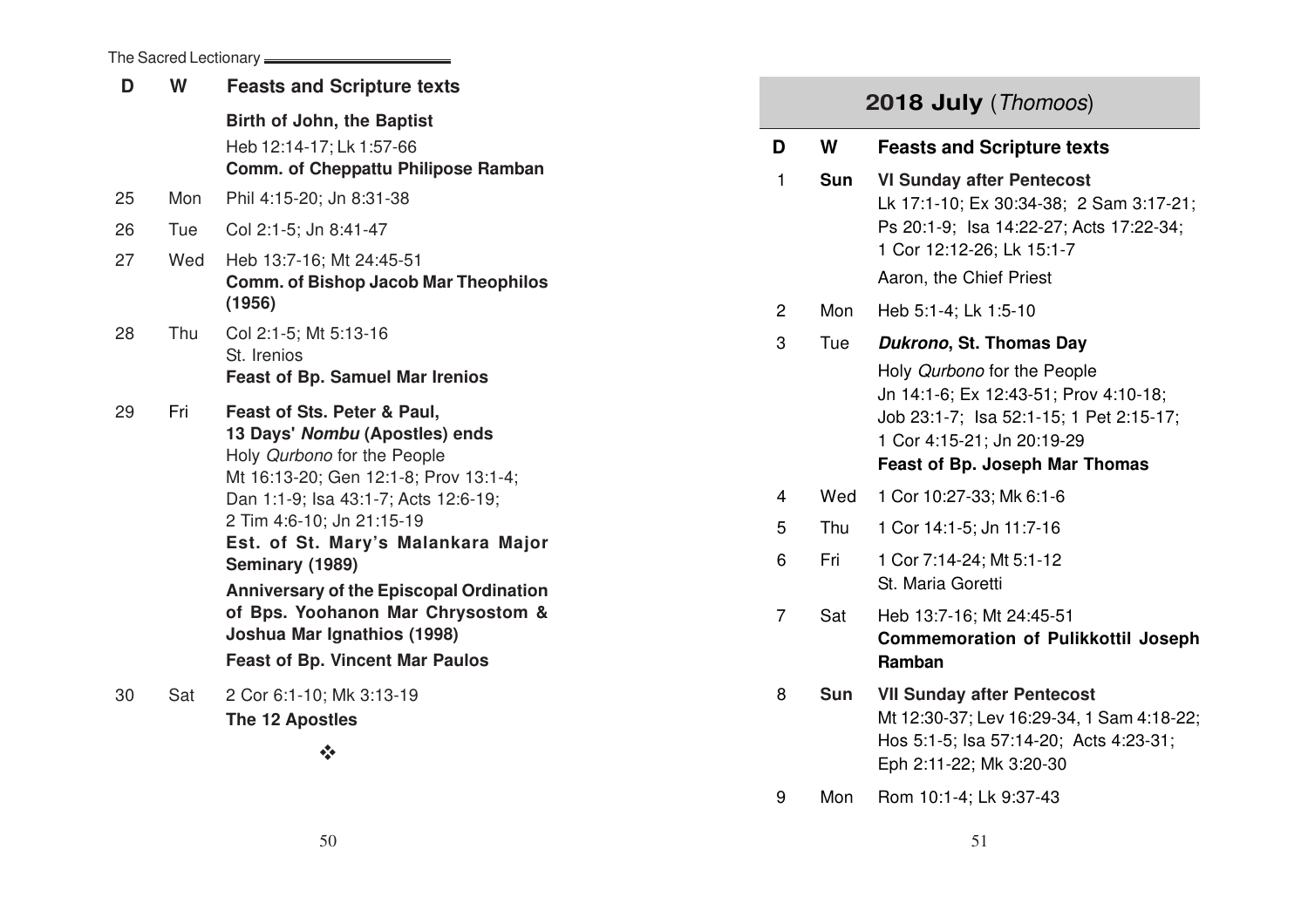|    | The Sacred Lectionary = |                                                                                                                                                                                                                                                                   |  |  |  |  |
|----|-------------------------|-------------------------------------------------------------------------------------------------------------------------------------------------------------------------------------------------------------------------------------------------------------------|--|--|--|--|
| D  | W                       | <b>Feasts and Scripture texts</b>                                                                                                                                                                                                                                 |  |  |  |  |
| 10 | Tue                     | Phile 1:17-22; Mt 16:5-12                                                                                                                                                                                                                                         |  |  |  |  |
| 11 | Wed                     | 1 Cor 16:1-4; Mk 4:13-20<br>St. Benedict                                                                                                                                                                                                                          |  |  |  |  |
| 12 | Thu                     | 1 Cor 11:17-22; Lk 20:9-19                                                                                                                                                                                                                                        |  |  |  |  |
| 13 | Fri                     | Rom 14:7-12; Mt 8:1-4<br>Mar Silas                                                                                                                                                                                                                                |  |  |  |  |
| 14 | Sat                     | Rom 11:20-32; Lk 9:49-56                                                                                                                                                                                                                                          |  |  |  |  |
| 15 | Sun                     | <b>VIII Sunday after Pentecost</b><br>Mk 4:1-12; Ex 3:9-15; Job 23:1-7;<br>Jer 7:21-25; ls 52:1-6; 1 Pet 2:4-10;<br>Heb 4:12-16; Mk 8:1-10                                                                                                                        |  |  |  |  |
|    |                         | <b>Commemoration of the Servant of God</b><br><b>Archbishop Mar Ivanios (1953)</b><br>Holy Qurbono for the People<br>Mt 25:14-30; Ex 3:9-12; Deu 34:1-8<br>Sir 7:29-36; ls 65:13-16; Acts 20:25-35;<br>Heb 13:7-16: Mt 24:45-51<br>Mar Kuriakose, Martha Yuleethi |  |  |  |  |
| 16 | Mon                     | Gal 4:4-7; Lk 11:27-28<br>Our Lady of Mount Carmel                                                                                                                                                                                                                |  |  |  |  |
| 17 | Tue                     | Phil 3:8-11; Mt 6:25-34<br><b>Anniversary of Episcopal Consecration</b><br>of Abp. Thomas Mar Koorilos (1997)                                                                                                                                                     |  |  |  |  |
| 18 | Wed                     | Phil 4:10-14; Lk 10:13-16                                                                                                                                                                                                                                         |  |  |  |  |
| 19 | Thu                     | Rom 15:1-6; Mt 25:1-13<br>St. Macreena                                                                                                                                                                                                                            |  |  |  |  |
| 20 | Fri                     | Col 2:16-19; Mk 9:9-13<br><b>Prophet Elijah</b>                                                                                                                                                                                                                   |  |  |  |  |

2018 July

|    |            | $=$ $\sim$ $\sim$ $\sim$ $\sim$ $\sim$                                                                                                                                                                                     |
|----|------------|----------------------------------------------------------------------------------------------------------------------------------------------------------------------------------------------------------------------------|
| D  | W          | <b>Feasts and Scripture texts</b>                                                                                                                                                                                          |
| 21 | Sat        | Col 3:12-17; Mt 24:1-14                                                                                                                                                                                                    |
| 22 | Sun        | <b>IX Sunday after Pentecost</b><br>Mt 13:24-35; Deu 4:1-6; Prov 13:1-7;<br>Ps 22:1-11; ls 24:1-5; Acts 28:11-22;<br>1 Cor 6:1-11; Lk 14:7-11<br>St. Mary Magdalene                                                        |
| 23 | Mon        | 2 Cor 7:10-16; Lk 13:31-35.<br><b>Prophet Ezekiel</b>                                                                                                                                                                      |
| 24 | Tue        | 2 Cor 2:12-17; Lk 18:18-30                                                                                                                                                                                                 |
| 25 | Wed        | 2 Cor 7:5-9; Lk 13:6-9                                                                                                                                                                                                     |
| 26 | Thu        | Heb12:25-29; Mk 2:18-22                                                                                                                                                                                                    |
| 27 | Fri        | Heb 10:11-18; Mk 2:23-28                                                                                                                                                                                                   |
| 28 | Sat        | Heb 11:32-40; Jn 12:24-26<br>St. Alphonsa                                                                                                                                                                                  |
| 29 | <b>Sun</b> | X Sunday after Pentecost<br>Lk 9:12-17; Ex 15:23-27; Job 42:7-17;<br>Ps 112:1-10; ls 57:14-21; Acts 28:23-30;<br>Rom 10:5-13; Mt 18:1-14                                                                                   |
|    |            | Saints Martha, Mary and Lazarus of Bethany<br>Heb 13:1-6; Lk 10:38-42<br>(Remind the faithful that the Fifteen Days Nombu<br>begins on August 1 <sup>st</sup> in preparation for the<br>Assumption of Mary, Mother of God) |
| 30 |            | 2 Cor 2:1-11; Mt 20:21-36<br>Mon                                                                                                                                                                                           |
| 31 | Tue        | Heb 4:1-7; Mk 8:34-38<br>St. Ignatius of Loyola                                                                                                                                                                            |
|    |            | ∗∑∙                                                                                                                                                                                                                        |
|    |            |                                                                                                                                                                                                                            |

 $52$  53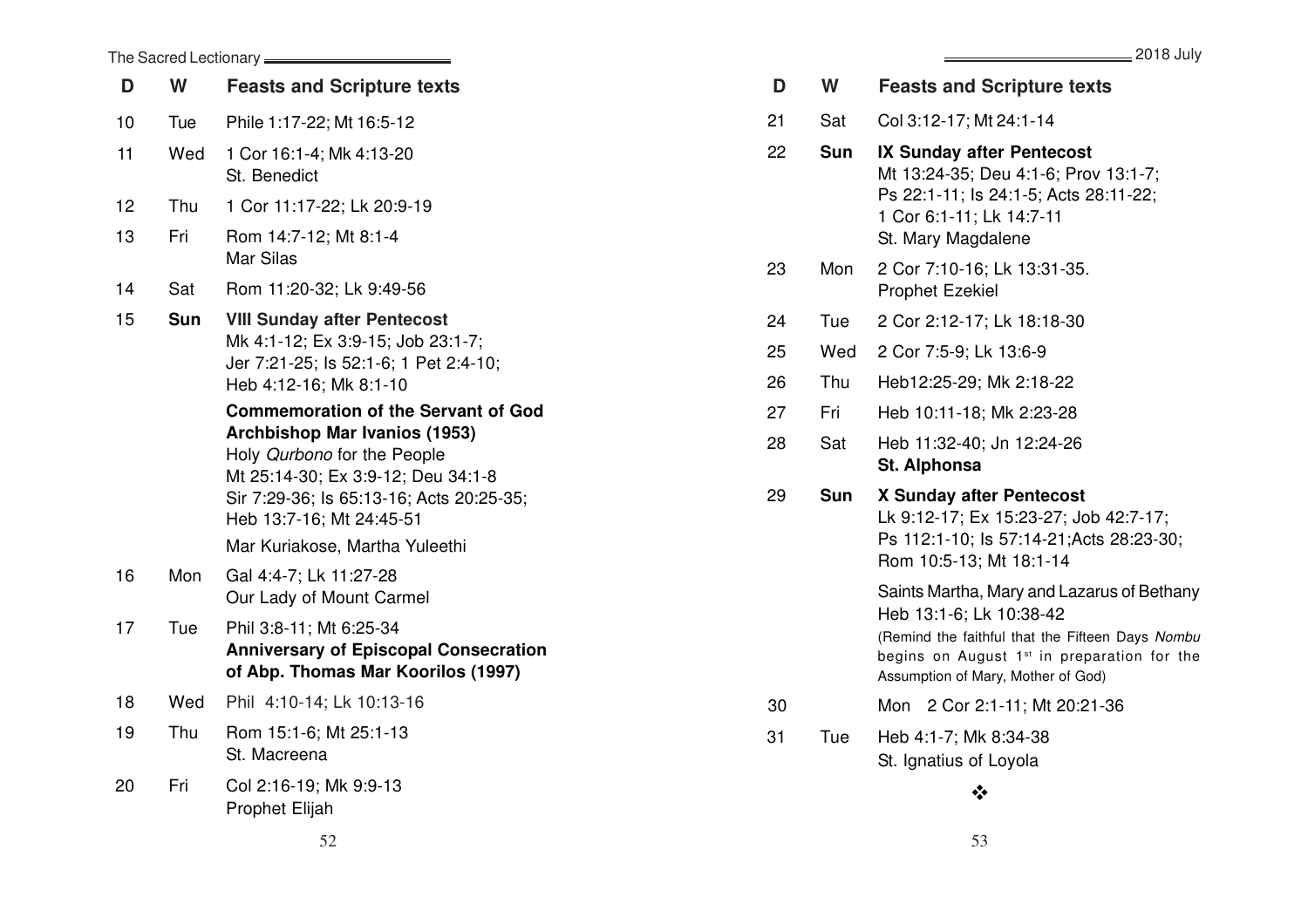The Sacred Lectionary **\_\_\_\_\_** 

**D**

## **2018 August** (Ob)

| כ   | W   | <b>Feasts and Scripture texts</b>                                                                                                                                                                            |
|-----|-----|--------------------------------------------------------------------------------------------------------------------------------------------------------------------------------------------------------------|
| 1   | Wed | 15-Days Nombu (Shunoyo) begins<br>Rom 6:1-5; Mt 10:26-33<br>Martha Shmooni & her 7 Sons & Eliaser<br>St. Alphonse Ligori                                                                                     |
| 2   | Thu | Heb 3:7-11; Mt 11:25-30                                                                                                                                                                                      |
| 3   | Fri | Heb 4:14-16; Mk 4:21-25                                                                                                                                                                                      |
| 4   | Sat | 1 Tim 4:11-16; Lk 12:41-48<br>St. John Maria Vianney, Patron of Parish<br><b>Priests</b>                                                                                                                     |
| 5   | Sun | <b>XI Sunday after Pentecost</b><br>Mt 18:15-20; Lev 19:13-18; Josh 23:7-14;<br>Mal 4:1-6; Sir 7:29-36; Jas 2:14-26;<br>1 Cor 14:26-33; Mk 6:7-13<br>The Syro-Malankara Catholic Sunday<br><b>School Day</b> |
|     |     | (The collection of the day and the 'cover<br>collection' shall be sent to the eparchial curia for<br>the faith formation of the children in the eparchy)                                                     |
|     |     | Erection of the Eparchy of Parasala (2017)                                                                                                                                                                   |
|     |     | <b>VI The Season of Transfiguration</b>                                                                                                                                                                      |
| ี่ค | Mon | Transfiguration of Our Lord (M'thala)                                                                                                                                                                        |

6 Mon **Transfiguration of Our Lord (M'thala)** Mt 17:1-8; Ex 19:24;20:6; Deut 16:13-17; Ps 24:1-10; Is 60:8-14; 1 Jn 2:23-29; Rom 11:25-36; Lk 9:28-36 **Anniversary of the Episcopal Ordination of Bp. Geevarghese Mar Timotheos (1988)**

| D  | W          | <b>Feasts and Scripture texts</b>                                                                                                                                                                                                                                                                                                                                                                 |
|----|------------|---------------------------------------------------------------------------------------------------------------------------------------------------------------------------------------------------------------------------------------------------------------------------------------------------------------------------------------------------------------------------------------------------|
| 7  | Tue        | Rom 9:30-33; Mt 14:34-36                                                                                                                                                                                                                                                                                                                                                                          |
| 8  | Wed        | Heb 6:9-12; Lk 6:43-45<br>St. Dominic                                                                                                                                                                                                                                                                                                                                                             |
| 9  | Thu        | Eph 4:11-16; Mk 3:13-15<br><b>Mar Mathias, the Apostle</b>                                                                                                                                                                                                                                                                                                                                        |
| 10 | Fri        | Heb 8:7-13; Jn 12:44-50<br>St. Lawrence                                                                                                                                                                                                                                                                                                                                                           |
| 11 | Sat        | Heb 3:12-19; Mt 6:19-21<br>Prophet Micha, St. Clare of Assisi                                                                                                                                                                                                                                                                                                                                     |
| 12 | <b>Sun</b> | <b>I Sunday after Transfiguration</b><br>Mk 4:21-34; Deut 25:13-16; 1 Sam 2:31-36;<br>1 Kings 18:36-46; Ezek 7:1-4; Jas 4:7-10;<br>Phil 4:8-20; Mt 21:28-32<br>St. Susanna                                                                                                                                                                                                                        |
| 13 | Mon        | Heb 2:1-4; Mt 9:32-34<br>St. Hippolitus of Rome, St. John Berchmans                                                                                                                                                                                                                                                                                                                               |
| 14 | Tue        | 1 Cor 5:6-8; Mt 18:1-5<br>St. Maxmillian Colbe                                                                                                                                                                                                                                                                                                                                                    |
| 15 | Wed        | <b>Feast of Shunoyo</b><br>(Assumption of Mary, the Mother of God)<br>15-Days Nombu (Shunoyo) ends<br>Holy Qurbono for the People<br>Mt 12:46-50; Gen 3:14-18; Josh 4:1-14;<br>Ps 45:9-17; Isa 45:9-19; Acts 7:44-53;<br>Heb 2:14-18; Jn 19:25-27<br><b>Anniversary of the Episcopal Consecration</b><br>of Moran Mor Baselios Cardinal Cleemis<br>Catholicos (2001)<br>Independance Day of India |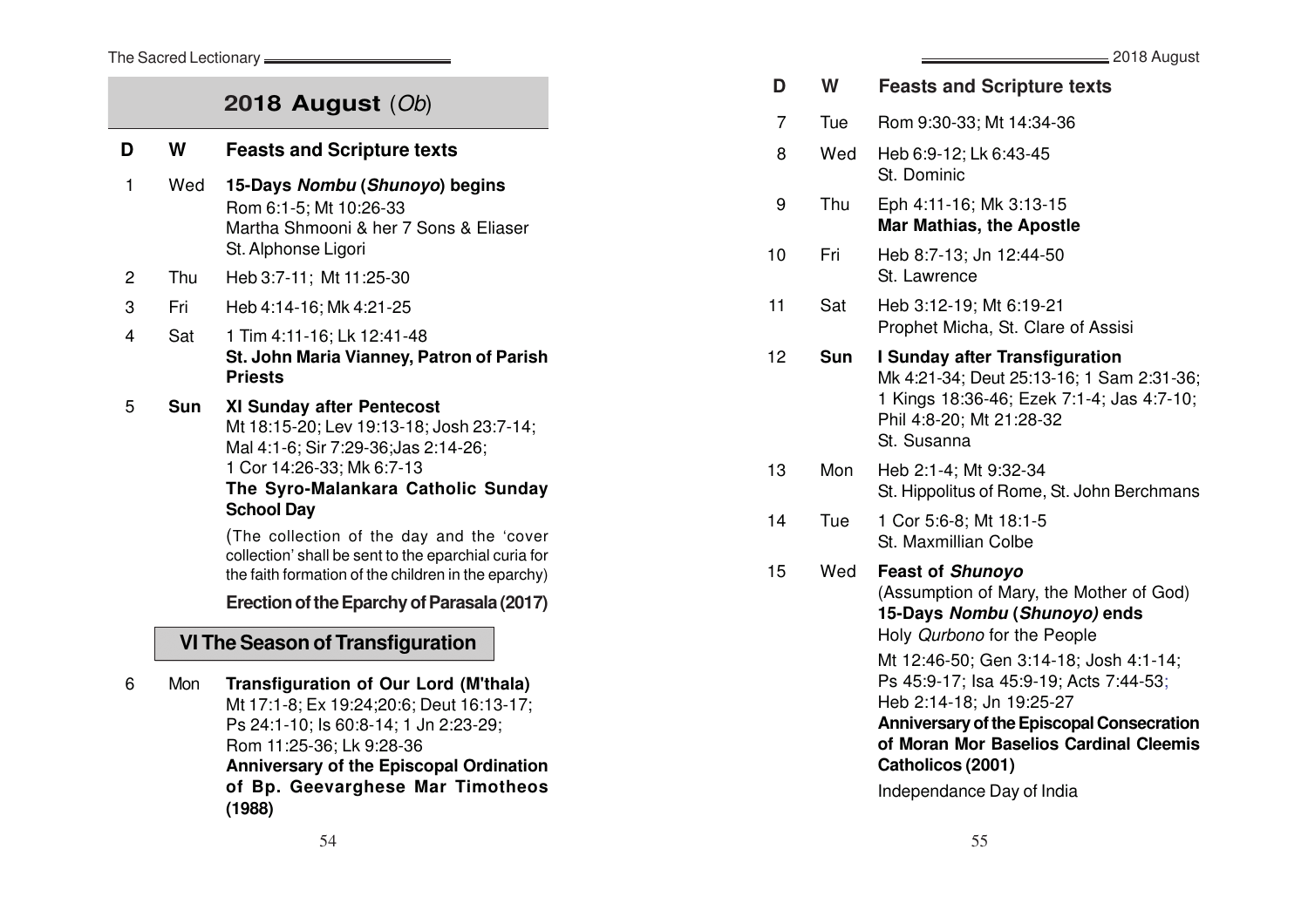### = 2018 August

|    |            | The Sacred Lectionary <b>_____</b>                                                                                                                                                                                                                                                                                           |
|----|------------|------------------------------------------------------------------------------------------------------------------------------------------------------------------------------------------------------------------------------------------------------------------------------------------------------------------------------|
| D  | W          | <b>Feasts and Scripture texts</b>                                                                                                                                                                                                                                                                                            |
| 16 | Thu        | 2 Cor 13:11-13; Mt 6:22-24                                                                                                                                                                                                                                                                                                   |
| 17 | Fri        | Rom 5:15-21; Lk 7:1-10                                                                                                                                                                                                                                                                                                       |
| 18 | Sat        | Heb 3:12-19; Mk 5:35-43                                                                                                                                                                                                                                                                                                      |
| 19 | <b>Sun</b> | <b>Il Sunday after Transfiguration</b><br>Lk 14:15-24; Ex 23:20-29; Josh 1:16-18;<br>Hos 11:1-6; ls 43:1-5; 1 Pet 5:1-9;<br>1 Cor 10:7-13; Mk 12:38-44<br><b>Social Justice Sunday</b><br>(The collection of the day shall be sent to the<br>eparchial curia for the welfare fund of the Dalit<br>Christians of the eparchy) |
| 20 | Mon        | Heb 13:20-25; Mk 6:7-13<br>St. Bernard                                                                                                                                                                                                                                                                                       |
| 21 | Tue        | Heb 7:20-25; Mk 4:10-12                                                                                                                                                                                                                                                                                                      |
| 22 | Wed        | 2 Cor 1:8-11; Mk 6:53-56<br>Hananiah, Azariah, Michael                                                                                                                                                                                                                                                                       |
| 23 | Thu        | Heb 7:11-19; Mk 6:30-44<br>Mar Osthathios of Antioch                                                                                                                                                                                                                                                                         |
| 24 | Fri        | Col 3:12-17; Mt 14:22-33                                                                                                                                                                                                                                                                                                     |
| 25 | Sat        | Titus 2:1-4; Jn 4:43-54<br><b>Mar Titus</b>                                                                                                                                                                                                                                                                                  |
| 26 | <b>Sun</b> | III Sunday after Transfiguration<br>Lk 11:5-13; Gen 6:1-12; Eccl 5:1-7;<br>Sir 4:1-10; Isa 43:1-7; 2 Pet 3:1-7;<br>2 Cor 12:1-10; Lk 18:9-14                                                                                                                                                                                 |
| 27 | Mon        | 1 Cor 14:6-11; Mt 10:40-42<br>St. Monica                                                                                                                                                                                                                                                                                     |

| D   | W.  | <b>Feasts and Scripture texts</b> |
|-----|-----|-----------------------------------|
| -28 | Tue | Rom 8:26-30; Jn 15:1-8            |

St. Augustine

- 29 Wed Beheading of St. John the Baptist Rom 8:18-25; Mk 6:21-29 St. Euprasia
- 30 Thu 2 Cor 11:7-15; Jn 19:38-42 Joseph & Nicodemus of Arimathea
- 31 Fri 2 Tim 4:9-18; Mt 17:24-27

## $\frac{1}{2}$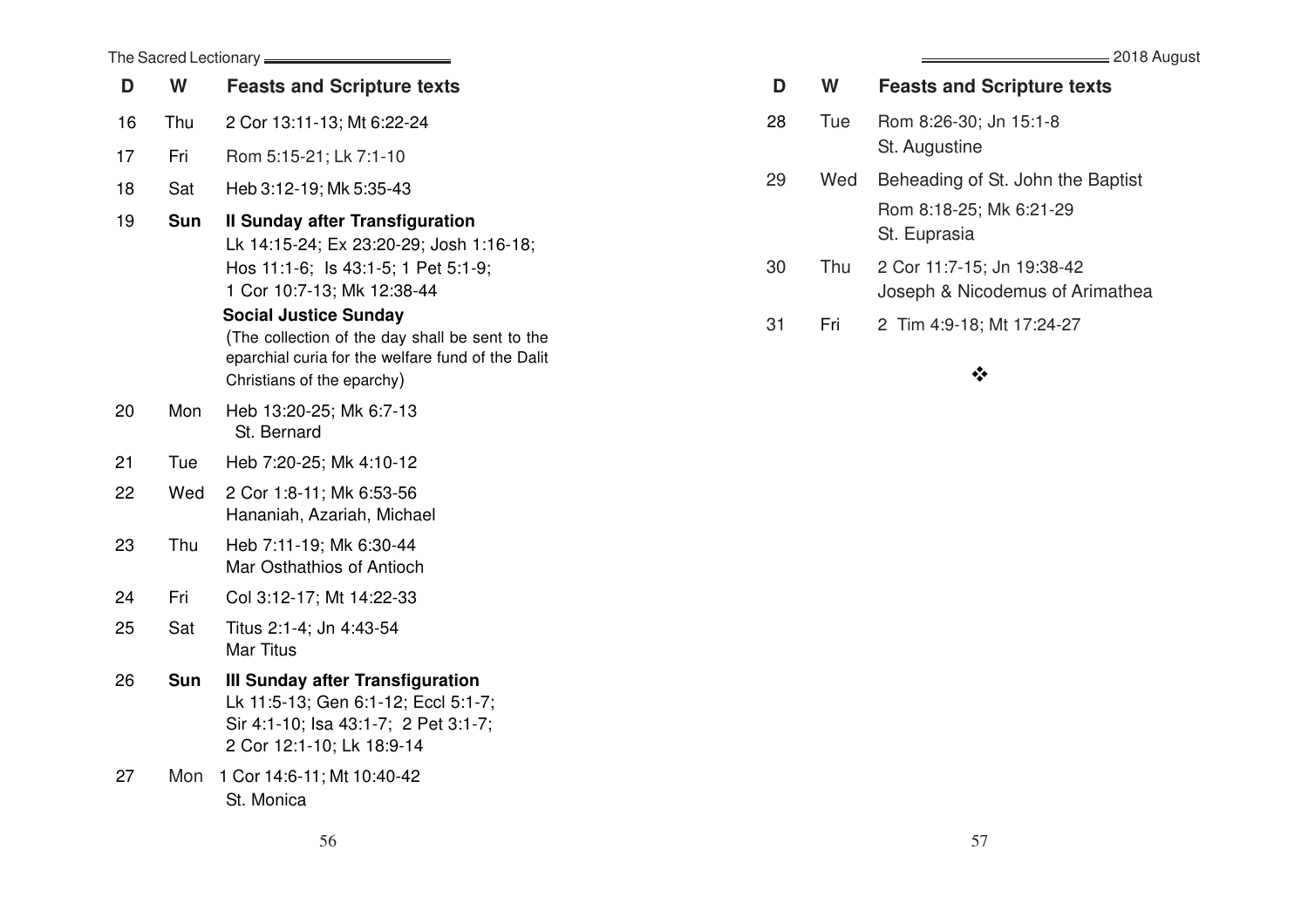## **2018 September** (Eelool) **D <sup>W</sup> Feasts and Scripture texts** 1 Sat **8 Days Nombu begins** Gal 4:1-7: Jn 2:1-11 2 **Sun IV Sunday after Transfiguration** Mt 20:20-28; Deut 18:1-8; 2 Chr 19:8-11; Ps 119:1-8; Eze 47:1-12; 1 Pet 4:1-11; Phil 2:1-11; Mk 10:35-45 Mar Simon Destuni 3 Mon Heb 4:14-16; Lk 1:26-38 4 Tue Heb 7:26-28; Lk 1:39-45 5 Wed Titus 3:1-7; Mt 25:34-40 **St. Theresa of Kolkata** 6 Thu Heb 9:1-11; Lk 1:46-56 7 Fri Heb 6:13-20; Lk 2:15-20 8 Sat **Nativity of Mary, Mother of God 8 Days Nombu ends** Mk 3:31-35; Gen 3:8-15; Song 4:1-3; Ps 45:9-15; Is 7:1-15; Rev 12:1-12; Rom 6:1-11; Jn 19:25-27 9 **Sun V Sunday after Transfiguration** Lk 18:1-8; Deut 9:25-29; 1Sam 12:16-25; Prov 16:1-9; Is 40:1-11; Jas 1:2-8; Heb 13:1-6; Lk 18:18-30 Mar Joachim & Martha Anna

#### **D <sup>W</sup> Feasts and Scripture text s**

- 10 Mon Heb 11:8-16; Lk 8:19-21
- 11 Tue Rom 15:22-33; Mk 11:20-26
- 12 Wed Col 4:1-6; Mk 8:22-26
- 13 Thu Heb 5:11-14; Mk 11: 27-33

## **VII The Season of Sleebo**

- 14 Fri **Exaltation of the Holy Cross** Mt 24:29-36; Gen 48:13-20; Num 21:4-9. 1 Sam 17:37-51; Is 65:1-7; Acts 13:26-39; Gal 3:1-14; Lk 21:5-28
- 15 Sat 2 Cor 11:16-22; Lk 2:25-35 The Mother of Sorrows
- 16 **Sun I Sunday after Sleebo** Lk 17:20-35; Gen 42:1-8; Hos 5:1-7; Dan 4:1-9; Isa 57:14-21; Acts 3:21-26; 1Cor 2:10-15; Mk 13:28-37. St. Cyprian
- 17 Mon Phil 1:3-11; Mt 23:8-12
- 18 Tue 1 Cor 1:10-17; Mt 24:3-8
- 19 Wed 1 Cor 5:9-13; Mk 11:15-18 St. Januarius
- 20 Thu **The Syro-Malankara Re-union Day (1930)** Jn 17:6-16; Gen 15:1-21; Ex 34:10-28; Hab 3:17-19; Is 41:1-7; 1 Jn 3:11-18; Eph 4:1-6; Jn 17:17-23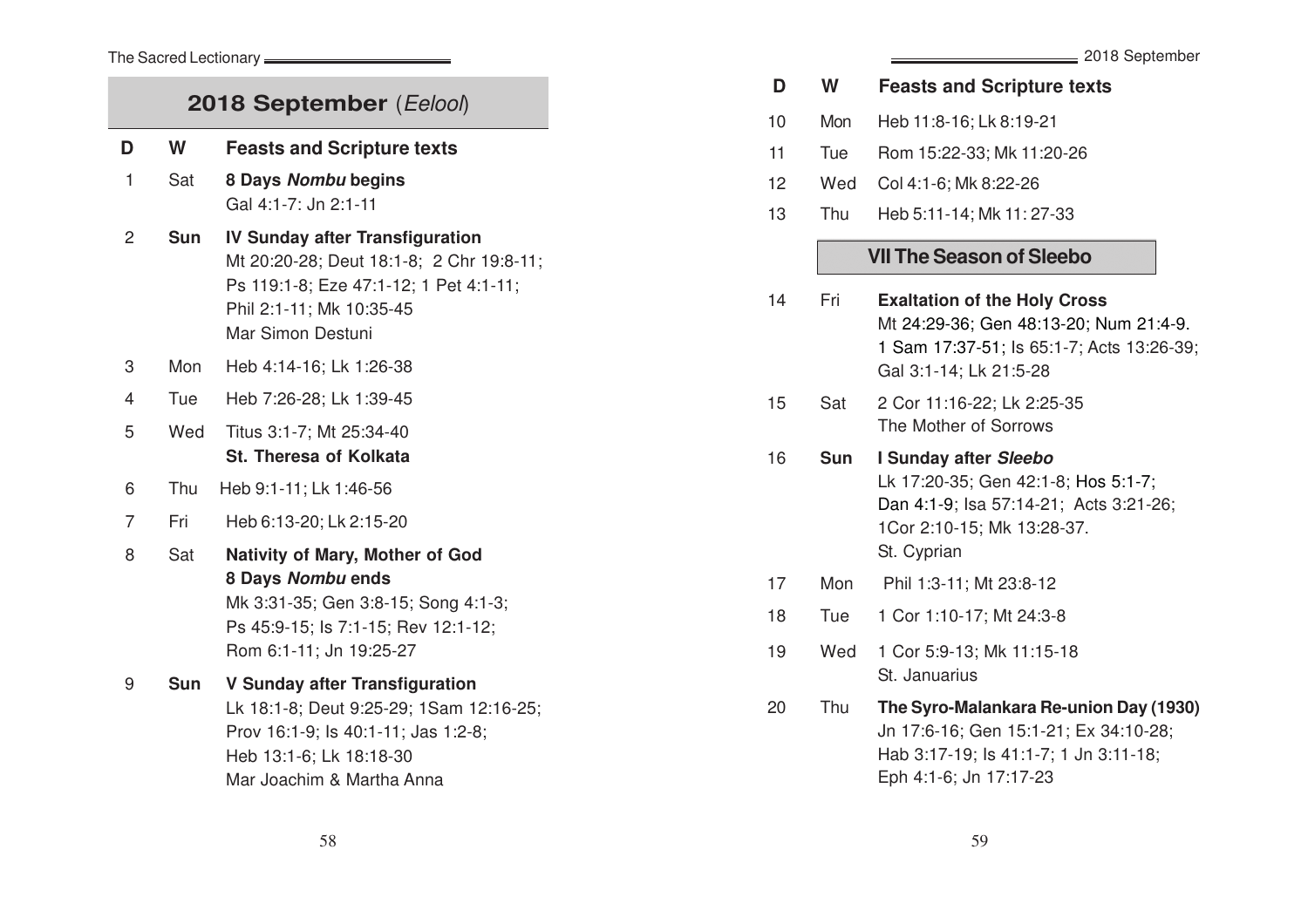| The Sacred Lectionary |  |  |
|-----------------------|--|--|
|-----------------------|--|--|

| D  | W          | <b>Feasts and Scripture texts</b>                                                                                                                                                           |                     |               |
|----|------------|---------------------------------------------------------------------------------------------------------------------------------------------------------------------------------------------|---------------------|---------------|
| 21 | Fri        | Col 4:7-9; Jn 10:11-16<br><b>Anniversary of the Episcopal Ordination</b><br>of Bishops Thomas Mar Eusebius (2010),<br><b>Geevarghese Mar Makarios and Yoohanon</b><br>Mar Theodosius (2017) | D<br>1              | 20<br>W<br>Mo |
| 22 | Sat        | 1 Cor 12:27-31; Mt 6:25-34                                                                                                                                                                  | $\overline{2}$      | Tue           |
| 23 | <b>Sun</b> | <b>Il Sunday after Sleebo</b><br>Mt 15:1-9; Gen 42:9-17; 1 Kings 3:5-9;<br>Wis 6:1-9; Isa 48:12-16; Acts 5:17-32;<br>1Cor 3:1-9; Mt 16:5-12<br>St. Padre Pio                                | 3<br>$\overline{4}$ | We<br>Thi     |
| 24 | Mon        | 1 Cor 14:26-33; Mk 13:9-13                                                                                                                                                                  |                     |               |
| 25 | Tue        | 1Cor 15:12-19; Mk 13:14-23                                                                                                                                                                  | 5                   | Fri           |
| 26 | Wed        | 1 Cor 14:34-36; Mk 14:3-9                                                                                                                                                                   |                     |               |
| 27 | Thu        | 1 Cor 14:37-39; Mt 25:41-46                                                                                                                                                                 | 6                   | Sa            |
|    |            | St. Vincent de Paul                                                                                                                                                                         | $\overline{7}$      | <b>Su</b>     |
| 28 | Fri        | Heb 13:7-16; Mt 24:45-51<br><b>Commemoration of Bishop Zacharias</b><br><b>Mar Athanasios (1977)</b>                                                                                        |                     |               |
| 29 | Sat        | Gal 1:6-10; Jn 1:47-51<br>Archangels Michael, Gabriel and Raphael                                                                                                                           |                     |               |
| 30 | <b>Sun</b> | <b>III Sunday after Sleebo</b><br>Mt 18:15-20; Gen 42:18-21; Prov 1:2-9;<br>Jer 31:7-9; Is 48:12-16; Acts 7:1-8;<br>Rom 8:9-11; Mt 18:21-35<br>St. Jerome & St. Sophia<br>$\frac{1}{2}$     | 8                   | Mo            |

## **18 October** (Teshreen Kteem)

| D | W          | <b>Feasts and Scripture texts</b>                                                                                                                                                                                                                  |
|---|------------|----------------------------------------------------------------------------------------------------------------------------------------------------------------------------------------------------------------------------------------------------|
| 1 | Mon        | 1Cor 13:7-13; Mt 18:1-5<br>St. Theresa of Child Jesus                                                                                                                                                                                              |
| 2 | Tue        | Heb 1: 5-14; Mt 18:10-14<br>Guardian Angels                                                                                                                                                                                                        |
| 3 | Wed        | 2 Tim 3:14-17; Lk 6:39-42<br>Mar Divannasios of Areopagos                                                                                                                                                                                          |
| 4 | Thu        | Gal 6:14-17; Lk 9:57-62<br>St. Francis of Assissi, Mar Dumatheos                                                                                                                                                                                   |
| 5 | Fri        | Col 1:3-6; Mt 21:18-22<br>St. Faustina                                                                                                                                                                                                             |
| 6 | Sat        | Col 1:15-20; Mt 8:5-13                                                                                                                                                                                                                             |
| 7 | <b>Sun</b> | <b>IV Sunday after Sleebo</b><br>Mk 10:1-16; Num 29:35-40;<br>1 Kings 8:22-30; Ps 42:1-11; Isa 54:5-8;<br>Jas 2:18-26; Col 1:21-26; Lk 16:13-18                                                                                                    |
|   |            | The Syro-Malankara Catholic Youth Day                                                                                                                                                                                                              |
|   |            | (The collection of the day shall be sent to the<br>eparchial curia for the Youth Welfare Fund. The<br>eparchies shall send half of the total amount to<br>the Major Archiepiscopal Curia for the common<br>activities of the Youth of the Church.) |
|   |            | Mar Sargis & Bachos,<br>Feast of the Holy Rosary                                                                                                                                                                                                   |
| 8 | Mon        | Rom 11:33-36; Lk 1:46-55                                                                                                                                                                                                                           |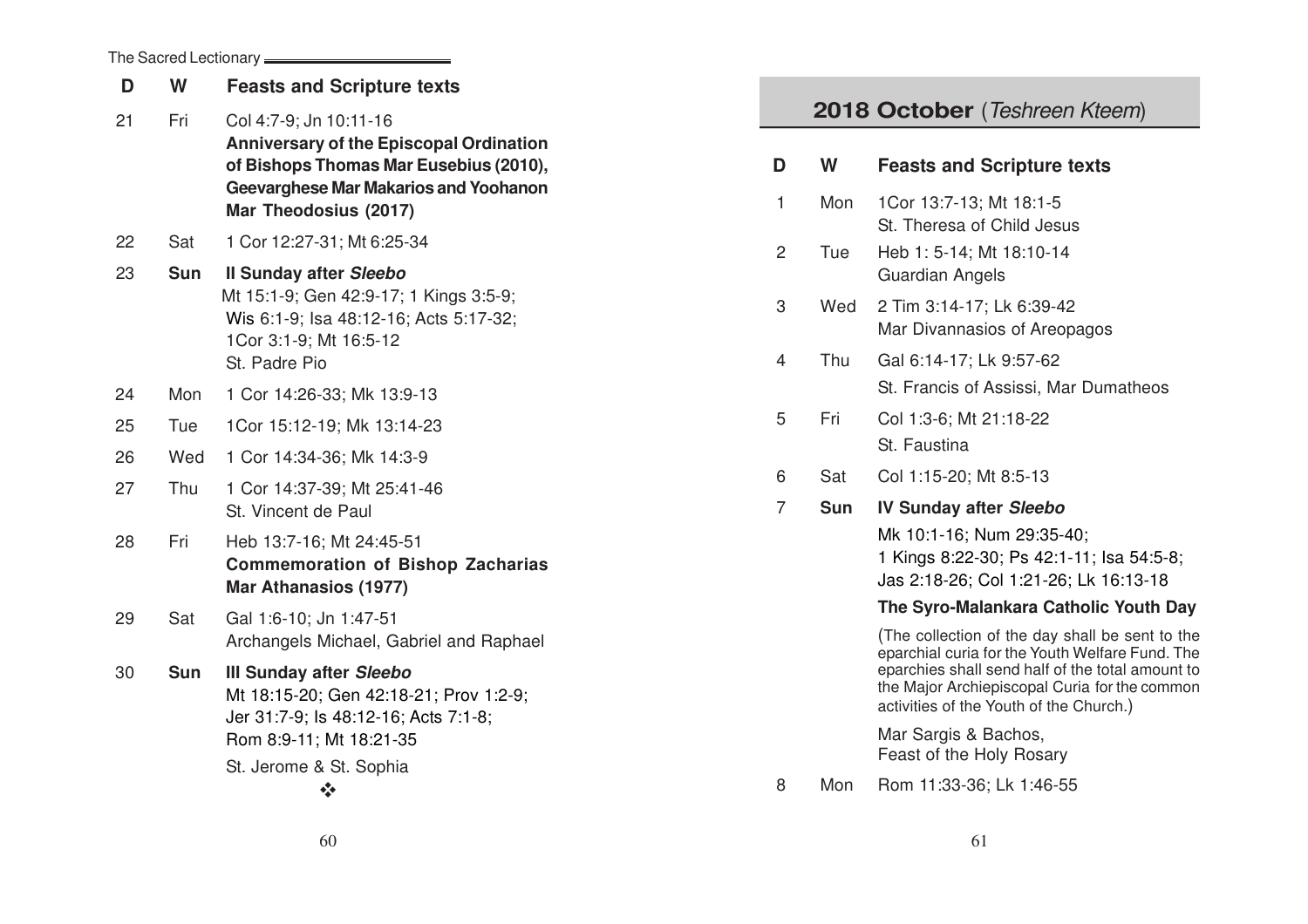|    | The Sacred Lectionary <b>________</b> |                                                                                                                                        |  |  |  |
|----|---------------------------------------|----------------------------------------------------------------------------------------------------------------------------------------|--|--|--|
| D  | W                                     | <b>Feasts and Scripture texts</b>                                                                                                      |  |  |  |
| 9  | Tue                                   | Rom 4:1-8; Jn 8:39-47<br>Patriarch Abraham                                                                                             |  |  |  |
| 10 | Wed                                   | Acts 20:25-35; Heb 13:7-16; Mt 24:45-51<br><b>Commemoration of Abp. Benedict Mar</b><br>Gregorios (1994)<br><b>Prophet Daniel</b>      |  |  |  |
| 11 | Thu                                   | 1 Tim 3:8-13; Lk 10:17-20<br>Mar Philipose Deacon<br>Pope St. John XXIII                                                               |  |  |  |
| 12 | Fri                                   | 1Cor 7:8-16; Mk 10:17-27                                                                                                               |  |  |  |
| 13 | Sat                                   | Rom 12:1-8; Mt 21:33-44<br>Mar Karpose                                                                                                 |  |  |  |
| 14 | <b>Sun</b>                            | V Sunday after sleebo<br>Lk 20:27-40; Lev 2:1-3; Ps 46:1-11;<br>2 Sam 3:17-21; ls 40:27-31; Acts 22:22-29<br>1 Tim 6:13-21; Mt 23:1-12 |  |  |  |
| 15 | Mon                                   | 1 Cor 1:26-31; Mt 15:25-30<br>St. Therese of Avila                                                                                     |  |  |  |
| 16 | Tue                                   | Col 1:24-29; Lk 21:1-4                                                                                                                 |  |  |  |
| 17 | Wed                                   | Heb 12:1-3; Lk 1:1-4<br>St. Luke, the Evangelist                                                                                       |  |  |  |
| 18 | Thu                                   | Phil 4:4-9; Mt 15:1-9                                                                                                                  |  |  |  |
| 19 | Fri                                   | 1 Thess 1:2-5; Lk 16:11-17                                                                                                             |  |  |  |
| 20 | Sat                                   | 1 Thess 2:9-12; Lk 6:1-5<br>Prophet Joel                                                                                               |  |  |  |

| D  | W          | <b>Feasts and Scripture texts</b>                                                                                                                                                                                                        |
|----|------------|------------------------------------------------------------------------------------------------------------------------------------------------------------------------------------------------------------------------------------------|
| 21 | <b>Sun</b> | <b>VI Sunday after Sleebo</b>                                                                                                                                                                                                            |
|    |            | Mt 28:16-20; Gen 42:29-38; Sir 35:1-13;<br>Prov 27:1-9; Is 6:8-13; Acts 22:17-21;<br>Rom 10:14-20; Mk 16:14-18                                                                                                                           |
|    |            | <b>Mission Sunday</b><br>(The collection and the 'cover collection' of the<br>day shall be sent to the eparchial curia for the<br>missionary activities of the universal Church.<br>The epharies shall send this amount to the Holy See) |
| 22 | Mon        | Phil 1:8-16; Mt 9:35-38<br><b>Mar Hilarion</b><br>St.John Paul II                                                                                                                                                                        |
| 23 | Tue        | Gal 1:11-17; Mt 13:53-58                                                                                                                                                                                                                 |
| 24 | Wed        | 2 Cor 8:16-24; Mk 12:32-37                                                                                                                                                                                                               |
| 25 | Thu        | 2 Cor 8:8-15; Lk 8:22-25                                                                                                                                                                                                                 |
| 26 | Fri        | 2 Cor 7:5-13; Mk 12:38-40                                                                                                                                                                                                                |
| 27 | Sat        | 2 Cor 9:1-5; Mk 13:32-37                                                                                                                                                                                                                 |
| 28 | Sun        | <b>VII Sunday After Sleebo</b><br>Lk 12:13-21; Ex 12:43-51; Job 23:1-7;<br>Ezek 10:18-22; ls 52:7-15; 1 Pet 2:13-17;<br>1Cor 6:9-11; Mt 25:31-46.<br><b>Erection of the Eparchy of Bathery</b><br>(1978)                                 |
| 29 | Mon        | 2 Cor 13:1-4; Lk 9:10-17                                                                                                                                                                                                                 |
| 30 | Tue        | 1Cor 15:29-34; Mt 25:14-30.                                                                                                                                                                                                              |
| 31 | Wed        | 1Cor 15:35-49; Mt 21:23-27                                                                                                                                                                                                               |
|    |            |                                                                                                                                                                                                                                          |

## $\psi$   $\psi$   $\psi$